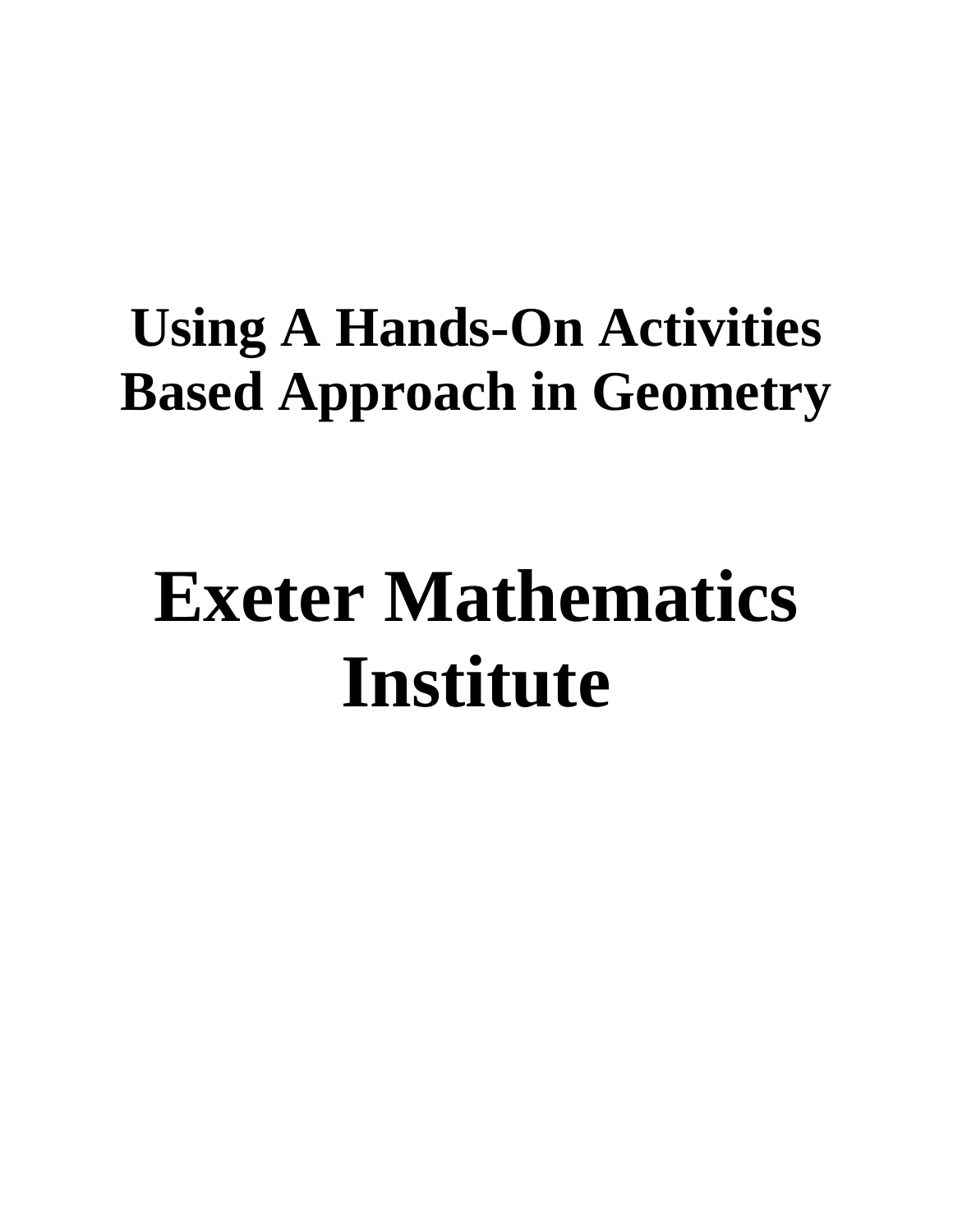#### **Table of Contents**

| Lab #1 Compass and Straight Edge Constructions             | $3 - 4$   |
|------------------------------------------------------------|-----------|
| Lab #2 SSS Triangle Construction                           | 5         |
| Lab #3a SSA Triangle Construction                          | 6         |
| Lab #3b Median Concurrency Investigation                   | $7-9$     |
| Lab #4 Perpendicular Bisector Investigation                | $10-13$   |
| Lab #5 Altitude Investigation                              | $14 - 17$ |
| Lab #6 The Euler Line                                      | 18-20     |
| Lab #7 The 9- Point Circle                                 | $21 - 24$ |
| Lab #8 An Area Investigation                               | $25 - 27$ |
| Lab #9 Minimum Distance Investigation                      | 28-30     |
| Lab #10 Spider-Fly Problem                                 | $31 - 32$ |
| Lab #11 Angle Bisector Investigation                       | $33 - 34$ |
| Lab #12 Locus Investigation Involving Distance             | $35 - 36$ |
| Lab $#13$ Right Angle Investigation                        | 37-39     |
| Lab #14 Golden Rectangle                                   | $40 - 41$ |
| Lab #15 A Penny Packing Investigation                      | 42        |
| Lab #16 An Interesting Quadrilateral                       | 43-44     |
| Lab #17 A Paper Folding Investigation                      | $45 - 46$ |
| Lab #18 SSSS quadrilateral investigation                   | 47-49     |
| Lab #19 Finding the Center and Radius of Circles from Arcs | 50        |
| Lab #20 Fermat Point Investigation                         | 51-53     |
| Lab #21 Equilateral Triangle and Circumcircle              | 54        |
| Lab #22 Parallel Lines                                     | 55-57     |
| Lab #23 Midpoint Quadrilaterals                            | 58-60     |
| Lab #24 Tossing Pennies                                    | 61-62     |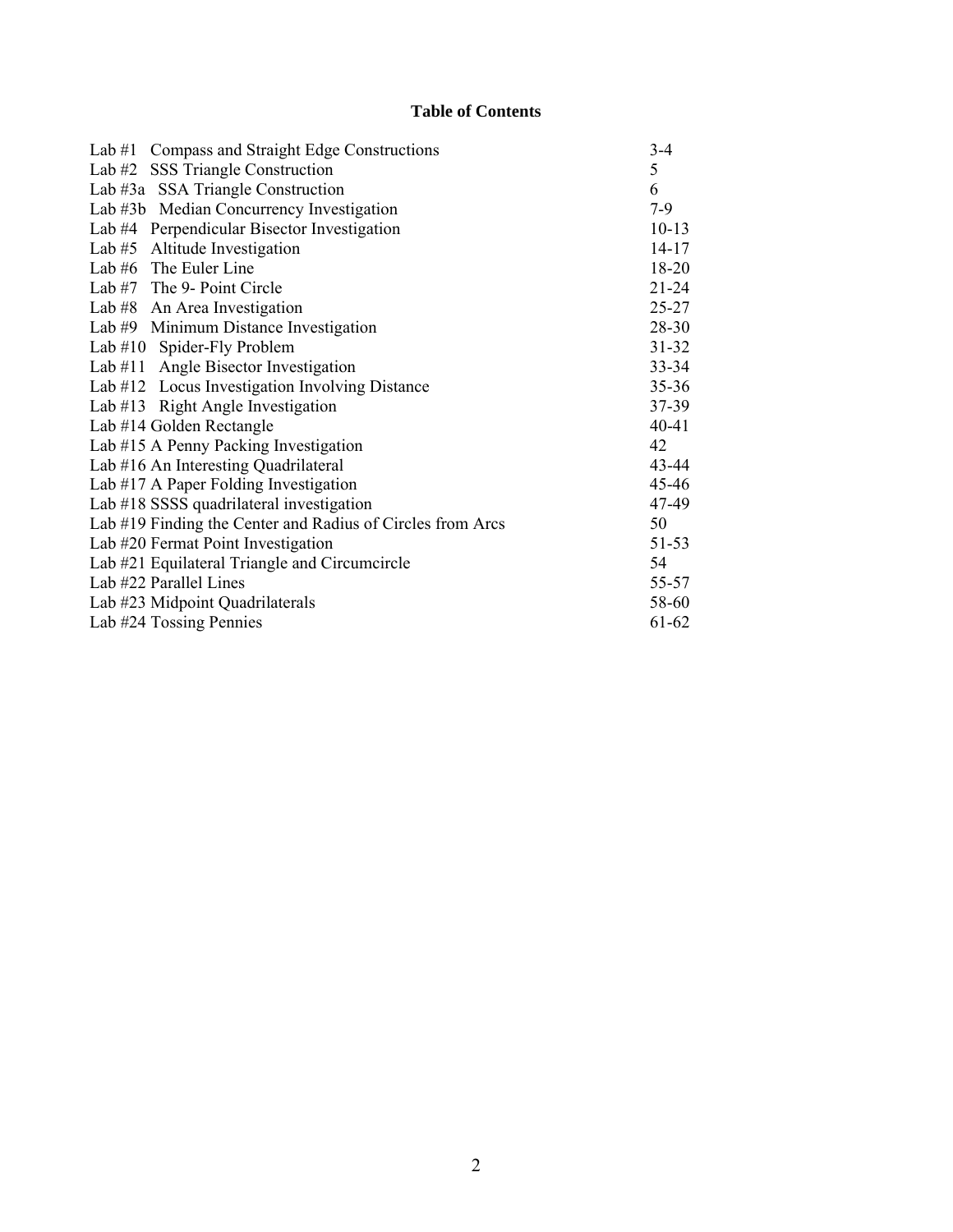#### **Compass and Straight edge Constructions**

Materials needed are compass and a straight edge.

**Comment:** If these are done early in a course, then a formal proof of why they work is not appropriate. However, after triangle congruence has been covered, it

is worthwhile to revisit these constructions and to nail down why they are guaranteed to work.

- I. Midpoint and perpendicular bisector construction
	- 1. Draw a line segment *AB* on a piece of paper.
	- 2. Use a compass to draw two circles of equal radii that are greater than half the length of the segment *AB* and centered at *A* and *B* respectively. *(Although the picture at right shows full circles,*



*using just the appropriate arcs is sufficient and will make the diagram less crowded.)*

- 3. Draw a line that connects the two intersection points *C* and *D* of the circles.
- 4. The line *CD* is the perpendicular bisector of *AB*, and thus intersects *AB* at its midpoint *M*.
- 5. Try and prove or explain in the space below why this construction produces the midpoint and perpendicular bisector.
- II. Angle bisector construction.
	- 1. Draw line segments *AB* and *AC* on a piece of paper as shown at right.
	- 2. Use a compass to draw a circle centered at *A* and intersecting *AB* at *E* and *AC* at *D*.
	- 3. Draw two equal radii circular arcs centered at *E* and *D* and intersecting at point *G*.
	- 4. The ray *AG* is the angle bisector of angle *BAC*
	- 5. Try and prove or explain why this construction produces the angle bisector.
- III. Constructing a perpendicular line to a line segment AB through a given point C on the segment.
	- 1. Draw a circle centered at C that intersects the line at E and F.





- 2. Draw circles of equal radii centered at E and F. The radii must be greater than half the distance from E to F.
- 3. The two circles drawn in step #2 intersect at points P and Q. Points P, Q and C are collinear, with the line containing them perpendicular to the original line segment AB.
- 4. Try and prove or explain why this construction produces a perpendicular line.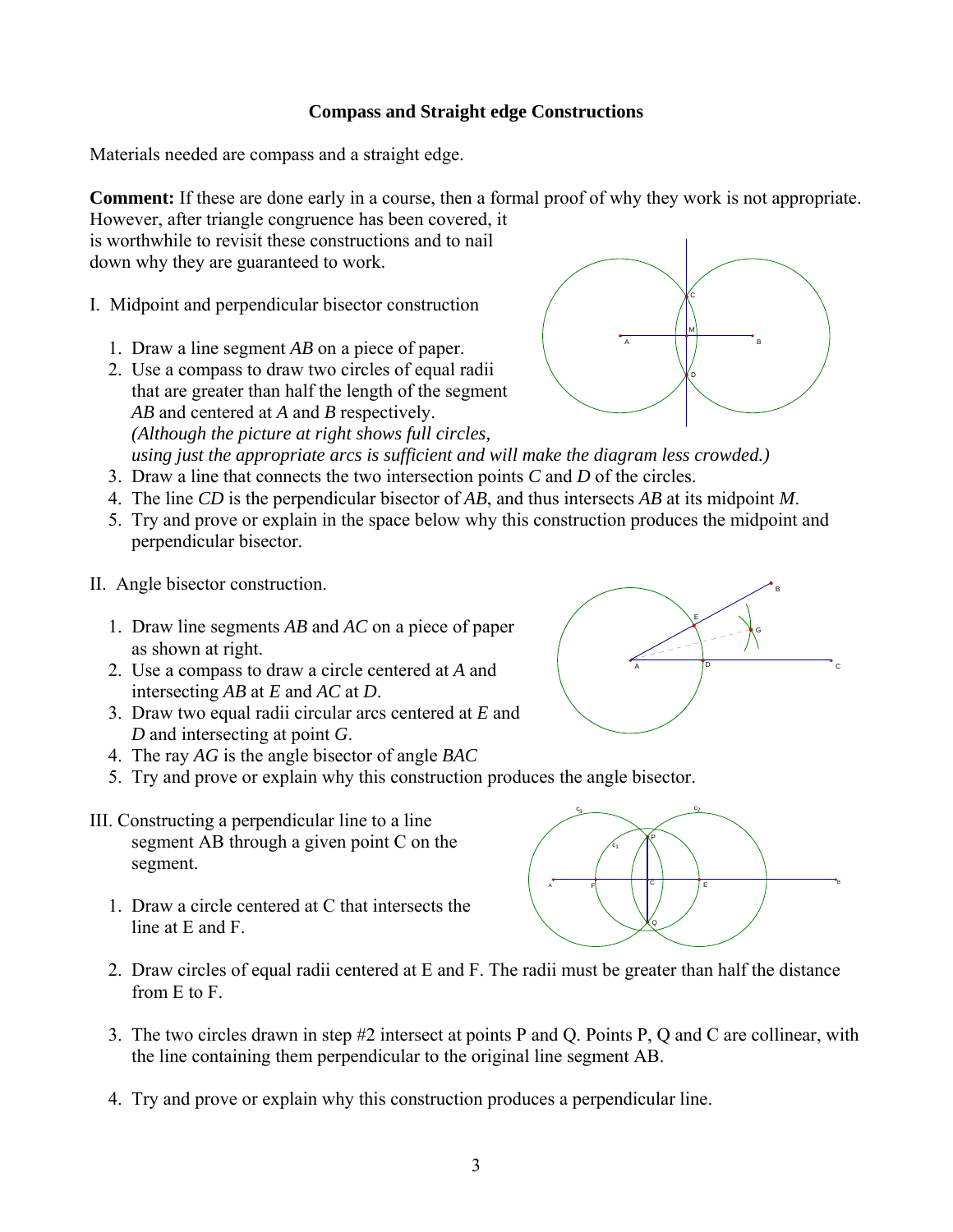- IV. Constructing a perpendicular line to a given line *AB* through a point *C* that is NOT on *AB*. *(Although the picture below shows full circles, using just the appropriate arcs is sufficient and will make the diagram less crowded.)*
	- 1. Draw a circle centered at *C* with a radius large enough so that it intersects the line *AB* at two points *F* and *G*.
	- 2. Draw circles of equal radii centered at F and G. The radii must be greater than half the distance from F to G.



- 3. The two circles drawn in step #2 intersect at points P and Q. Points P, Q and C are collinear, with the line containing them perpendicular to the original line AB.
- 4. Try and prove or explain why this construction produces a perpendicular line.
- V. Constructing a line parallel to a given line segment *AB* through a point *C* that is NOT on *AB*. *(Although the picture at right shows full circles, using just the appropriate arcs is sufficient and will make the diagram less crowded.)*
	- 1. Draw a segment *DE* through point *C* intersecting *AB* at point *F*.
	- 2. Construct a random circle centered at *F* that intersects *AB* at *Q* and *DE* at *P*. Without changing the compass, draw a circle centered at *C* with the same radius. This circle intersects segment *DE* at point *J*.
	- 3. Draw a circle centered at *J* with a radius equal to the length of *PQ*. This circle intersects the circle centered at *C* at point *K*. The line through *CK* is parallel to original line segment *AB*. Try and prove why this construction works.

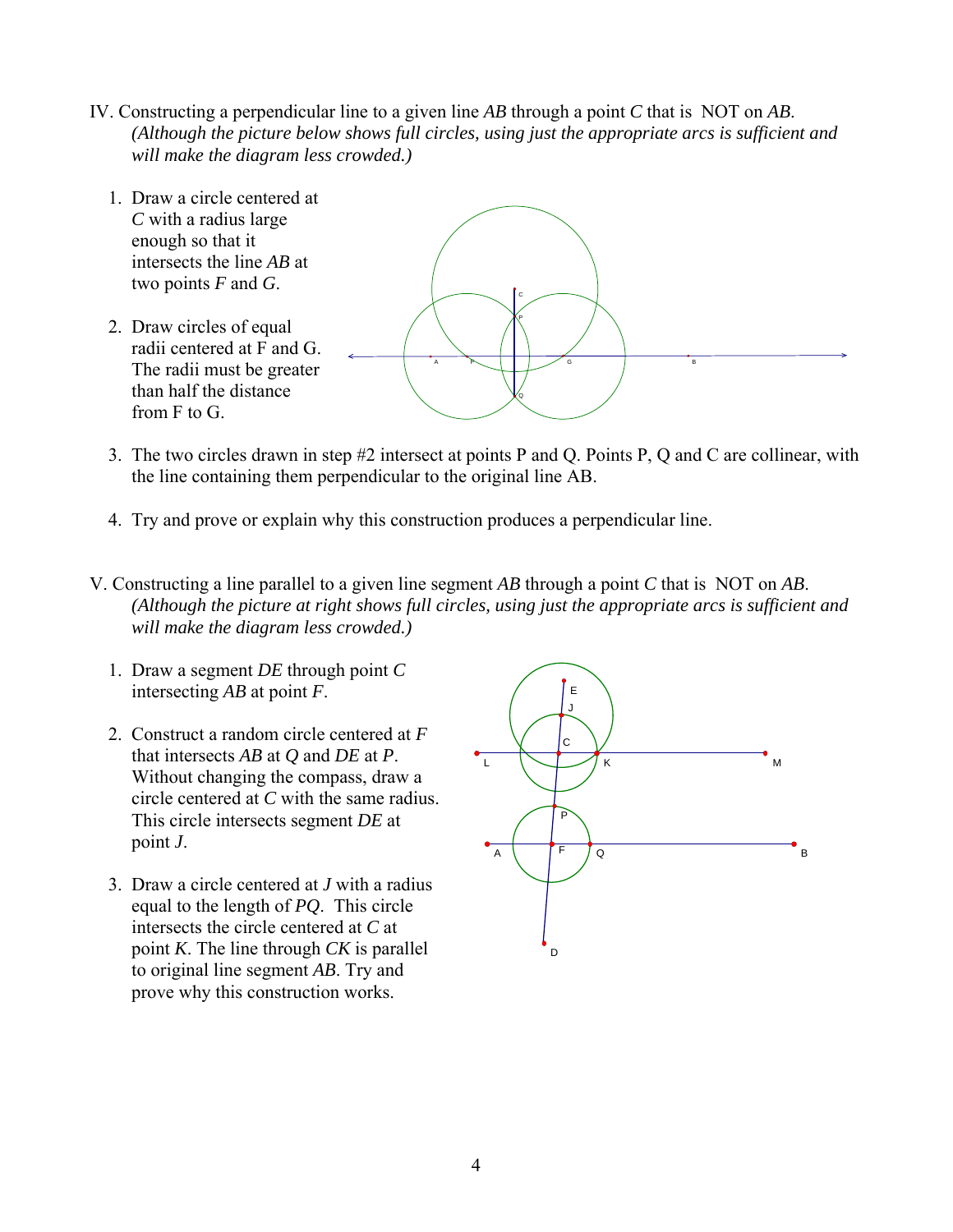#### **Side-Side-Side Triangle Construction**

Everyone in the group is going to construct a triangle that has side lengths of 6, 7, and 8 cm. Materials needed are paper, compass, protractor, and ruler.

- 1. Use the ruler to draw a horizontal segment *AB* that is 8 cm long.
- 2. With the help of the ruler, determine a radius of 7 cm on the compass, and draw a circle centered at *B* with radius 7 cm.
- 3. Similarly, draw a circle centered at *A* with radius 6 cm.
- 4. Use either of the two intersection points of the two circles as vertex *C*, and triangle *ABC* has side lengths of 6,7, and 8 cm.
- 5. Using a protractor, measure as accurately as possible each of the interior angles of the triangle. Write the angle measurements using one-decimal-place accuracy beside the angle itself in the interior of the triangle.
- 6. Compare your angle measurements with those of the other students. Is the result what you expected? What congruence theorem of triangles does this exercise illustrate?
- 7. Advanced: Find the exact values of the angles in triangle *ABC*.

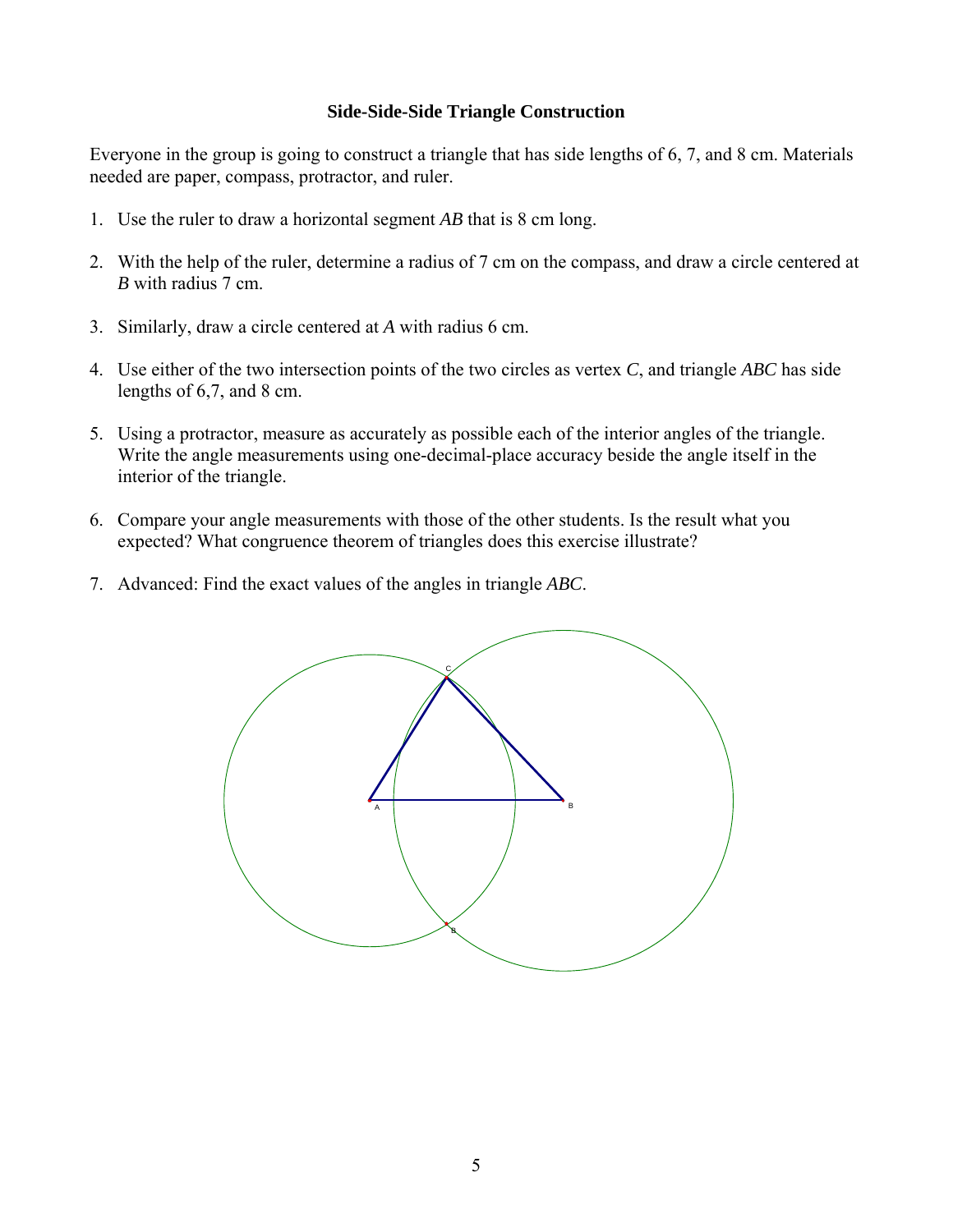#### **Side-Side-Angle Triangle Construction**

Everyone in the group is going to construct a triangle that has side lengths of  $CA = 7$  cm,  $AB = 10$  cm, and angle *ABC* = 30. Materials needed are graph paper, compass, protractor, and ruler.

1. Use the ruler to draw a horizontal line segment *AB* that is 10 cm long and in the middle of the page.



- 5. After locating point *C*, measure the length of the unknown side *BC* in cm, and also measure the unknown angles in degrees.
- 6. Compare your angle measurements with those of the other students near you. Is the result what you expected? Something very different is going on than in the previous SSS triangle construction activity. Describe in the space below anything interesting you have observed about this SSA construction.
- 7. If a fellow student were presenting a proof and made a statement that two triangles were congruent by the SSA congruence theorem, what would be your response?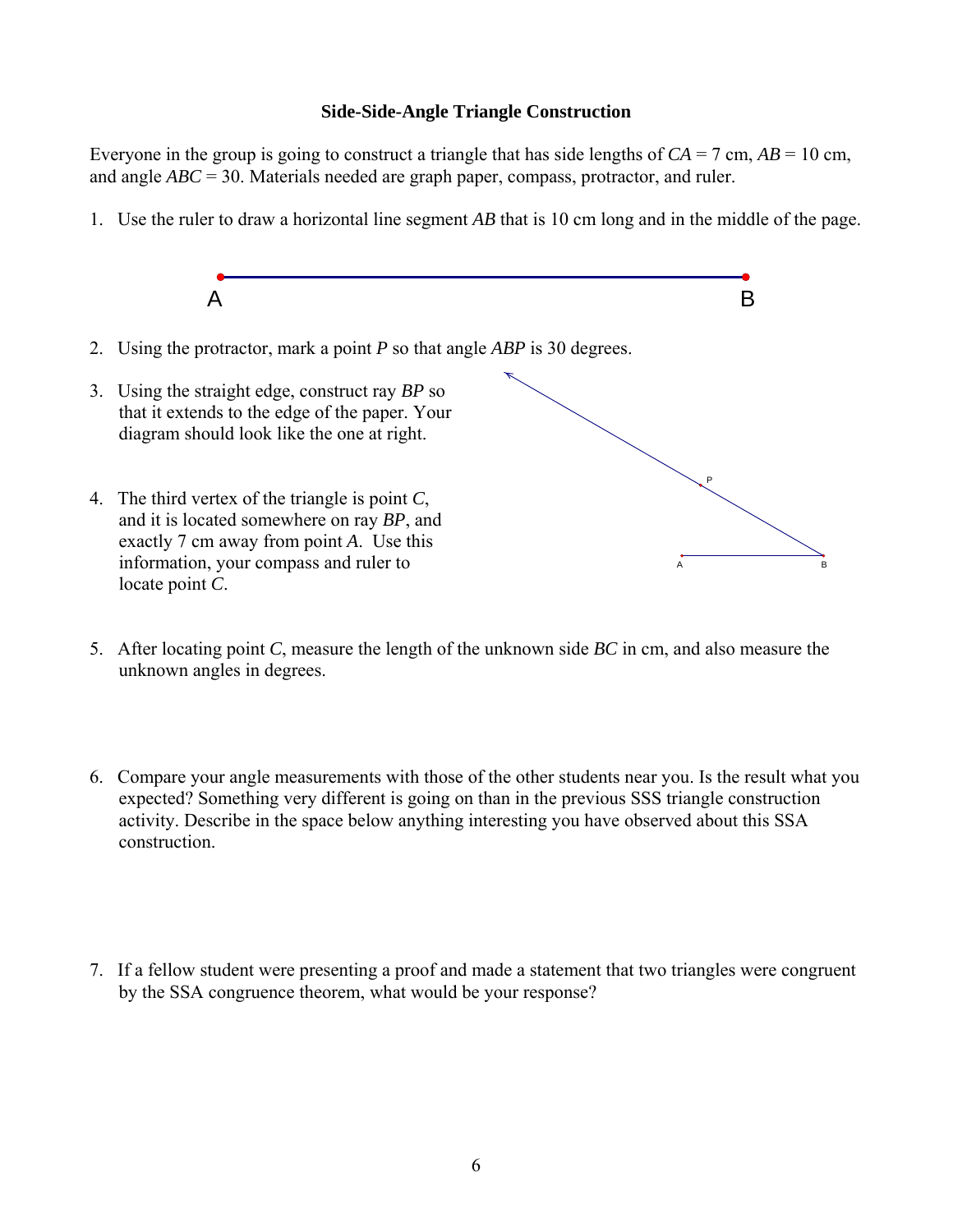#### **Median Concurrency Investigation**

Materials needed are cm cardboard stock graph paper, scissors, calculator, and ruler.

- 1. Using the cardboard stock cm graph paper, plot any three lattice points (points with integer coordinates) of your choosing to form a triangle *ABC*: Try and make the triangle big.
- 2. Construct the midpoints of each of the three sides using compass and straight edge techniques from Lab  $#1$ , page  $#3$ .
- 3. Use a straight edge to carefully draw in the three *medians* of the triangle. A *median* is the line segment that connects a vertex and its opposite midpoint.
- 4. It appears that all three medians intersect at the same point. Label this point *G*. This point is called the **centroid** of the triangle. Any point where three or more lines intersect is called a point of *concurrency*.



- 5. Use scissors to carefully cut out the cardboard triangle. With the sharp end of a pencil or pen, poke a hole all the way through the centroid point *G*.
- 6. Push a piece of string or twine through the hole and tie a thick enough knot at the end of the string so it cannot be pulled back through the hole at point *G*. Hold up the string at the end opposite the knot so that the triangle is hanging in the air and observe. Write down any observations in the space below.

#### **The Investigation Continued with Coordinates**

- 7. Using a new piece of graph paper, plot the same three points you chose for your triangle in step #1.
- 8. Plot the midpoints of each of the three sides, and write down the coordinates of the three midpoints in the space below. Remember, the midpoint of  $(a,b)$  and  $(c,d)$  is the point  $\left(\frac{a+c}{2}, \frac{b+d}{2}\right)$
- 9. Determine the equation of the three lines that contain each of the medians. Write down the three equations in the space below in *calculator ready point-slope form*  $y = m(x-h) + k$ .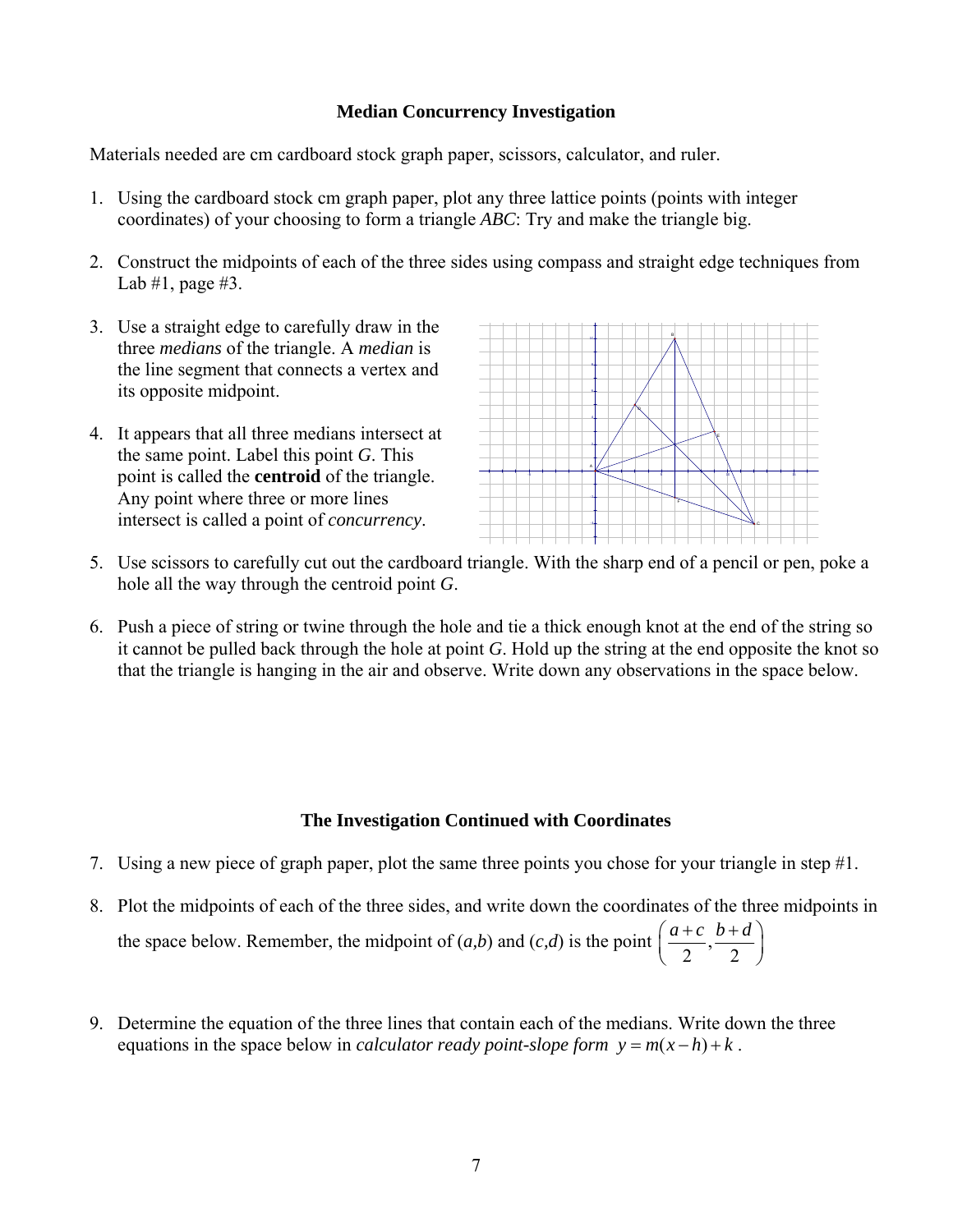10. Choose two of the three equations above, and solve simultaneously for their point of intersection, which is the **centroid** of this triangle. Show all your work in the space below. As a check on your work, you may want to graph both lines in your calculator and find their intersection point.

11. To show that the three medians are indeed concurrent, show that the centroid point you found above is on the third line from #9. Show work below. Try and think of more than one way to show that the three medians are indeed concurrent.

12. Look to see how closely the centroid you obtain with algebra matches what you found when constructing the median lines. Record your information in the chart on the next page and also on the board.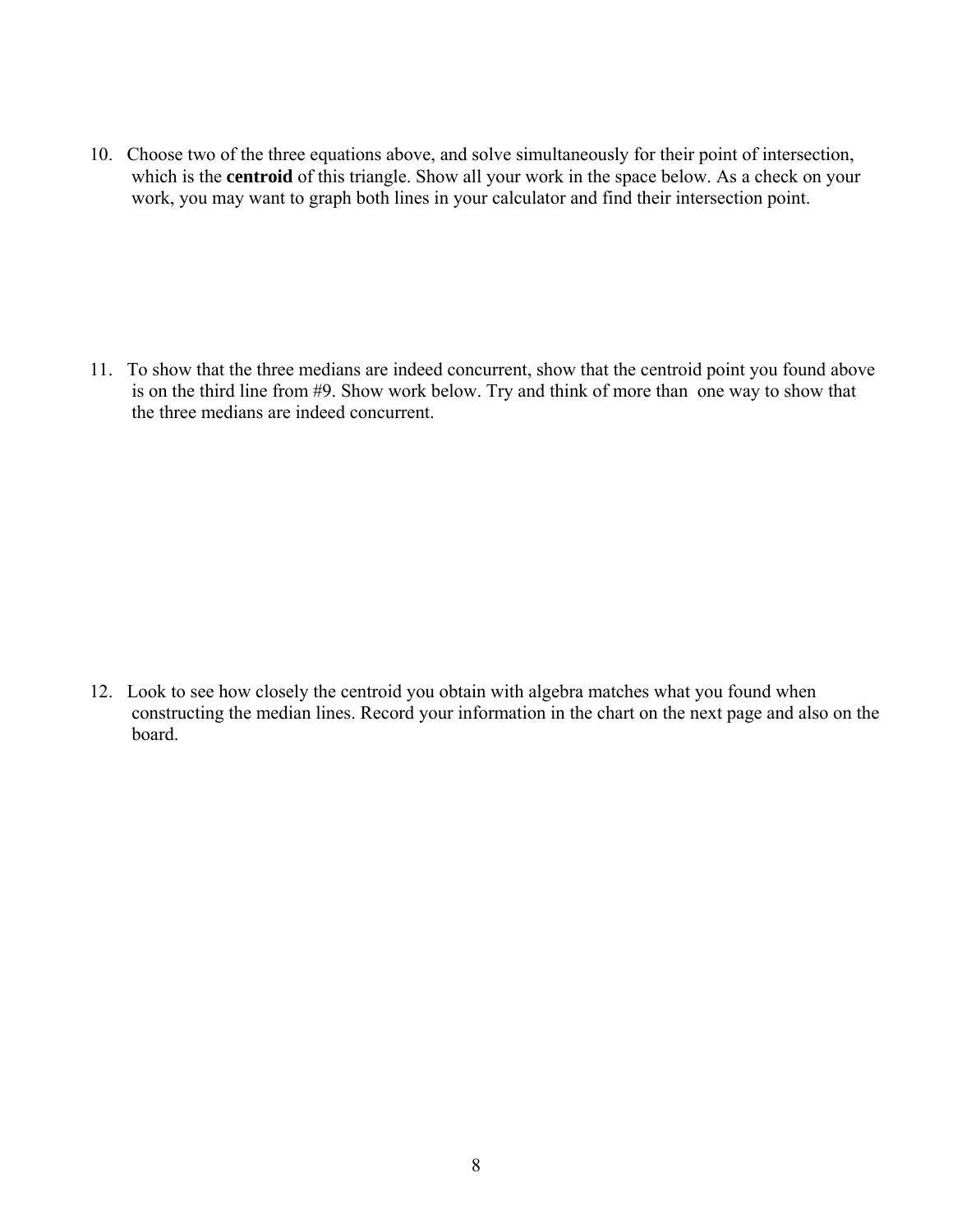13. When you are satisfied that you have correctly found the exact coordinates to your random triangle, add your data to the chart on the board that also appears below for your own notes.

| <b>Vertex A</b> | <b>Vertex B</b> | Vertex C | Centroid |
|-----------------|-----------------|----------|----------|
|                 |                 |          |          |
|                 |                 |          |          |
|                 |                 |          |          |
|                 |                 |          |          |
|                 |                 |          |          |
|                 |                 |          |          |
|                 |                 |          |          |
|                 |                 |          |          |
|                 |                 |          |          |
|                 |                 |          |          |
|                 |                 |          |          |
|                 |                 |          |          |
|                 |                 |          |          |
|                 |                 |          |          |
|                 |                 |          |          |
|                 |                 |          |          |
|                 |                 |          |          |
|                 |                 |          |          |

- 14. Looking at the data in the table above, make a conjecture about the coordinates of the centroid of a triangle and their relationship to the coordinates of the three vertices. Write your conjecture below.
- 15. Advanced Prove your conjecture using the constants  $A = (0,0)$ ,  $B = (2a, 0)$ , and  $C = (2b, 2c)$  as coordinates.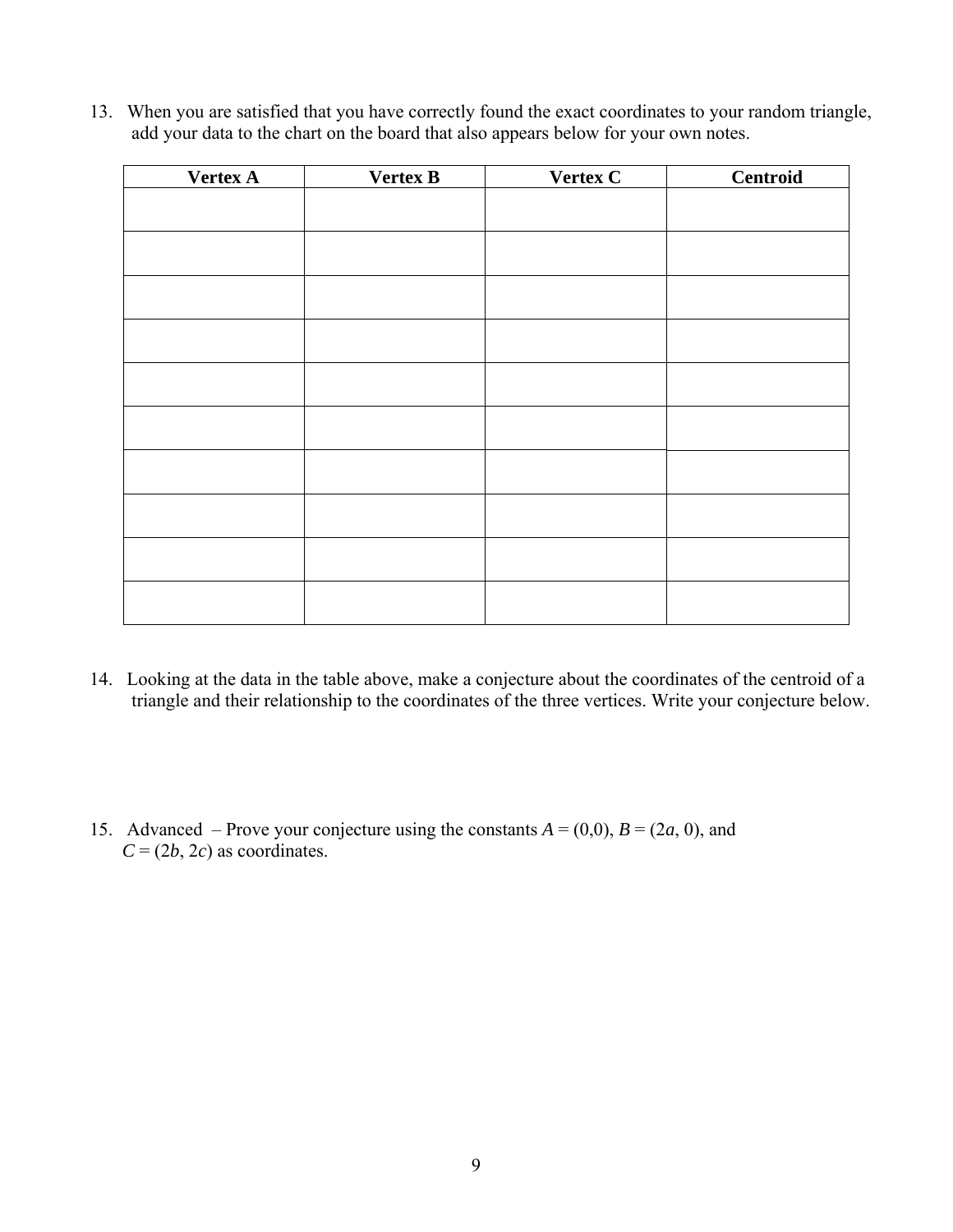#### **Perpendicular Bisector Investigation**

Materials needed are graph paper, compass, calculator, and ruler.

- 1. Using a new piece of cm graph paper, plot the points  $A = (0,0)$ ,  $B = (6,10)$ , and  $C = (12,-4)$ .
- 2. Using the compass and straight edge construction techniques practiced earlier, construct the perpendicular bisectors of each of the sides of the triangle *ABC*.
- 3. It appears that the three perpendicular bisectors all intersect at the same point. Using a ruler, measure as accurately as



possible the distance in cm from this point to each of the vertices. What do you notice?

- 4. If these distances are indeed the same, then a circle could be constructed with its center at this point so that the circle passes through each of the vertices of the triangle. This circle is called the *circumcircle* of the triangle, and the center point is called the *circumcenter*. Use a compass to construct this circle.
- 5. Let's calculate the coordinates of the circumcenter of this triangle exactly by using coordinate geometry. Remember, the midpoint of  $(a,b)$  and  $(c,d)$  is the point  $\left(\frac{a+c}{2}, \frac{b+d}{2}\right)$ ⎞ ⎟. Also recall that the slopes of perpendicular lines are negative reciprocals of each other. In other words, since the slope of side AC is −1/3, then the slope of the perpendicular bisector must be 3. Write down the equations of

the three perpendicular bisectors in the space below using *calculator ready point-slope form*  $y = m(x - h) + k$ .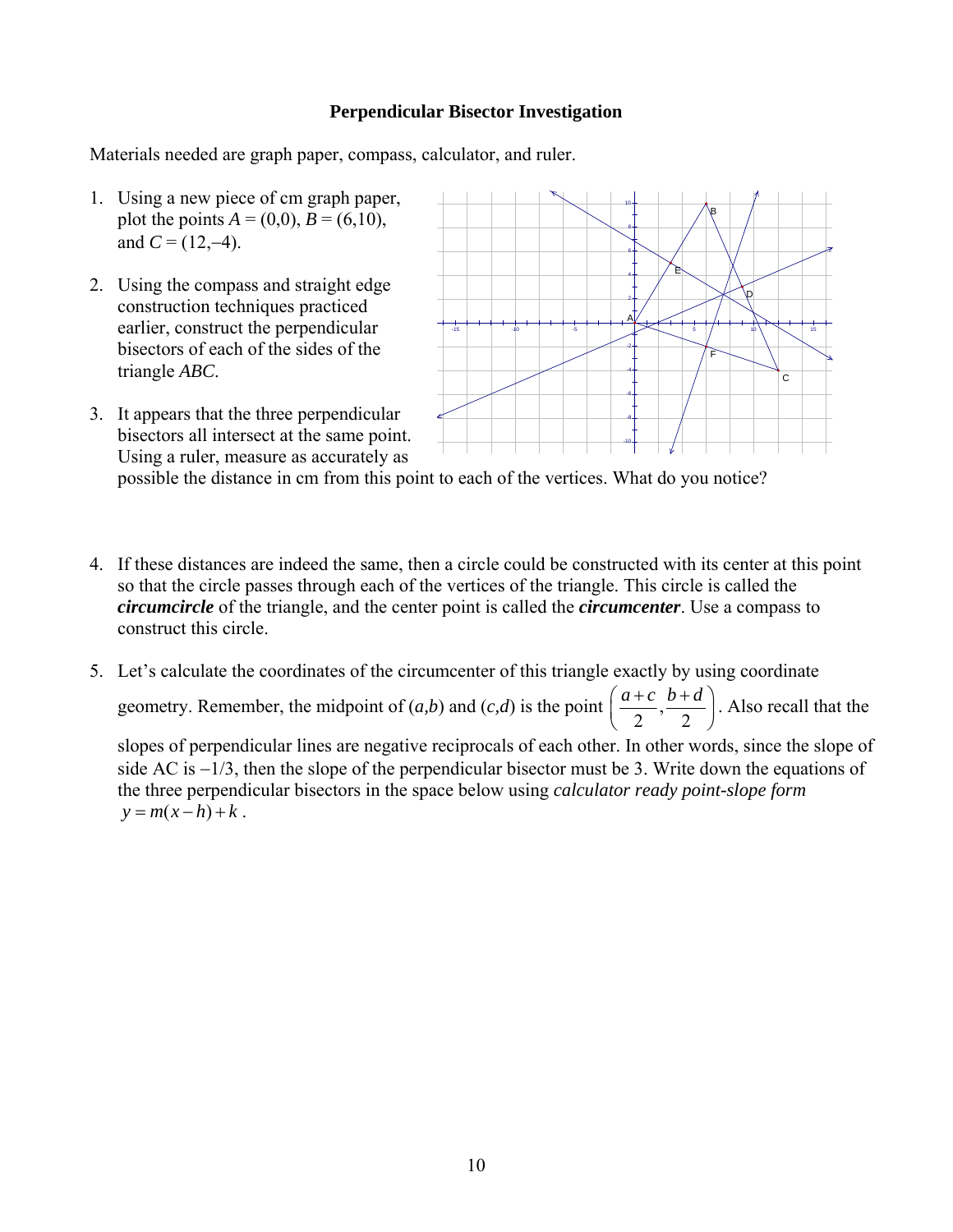6. Choose two of the three equations above, and solve simultaneously for their point of intersection, which is the **circumcenter** of this triangle. Show all your work in the space below. As a check on your work, you may want to graph both lines in your calculator and find their intersection point.

7. To prove that the three perpendicular bisectors above are indeed concurrent, show that the circumcenter point you found is indeed on the third line from #5. Show work below.

- 8. When you reach this point, go to the teacher to be assigned one of the triangles from the chart on the next page. Once assigned a specific triangle, do the following:
	- a) Plot the points and draw an accurate sketch of the triangle
	- b) Identify whether your triangle is obtuse, acute, or right.
	- c) Repeat steps #5-#7 to find the circumcenter and to verify it is the point of concurrency of the three perpendicular bisectors of your triangle. Use the space below to show your work.
	- d) Determine if your circumcenter is inside, outside, or exactly on your triangle.
	- e) Put your information on the chart on the blackboard.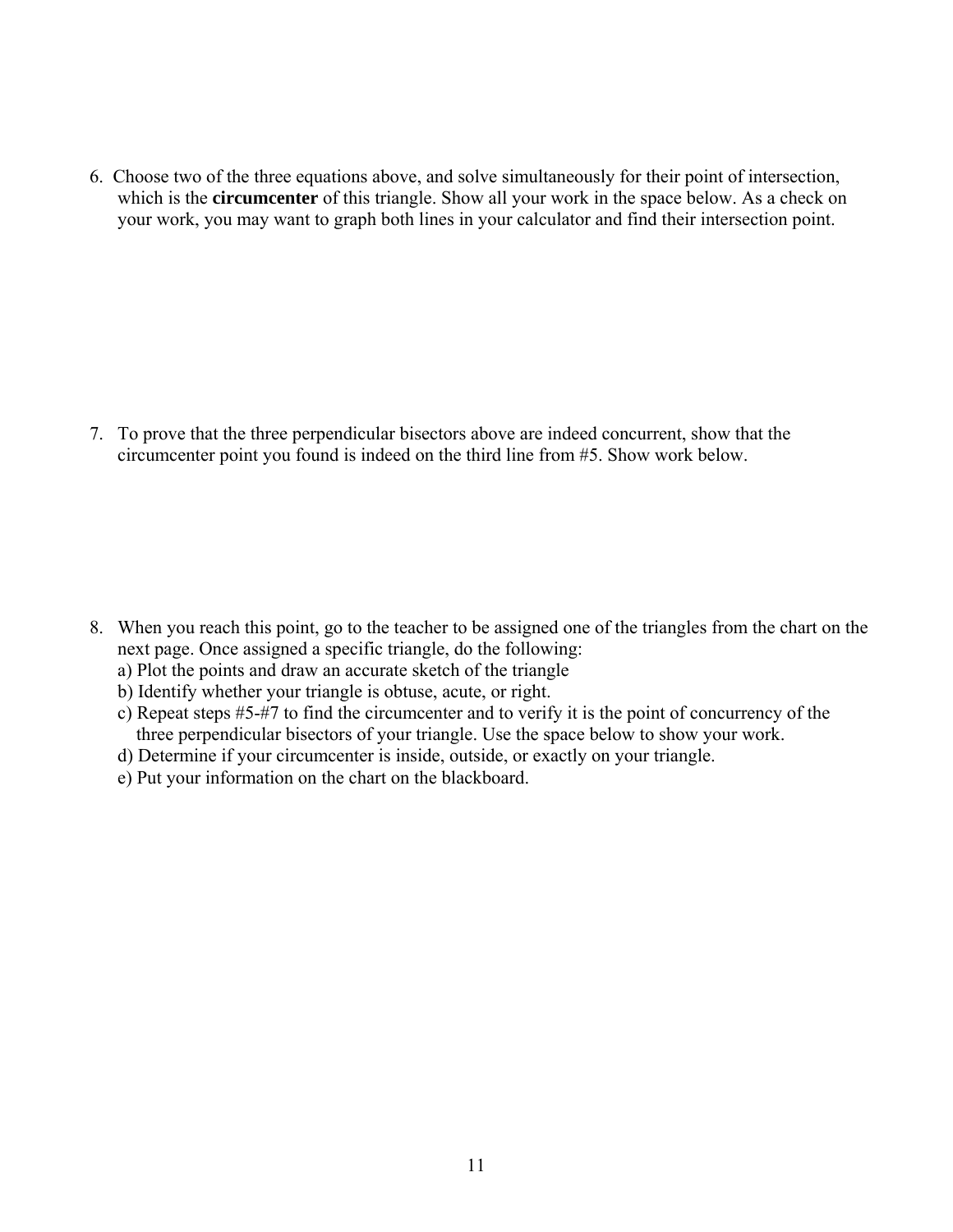| <b>Vertex A</b> | <b>Vertex B</b> | Vertex C   | Obtuse, Right,<br>or Acute | Circumcenter | <b>Radius of</b><br>Circumcircle | Inside, Outside, or Of<br>the triangle |
|-----------------|-----------------|------------|----------------------------|--------------|----------------------------------|----------------------------------------|
| (6,3)           | $(8,-1)$        | $(2,-9)$   |                            |              |                                  |                                        |
| (4,8)           | (7,3)           | $(-9,-5)$  |                            |              |                                  |                                        |
| (7,5)           | (10,0)          | $(-6,-8)$  |                            |              |                                  |                                        |
| $(-4,2)$        | (0, 8)          | $(2,-2)$   |                            |              |                                  |                                        |
| (14,10)         | (2,2)           | $(9,-15)$  |                            |              |                                  |                                        |
| (11,8)          | $(9,-2)$        | $(-1,0)$   |                            |              |                                  |                                        |
| (4,16)          | (9,1)           | $(5,-7)$   |                            |              |                                  |                                        |
| $(-11,4)$       | (10,7)          | $(2,-9)$   |                            |              |                                  |                                        |
| $(-5,-8)$       | (15,2)          | (13,10)    |                            |              |                                  |                                        |
| $(-3,12)$       | (9,2)           | $(-7,2)$   |                            |              |                                  |                                        |
| $(-8,-5)$       | (13,10)         | $(13,-12)$ |                            |              |                                  |                                        |
| $(-17,2)$       | (19,10)         | $(15,-6)$  |                            |              |                                  |                                        |

9. When you are satisfied that you have correctly found the exact coordinates to your triangle, add your data to the chart on the board that also appears below for your own notes.

10. Looking at the data in the table above, make a conjecture about location of the circumcenter as determined by the type of triangle.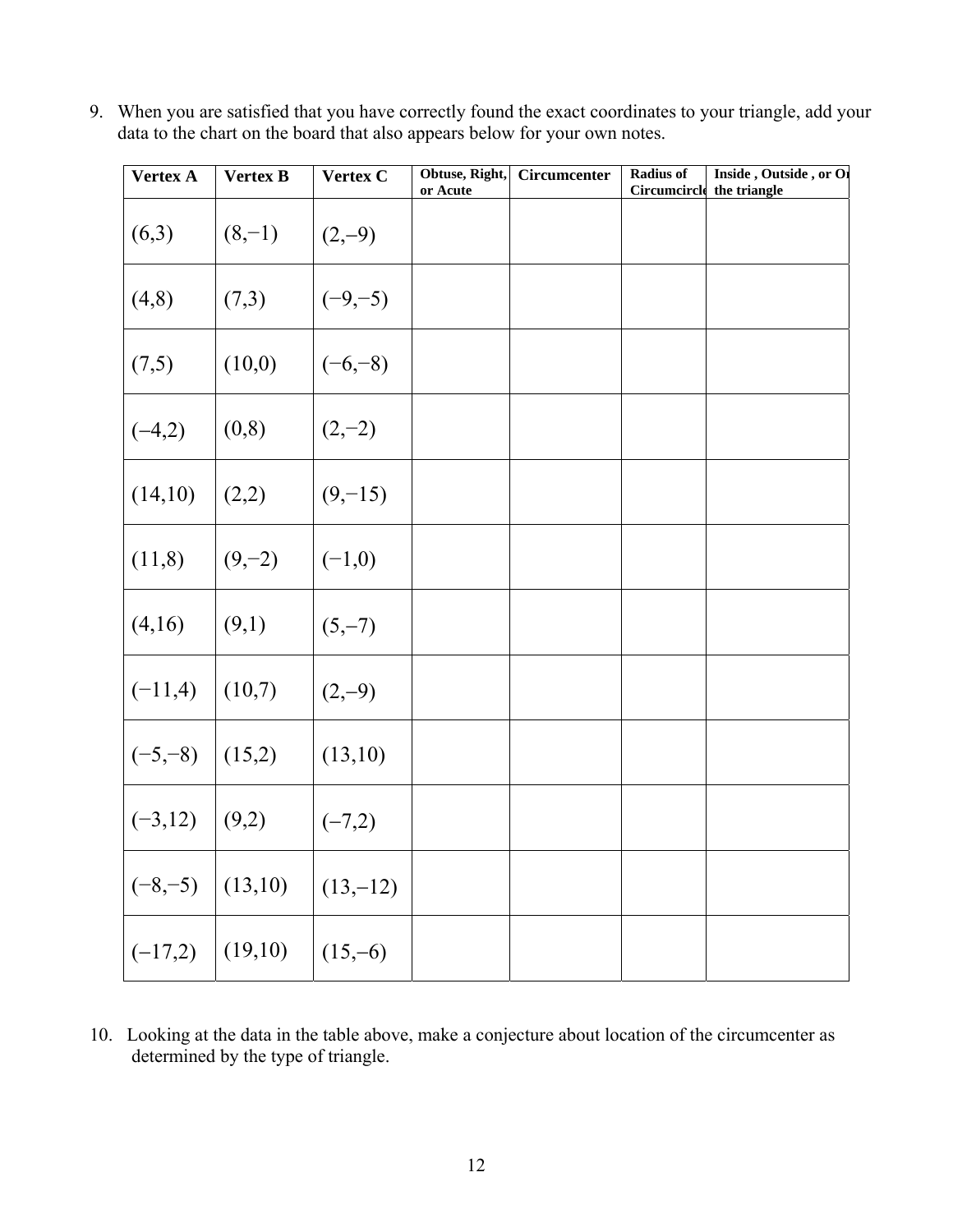11. In this lab, you have now learned that the circumcenter is the unique point that is the point of concurrency of the perpendicular bisectors of a triangle. Therefore, it is equidistant from the three vertices in a triangle, and thus the center of the circumcircle that circumscribes the triangle. Let's try and find the equation of the circumcircle for the first triangle in the chart on the previous page. Let *A* = (0,0), *B* = (4,5), and *C* = (10,–8). Recall, that the circumcenter *O* is at (7,–1.5). Let *P* = (*x*, *y*) represent any the point on the circumcircle. Write down in the space below the distance expression from  $P = (x,y)$  to  $Q = (7, -1.5)$ . Recall that the distance formula between two points (*a,b*) and (*c,d*) is  $\sqrt{(a-c)^2 + (b-d)^2}$ .

12. The equation in #11 above does describe all the points that are on the circumscribed circle, but it is not in the form that circles are normally expressed. By squaring both sides, you should get an equation that has no radicals in it, and looks like the one below. This is the typical form that one leaves a circle. This is called *center-radius form* of a circle and is generalized  $(x-h)^2 + (y-k)^2 = r^2$ , where  $(h,k)$  is the center and *r* is the radius. What is the radius of the circle described below, which is the circumcircle of the triangle *ABC*?

$$
(x-7)^2 + (y+1.5)^2 = 51.25
$$

13. Go back to the triangle you were assigned from the chart on the previous page, and determine the equation of the circumcircle of that triangle in *center-radius form*. Write the equation in the space below.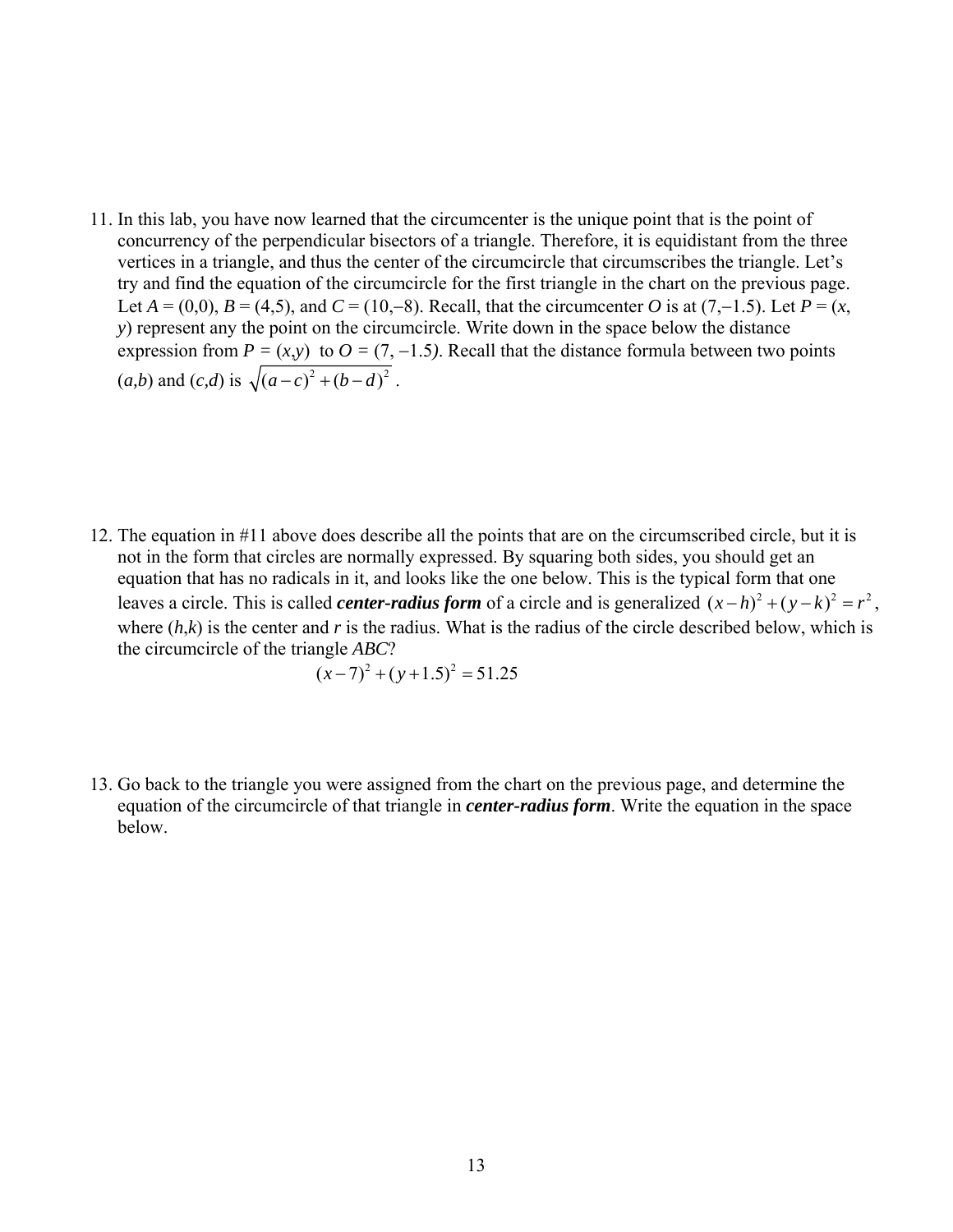#### **Altitude Investigation**

Materials needed are graph paper, colored pencils, compass, protractor, calculator, and ruler.

- 1. Using a new piece of cm graph paper, plot the points  $A = (0,0)$ ,  $B = (2,8)$ , and  $C = (9,2)$ .
- 2. Using the compass and straight edge construction techniques practiced earlier, construct the line perpendicular to *BC* that contains point *A*. Repeat this construction for the line perpendicular to *AB* that contains point *C*, and the line perpendicular to *AC* that contains point *B*. (try and use lightly drawn construction arcs in order to not clutter the drawing too much)



- 3. It appears that the three lines perpendicular to the sides of the triangle and passing through the opposite vertex all intersect at the same point. Estimate the coordinates of this point.
- 4. In order to verify that these three lines are indeed *concurrent* (passing through the same point), let's do the problem algebraically. This will involve writing down the equations of the three perpendicular lines in the space below using *calculator ready point-slope form*  $y = m(x - h) + k$ .

Line through *A*: Line through *B*: Line through *C*:

5. To check for concurrency, you will need to find the intersection of two of the lines, and then see if that point of intersection is indeed on the third line. In the space below, find the intersection of the lines through *A* and *B* respectively by solving their equations simultaneously. When you get your answer, check back to see if it makes sense relative to your estimate in step #3.

6. Now, simply substitute the coordinates for the point of intersection back into the equation of the third line to verify that the three lines are indeed concurrent.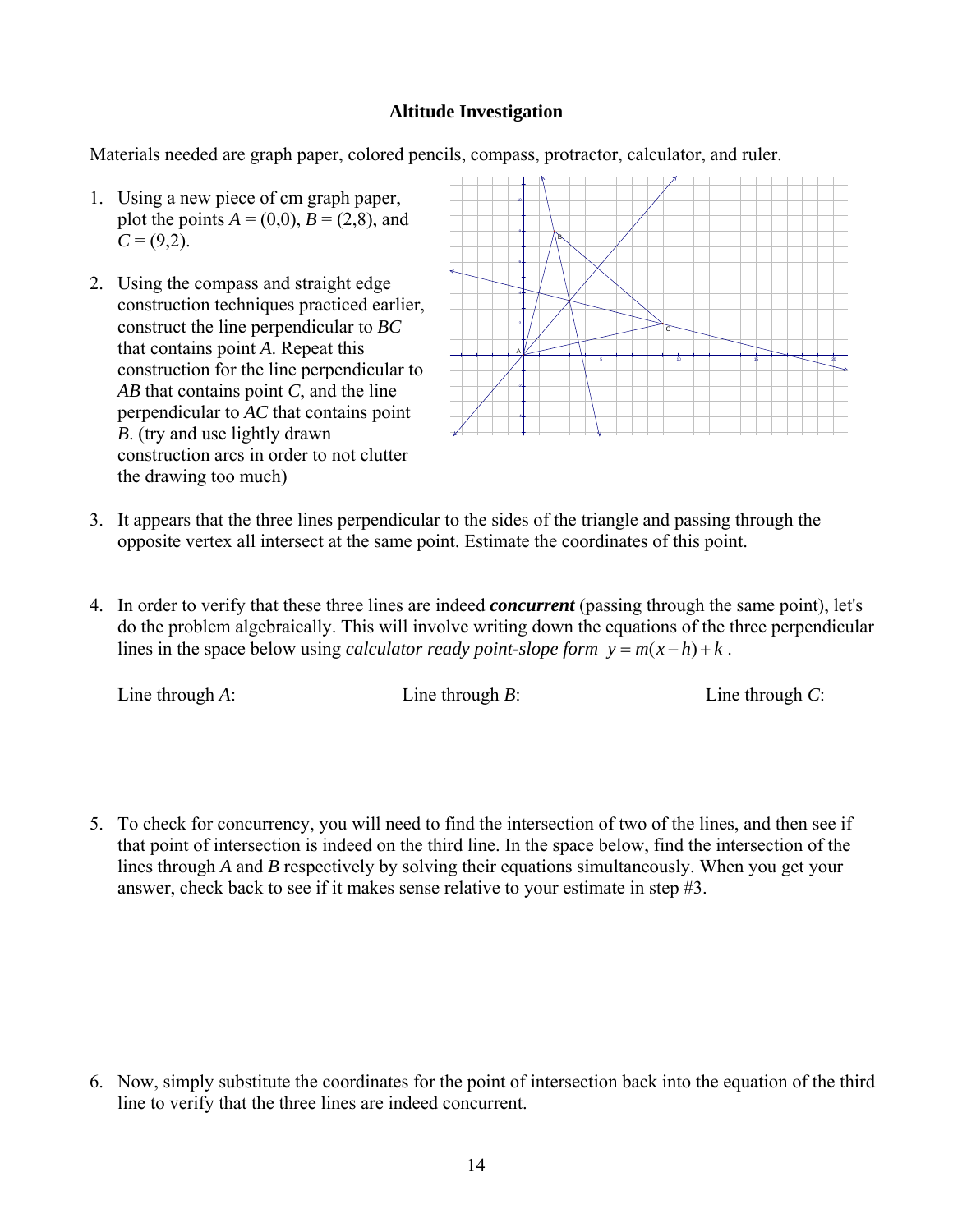7. Is there something special about this particular triangle, or are the three lines through the vertices of a triangle to the

opposite side always concurrent? Let's draw an interesting triangle using our original triangle that will help answer this question. To save time, do not use construction techniques, but draw the following lines with care. Draw a parallel line to side *BC* that contains point *A*. Similarly, draw a parallel line to *AB* containing



point *C*, and then a parallel line to *AC* containing point *B*. Your sketch should look like the one at right. Label the intersection points *D*.*E*, and *F* as shown in the diagram.

- 8. In the space below, give a convincing argument that each of the following quadrilaterals is a parallelogram: *ABFC*, *AEBC*, and *ABCD*. It may help to outline the quadrilaterals in different colors to make them easy to see.
- 9. a) In the space below, explain why  $EB = BF$ ,  $EA = AD$ , and  $DC = CF$ .
	- b)What does this say about points *A*,*B*, and *C* with respect to triangle *DEF*?
	- c) What does this say about the perpendicular lines through *A*,*B*, and *C* with respect to triangle *DEF*?
- 10. Now that you have concluded above that each of the three perpendicular lines through *A*,*B*, and *C* is a **perpendicular bisector of triangle** *DEF*, what is their common intersection point called with respect to triangle *DEF*?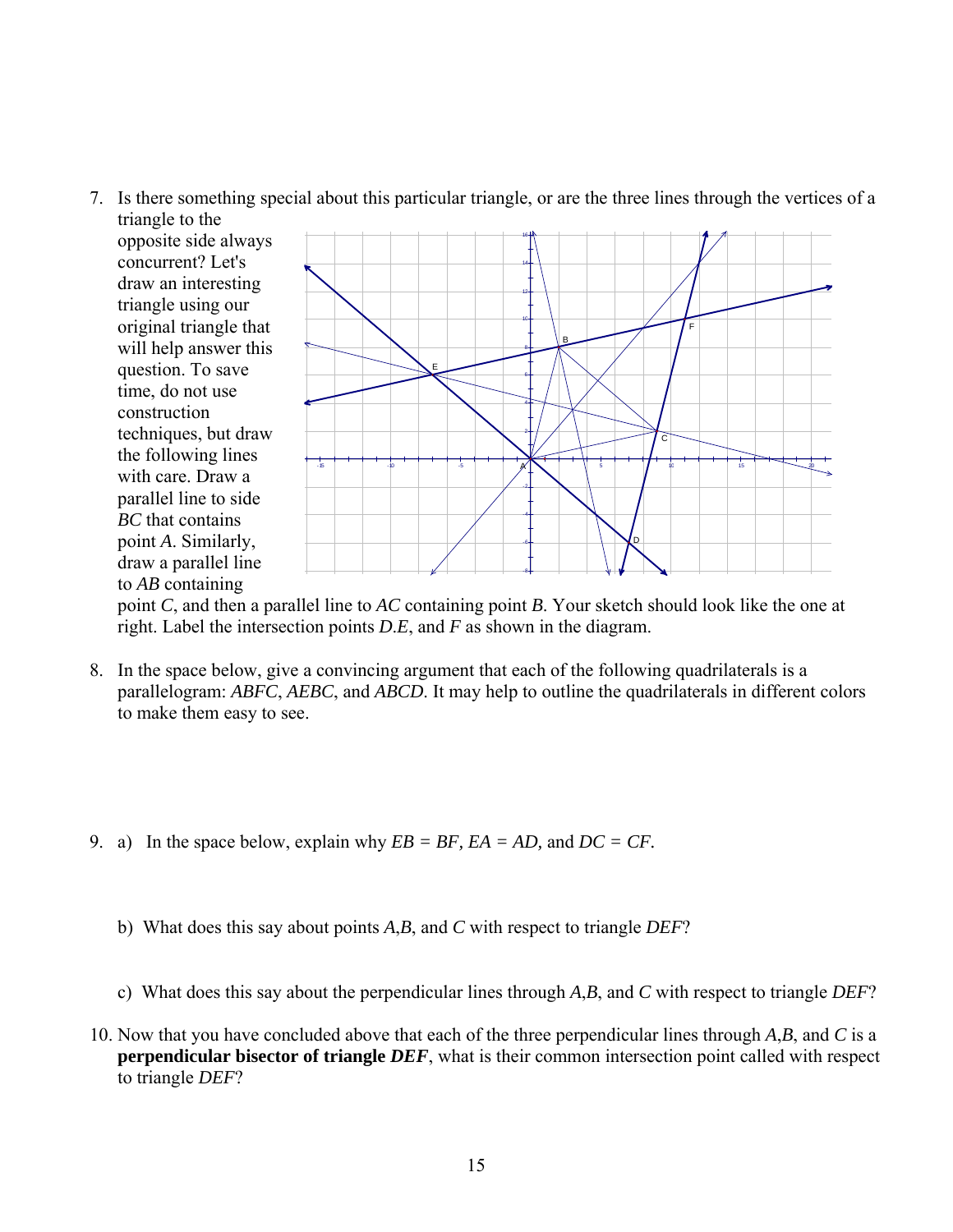11. If you said *circumcenter* of triangle *DEF*, then you are a star. Since there was nothing specific to our particular triangle in steps #7 - #9, then you have proven that the three lines perpendicular to the sides of a triangle and passing through the opposite vertex all intersect at the same point. This point of concurrency is called the *orthocenter* of the original triangle *ABC*. ABC is called the *medial triangle* of triangle *DEF*. In summary, you have proven the circumcenter of any triangle is also the orthocenter of its medial triangle.

#### **More about the Orthocenter for Advanced Students**

12. Start with a new piece of paper and draw a large scalene triangle labeled *ABC*. There will be no coordinate geometry in this part of the problem, so do not worry about that. Once the triangle has been drawn, construct the altitudes to the three sides of the triangle. If you want to save time, **accurately** draw the altitudes instead of constructing them. Point *D* should be the label of the

intersection of side *BC* with the altitude from vertex *A*. Let *E* be the foot of the perpendicular opposite  $B$ , and  $F$  the foot of the perpendicular opposite vertex *C*. Also, label the orthocenter, the intersection point of the three altitudes, point  $H$ .

13. Connect points *D, E*, and *F* to form a triangle that is called the *orthic triangle* of *ABC*. Your sketch should now look like the one at right.



- 14. Using a protractor, measure the following angles and record them below. *ADF ADE BEF BED CFE CFD.*
- 15. Do you notice anything interesting about the angle measurements? Hopefully, you have done the drawing and measuring accurately enough to notice that it appears that *AD, BE*, and *CF* are angle bisectors of triangle *DEF*. Let's see if we can prove this fact.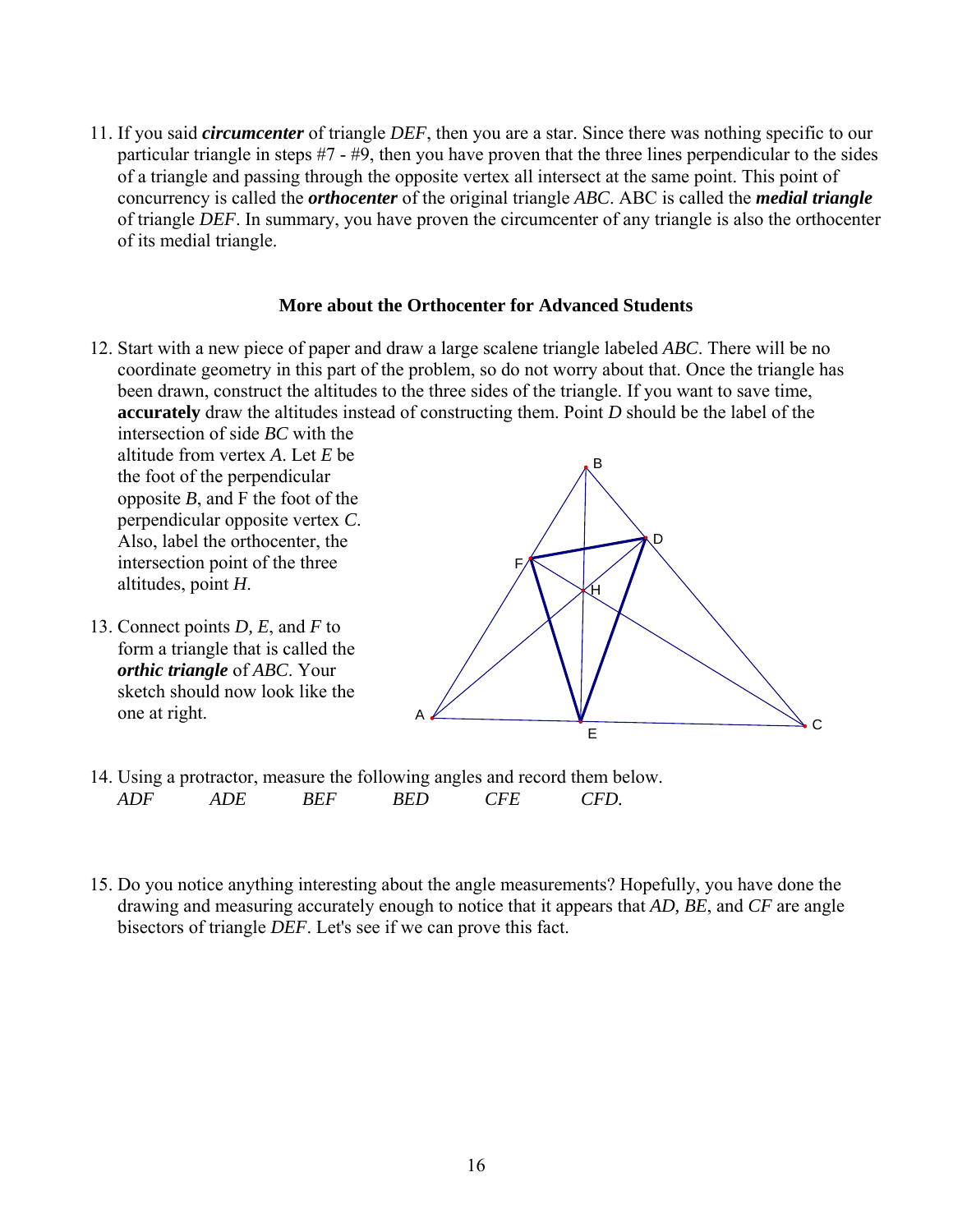- 16. Recall an important fact from geometry about quadrilaterals. A quadrilateral is *cyclic* (it can be inscribed in a circle), if and only if its opposite angles are supplementary. Explain in the space below why *AFHE*, *CEHD*, and *BDHF* are all cyclic quadrilaterals.
- H F E D A B 17. Using a compass, draw the three circles that circumscribe quadrilaterals *AFHE*, *CEHD*, and *BDHF*. You can reasonably estimate where each of the centers of the circles are located using perpendicular bisectors of two of the sides of a quadrilateral. It is recommended that you draw the circles in lightly so the drawing does not look too cluttered. When finished, your sketch should look like the one at right.
- 18. First, it is important to note the following angle equivalencies: ∠ *BCF* = ∠ *BAD* and ∠ *ABE* = ∠ *ACF* and ∠ *CBE* = ∠ *CAD*  You can measure with your protractor to verify, but also write the mathematical reason in the space below.

C

- 19. We are almost there, so keep concentrating. Our goal is to show that *AD, BE*, and *CF* are angle bisectors of triangle *DEF*. Notice that equal angles *BCF* and *BAD* intersect arcs on two different circles. *BCF* intersects arc *HD* on the circle containing vertex *C*, and *BAD* intersects arc *HF* on the circle containing vertex *A*. This means that the arc angles for arc *HD* and arc *HF* are equal. Now, look carefully at angles *BED* and *BEF*. What do you notice about them?
- 20. Finish off the rest of the details below as to why *AD* and *CF* are also angle bisectors. This result means that **the orthocenter of triangle** *ABC* **is also the incenter of its orthic triangle** *DEF*. This result is an alternative proof that the altitudes of a triangle are concurrent.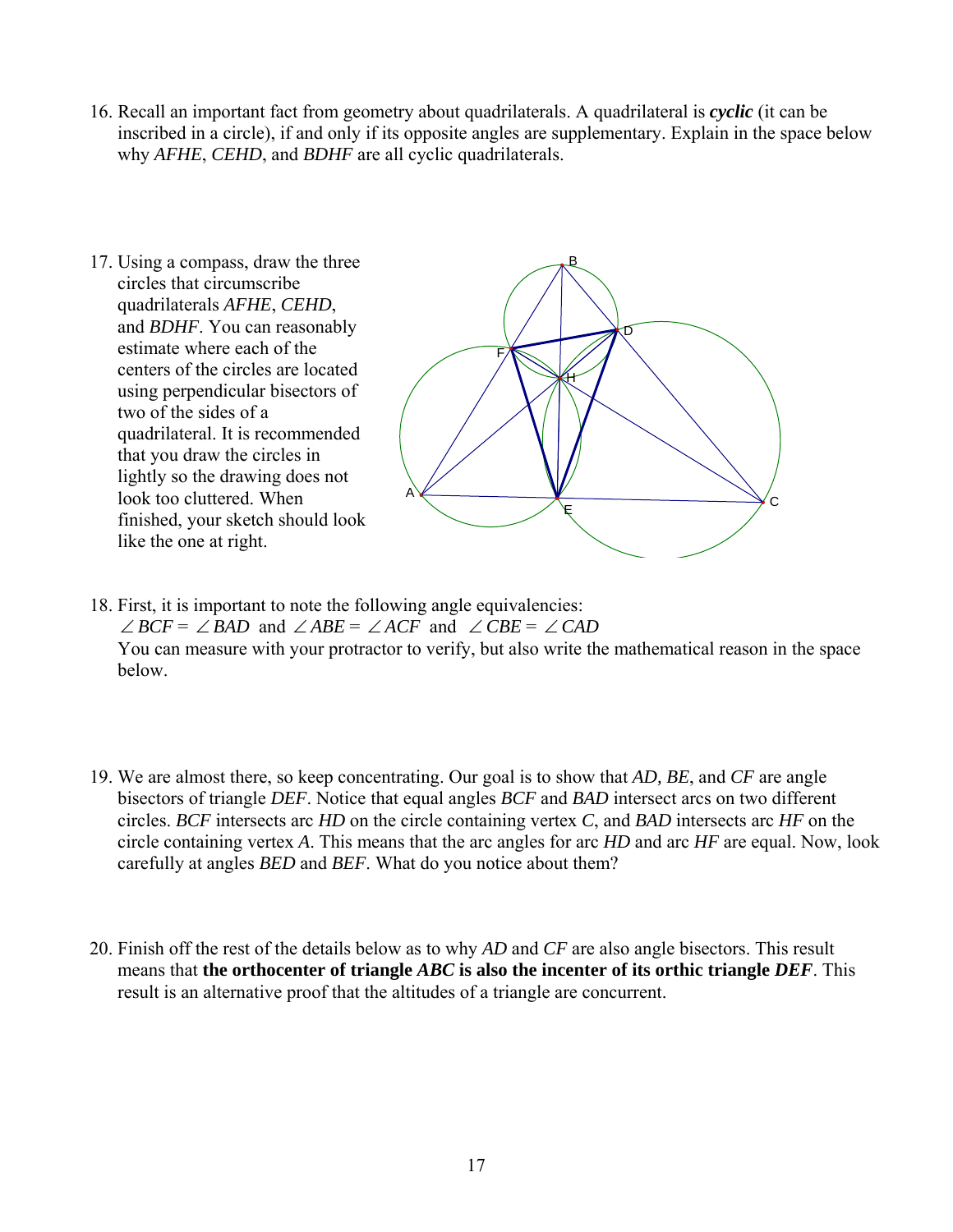#### **The Euler Line**

Materials needed are graph paper, calculator, and ruler.

1. Let's start with drawing the triangle  $A = (0,0)$ ,  $B = (3,6)$ , and  $C = (9,0)$  on the graph paper. Recall the definitions of the **Centroid**, **Circumcenter**, and **Orthocenter** from our previous work, and write them in the space below.

Centroid (G):

Circumcenter (O):

Orthocenter (H):

2. Use the definitions above and algebra to determine the coordinates of each of these three special points of concurrency for the

given triangle. Try and take advantage that one of the sides of the triangle is horizontal. Show all your work below, and plot the three points carefully in your sketch using the labels *G, O*, and *H* as indicated above. When finished, your sketch should like the one at right.

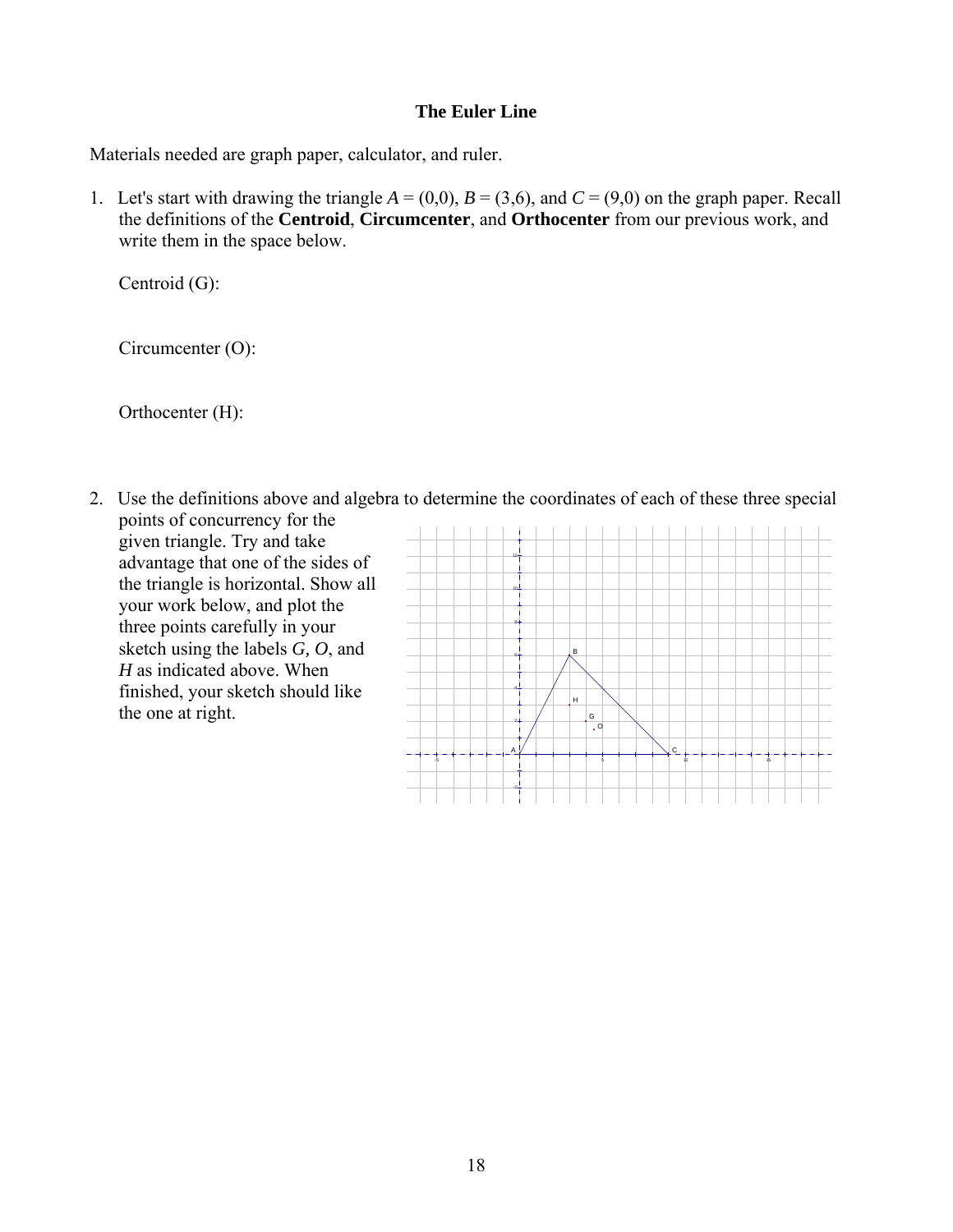3. It should appear that the Centroid, Circumcenter, and Orthocenter are all on the same line. Test out this conjecture by doing appropriate work in the space below.

4. Hopefully, you discovered that the three points are  $(4,2)$ ,  $(4.5,1.5)$ , and  $(3,3)$ , and that they are indeed collinear on a line with a slope of −1. If not, go back and try and find where you made your mistake. It should also appear that the distance from *G* to *H* is about twice as much as the distance from *G* to *O*. Check out this conjecture, and show your work below.

- 5. Now the interesting question to pursue becomes whether or not the collinear relationship and distance relationship between these three points is always true for all triangles. First, recall this little reminder about vectors. Vectors are added by the "foot to head" method illustrated at right. The sum of two vectors  $\vec{u} + \vec{v}$  thus becomes the diagonal of a parallelogram that has the two vectors being added as adjacent sides.
- 6. Start with a blank piece of paper and draw a triangle *ABC* similar in shape to the one shown at right. Being reasonable accurate, locate the *circumcenter* of this triangle, and label it *O*. Explain below why the vector  $\overrightarrow{OB} + \overrightarrow{OC}$  is a vector that is perpendicular to side *BC* of the triangle. It may help to carefully draw in the vectors and even the parallelogram. Call this vector  $\overrightarrow{OP}$ .

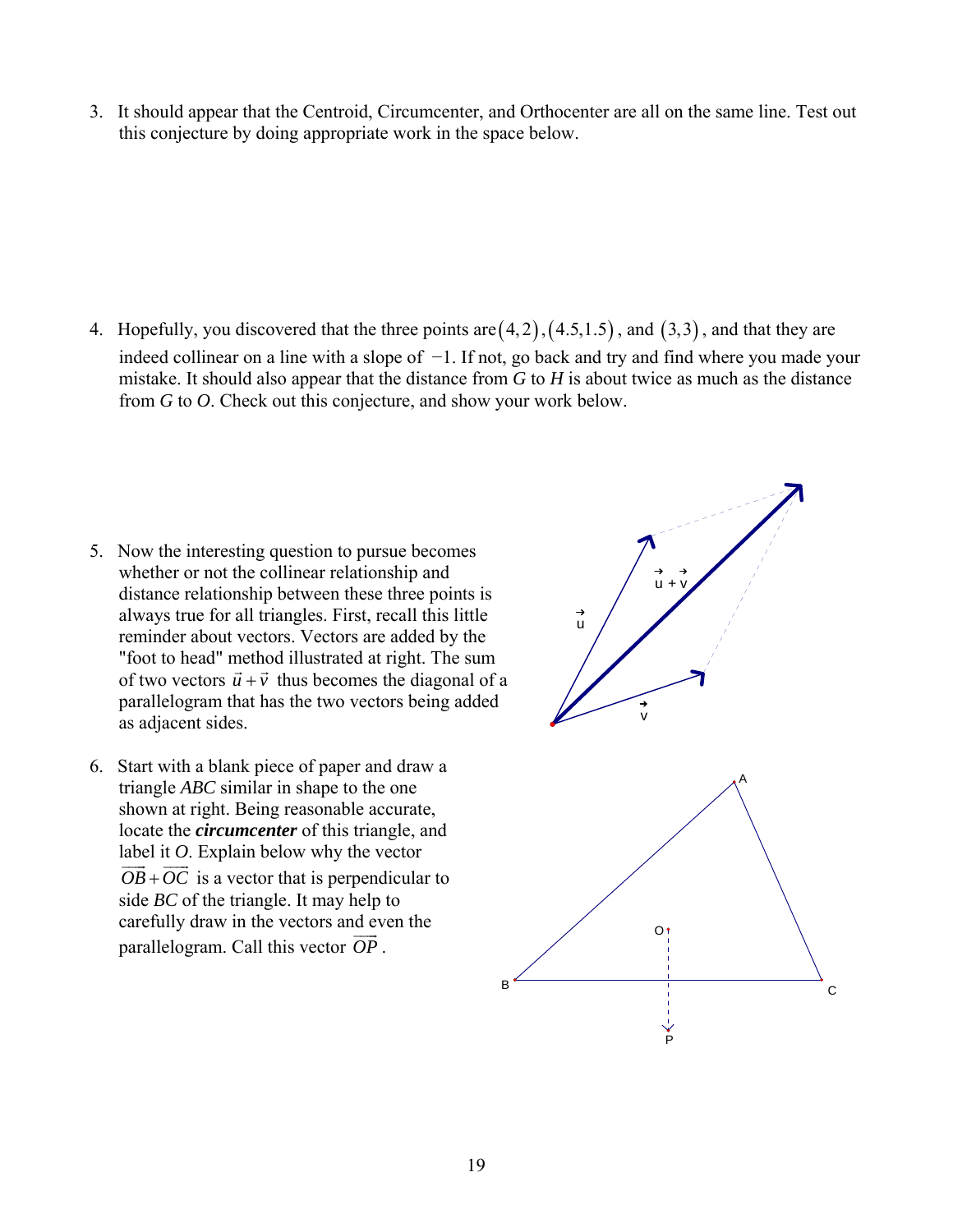- 7. Now, look at the vector  $\overrightarrow{OQ} = \overrightarrow{OA} + \overrightarrow{OP}$ , and explain why *Q* is a point that is on the altitude from vertex *A*. Again, it may be helpful to carefully draw  $\overrightarrow{OQ}$ .
- 8. Similary to steps #6 and #7, first show that  $\overrightarrow{OA} + \overrightarrow{OC}$  is a vector that is perpendicular to side *AC* of the triangle, and then explain/show why  $\overrightarrow{OB} + \overrightarrow{OA} + \overrightarrow{OC}$  is also perpendicular to side *AC*. However,  $\overrightarrow{OB} + \overrightarrow{OA} + \overrightarrow{OC}$  is exactly what we had on the right side in #7 when we stated that  $\overline{OQ} = \overline{OA} + \overline{OP}$ . This means that point *Q* is not only on the altitude from vertex *A* as pointed out in #7, but it is also on the altitude from vertex *B* from the work in #8. What important conclusion can you state about what special point *Q* must be.  $= OA + OP$  $\frac{10}{24}$ Q O A
- 9. If you stated that point *Q* must be the same as the **orthocenter** *H* of triangle *ABC*, you are a superstar. It is the only point that is on both the altitude from *A* and the altitude from *B*.
- 10. Now comes the slick part. Recall from your earlier work that the **centroid** *G* of a triangle can be found 2/3 of the way along the median from any vertex to the opposite midpoint. The vector  $\overline{BA} + \overline{BC}$  is the diagonal of the parallelogram with *BA* and *BC* as adjacent sides. This diagonal is exactly twice the median from *B*, so 2/3 of the median is  $\frac{1}{3} (\overrightarrow{BA} + \overrightarrow{BC})$  $\overrightarrow{BA} + \overrightarrow{BC}$ . Without coordinates, the vector way of saying the same thing is **centroid**  $G =$ 
	- $\overrightarrow{OB} + \frac{1}{3}(\overrightarrow{BA} + \overrightarrow{BC})$  for any point *O* in the
	- plane. Show that this is equivalent to



saying that **centroid**  $G = \frac{1}{2}(OB + OA +$  $rac{1}{3}(\overrightarrow{OB} + \overrightarrow{OA} + \overrightarrow{OC})$  $\overrightarrow{OB} + \overrightarrow{OA} + \overrightarrow{OC} = \frac{1}{2}$  $=\frac{1}{3}OH$  $\overrightarrow{OH}$  . Try and convince yourself that this makes sense. Now the proof that *O,G*, and *H* are collinear with the distance relationship  $|GH| = 2|GO|$  is complete. Locate point *G* in your diagram, and the final picture should look like the one at right.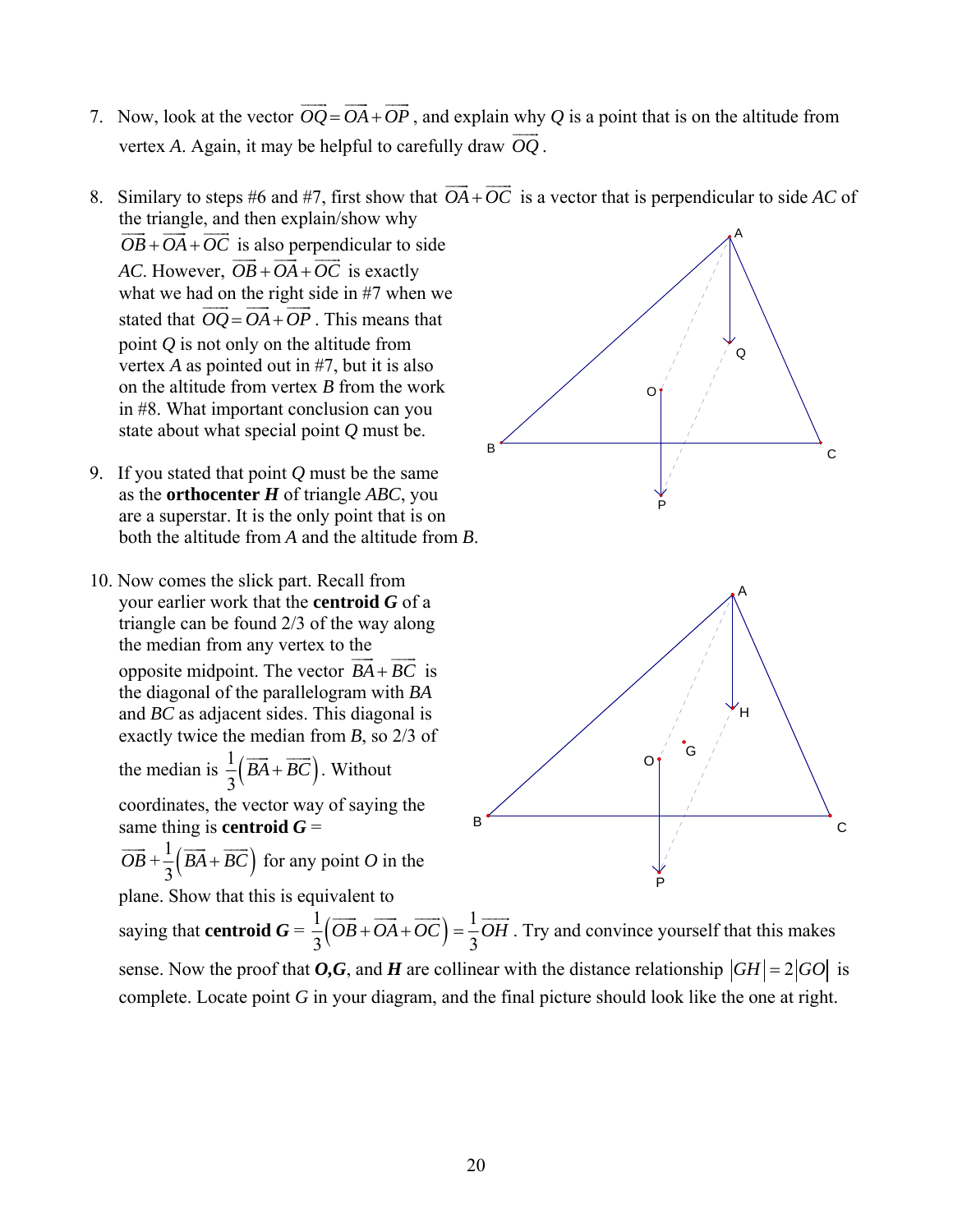### **The "9-Point" Circle Sometimes called Euler's Circle or the Feuerbach Circle**

Materials needed are graph paper, compass, and ruler.

1. Let's start with drawing the triangle  $A = (0,0)$ ,  $B = (2,6)$ , and  $C = (8,0)$  on the graph paper. Make the scale two graph paper lines per unit in order to have a good size triangle. Determine the coordinates of the three midpoints of this triangle and label them *D*,*E*, and *F* . In the space below, determine the

*circumcenter* of triangle *DEF*, and plot this point carefully. Then use the compass to draw the circle that contains the three midpoints *D*, *E*, and *F* of the original triangle. When finished, your sketch should look like the one at right. Make sure you note the center of the coordinates



of the center of the circle *P*, and the radius of the circle.

 $D = E = F = F = P =$ 

$$
F =
$$

$$
P =
$$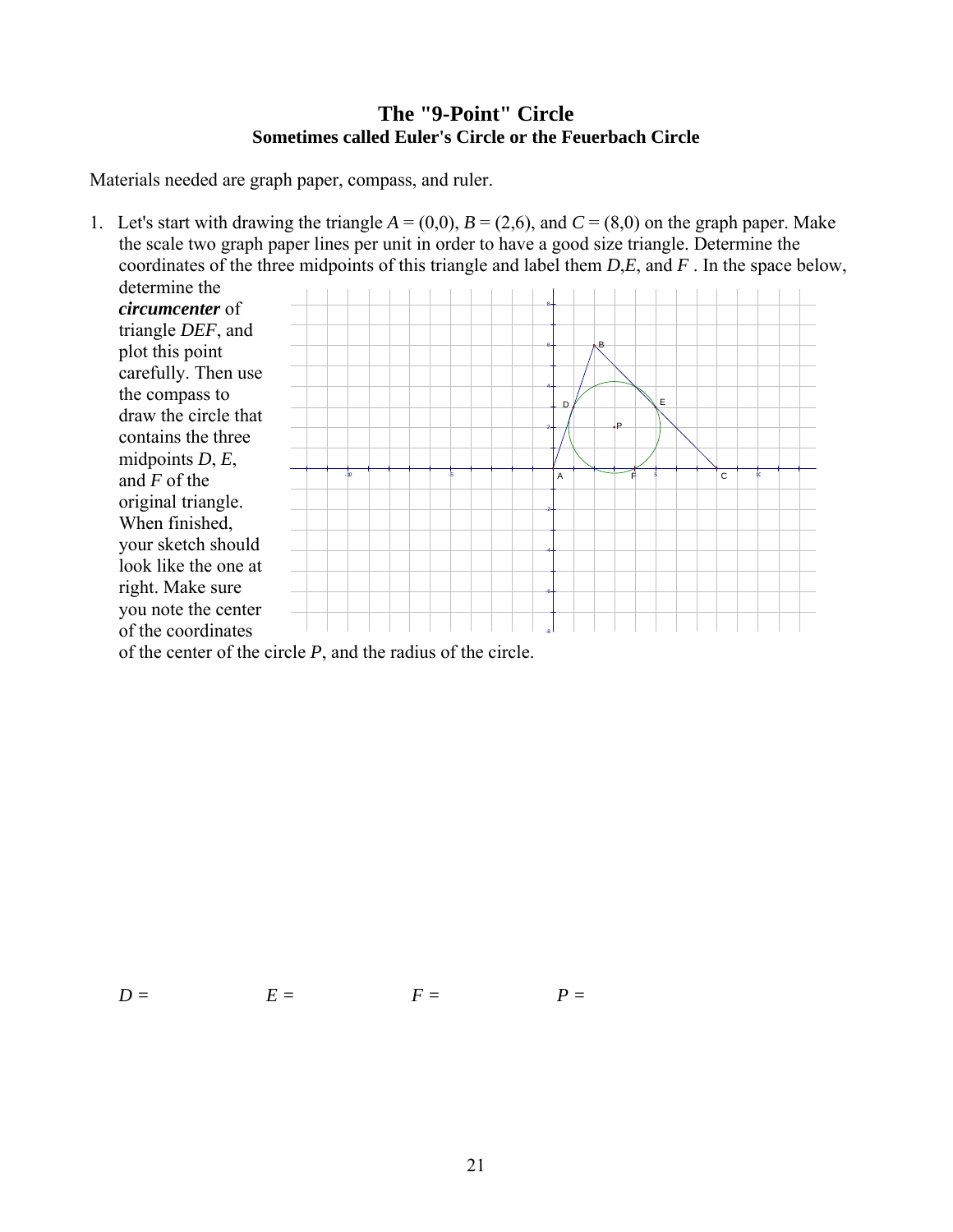2. Next, determine the coordinates for the three *"feet"*of the altitudes for triangle *ABC*. This means, the three points that the altitudes intersect the opposite side. Show all your work below, label the three *feet Q*, *R*, and *S*, record the coordinates, and plot carefully on your sketch.



*D, E*, and *F*, draw the quadrilateral *DEFR* and identify what type of quadrilateral it is. Your sketch should look like the one above.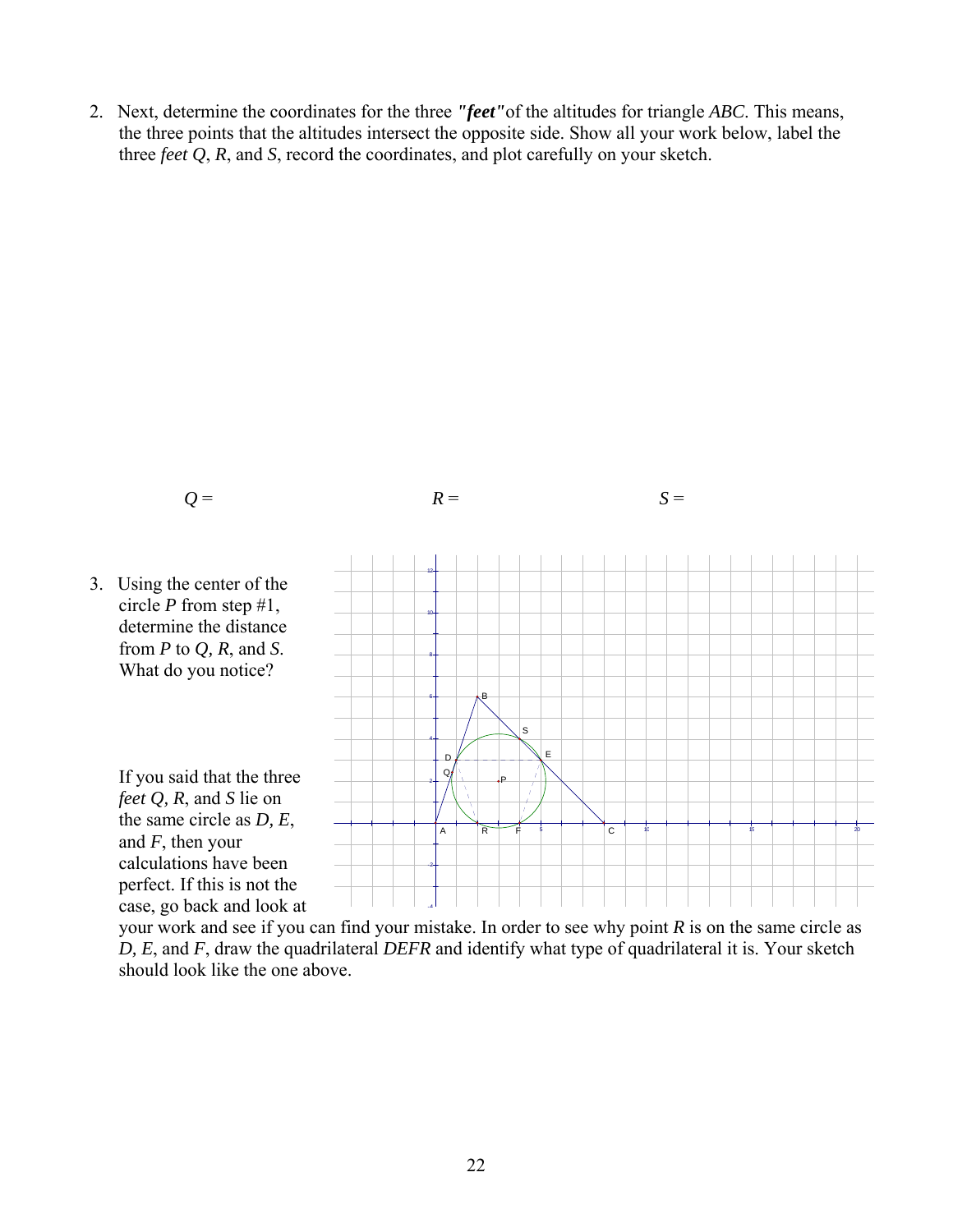- 4. If you thought the quadrilateral *DEFR* was an isosceles trapezoid, give yourself a pat on the back. Hopefully you have done some analysis to verify this conjecture and not relied on the visual. If not, do it now. An important theorem about quadrilaterals is "a quadrilateral is *"cyclic"* (can be circumscribed by a circle) if their opposite angles are supplementary." Try and explain below why the opposite angles of an isosceles trapezoid are supplementary, and thus it is cyclic. The consequence of this is that *R* must lie on the same circle as *D, E,* and *F*.
- 5. Name the isosceles trapezoids that assure that *Q* and *S* also lie on the circle centered at *P* and containing *D, E,* and *F*.
- 6. We now have six points all on the same circle, and from the title of this worksheet, we know we have three more to find. It turns out that an important point to find that will lead to the remaining three points is our old friend the **"orthocenter" H**. This should not be too hard since you already have the equations for the altitudes from step #2. Use two of them to find the orthocenter, and plot it carefully. Show your work below.

7. It should be obvious that the orthocenter *H* itself is not on the circle, but amazingly, the three midpoints of the segments connecting the orthocenter to each of the original vertices *A, B*, and *C* appears to land right on the circle. Find



the coordinates of these three midpoints, label them *T, U, V*, and verify that they are indeed the same  $\sqrt{5}$  units away from point *P* as the other six points. Now we have the "9-Point Circle" for this triangle.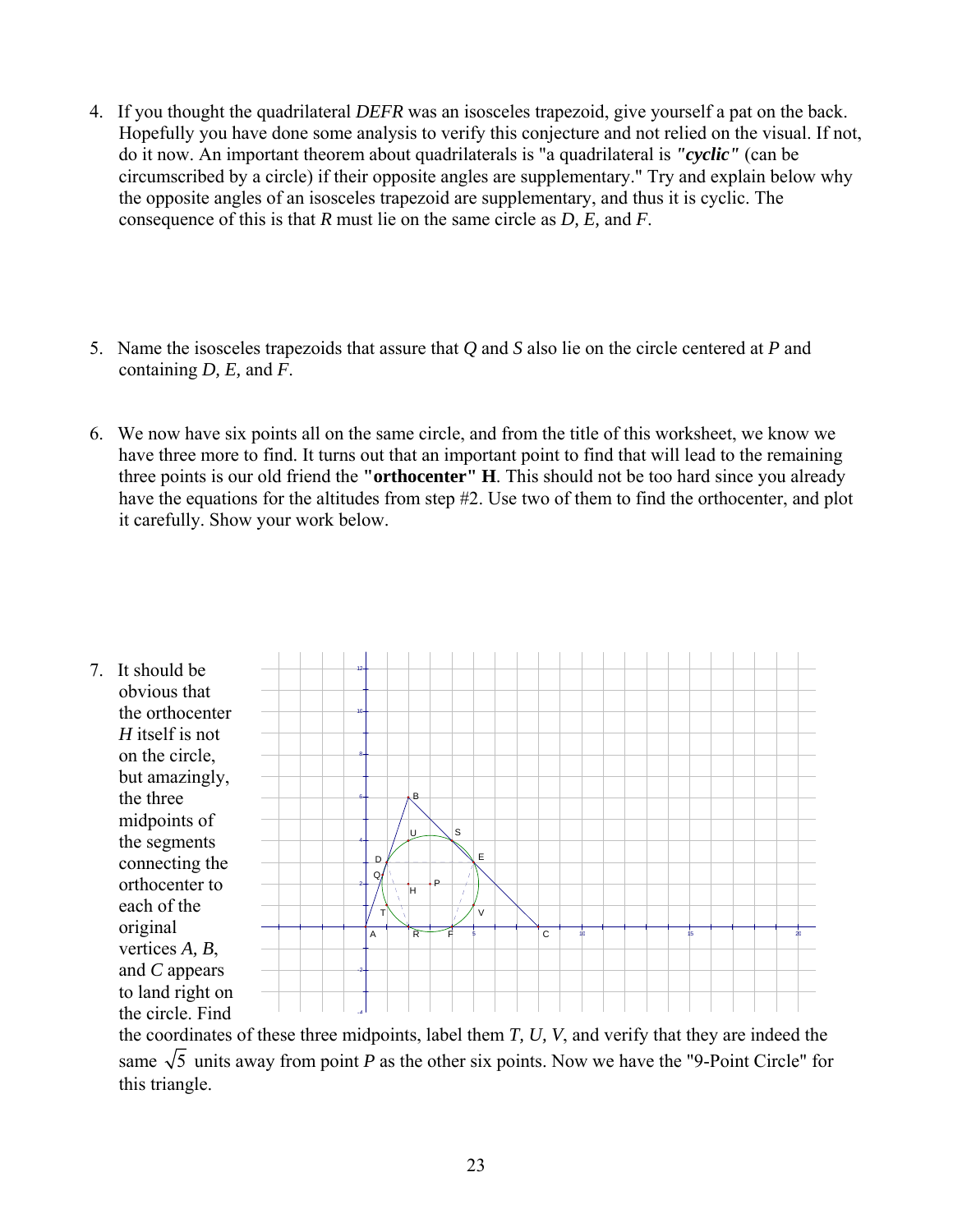- 8. To see why these midpoints are on the same circle as the other six, let's take a close look at one of those points. Point *U* is the midpoint of *H* and *B*. Point *D* is the midpoint of *AB*. Why is *DU* parallel to the altitude *AS*?
- 9. Why is *FD* parallel to side *BC*?

Why is *FD* perpendicular to altitude *AS*?

Now look closely at triangle *FDU*. Why is *FDU* a right triangle with a right angle at *D*?

- 10. Using the important theorem that a right triangle's circumcenter is the midpoint of its hypotenuse, what has to be the center of the circle that circumscribes *FDU*?
- 11. If you said the midpoint of hypotenuse *UF*, you are doing great. Since we already know that *P* is the center of the circle containing *F* and *D*, then *P* must also be the midpoint of *F* and *U*. So, right triangle *FDU* is the key for knowing *U* is on the same circle as *F* and *D*. Name the right triangles below that are the keys to why *T* and *V* are also on this circle.
- 12. Everything we have done in this worksheet has involved a specific triangle with fixed coordinates. Start fresh with a brand new large triangle with no coordinates, and construct the *9-point circle*. If you need to conserve time, you can shortcut actual construction techniques for midpoints and perpendiculars. Use what you have done in steps #1 through #7 as a guide. Make sure you understand how to prove that these nine points are indeed on the same circle.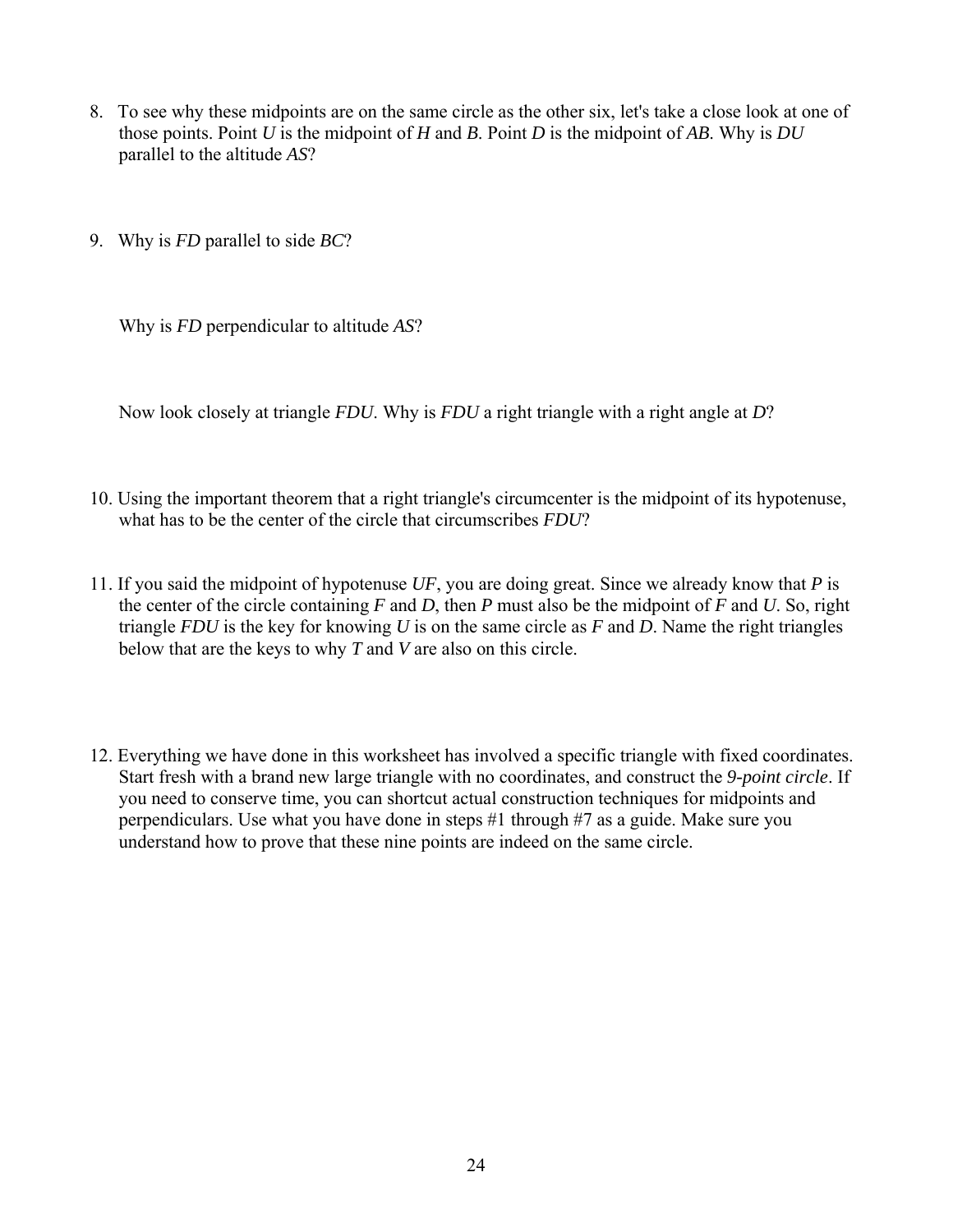#### **An Area Investigation**

Materials needed are cm graph paper, calculator, and ruler.

Problem: Find the area of triangle *ABC* where  $A = (0,0)$ ,  $B = (2,6)$ , and  $C = (8,2)$ .

- 1. Draw the triangle on a piece of graph paper using a scale of one grid lines per unit.
- 2. Make a rough estimate of the area by counting the number of unit blocks within the triangle.
- 3. Also make an estimate by measuring with a ruler one of the side lengths and the altitude to that side. Show your measurements and calculations below.
- 4. To find the exact area of this triangle algebraically is not an easy task. To emphasize this point, let's give it a try.
	- a) Write the equation of the line perpendicular to side *AC* containing vertex *B*.

 b) Find the intersection point *D* of the line above with side *AC*. Use the length of line segment *BD* and the length of side AC to determine the area of the triangle. Is it reasonable close to your estimates from lines 2 and 3.

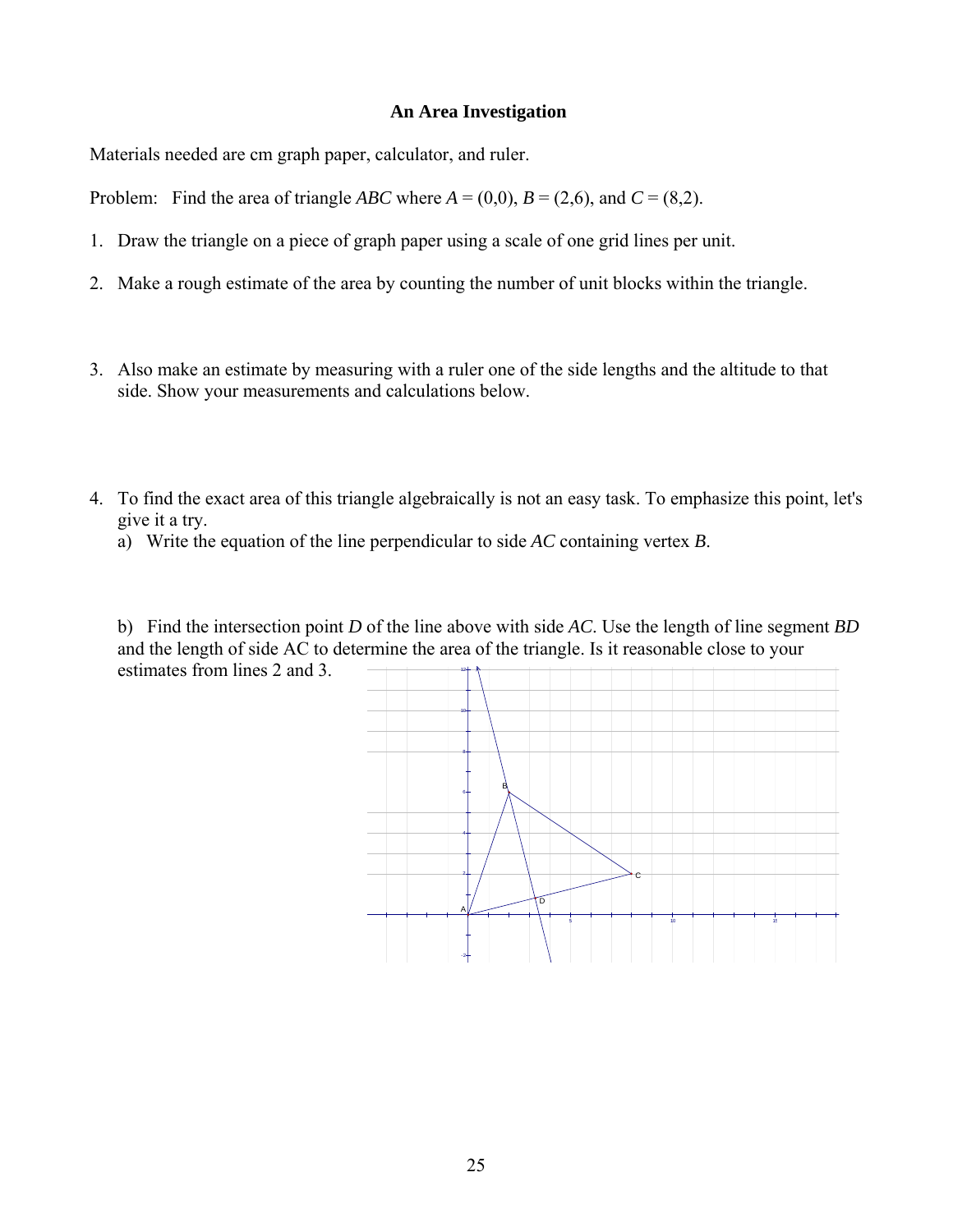5. Let's try another approach. Box in triangle *ABC* by drawing a horizontal line through vertex *B*, a vertical line through vertex *C*, and using the coordinate axis to form a rectangular box *EFGA* that

encloses the triangle. Can you know see an easy way to figure out the exact area of triangle *ABC* by cleverly using the area of the rectangle *EFGA*, and also your knowledge of right triangle areas. Do your work below, and compare your answer to previous results.



6. Now that we have done an example, it should be easy to replicate this technique on some other triangles. Find the area of the triangles below whose vertices are given. a)  $(1,0)$ ,  $(-3,6)$ ,  $(7,4)$ 

b)  $(-2,-3)$ ,  $(0,4)$ ,  $(5,-1)$ 

 c) (0,0), (−2,4), (6,−1) Pay special attention to this triangle, and note a slight adjustment in your technique. What made this different?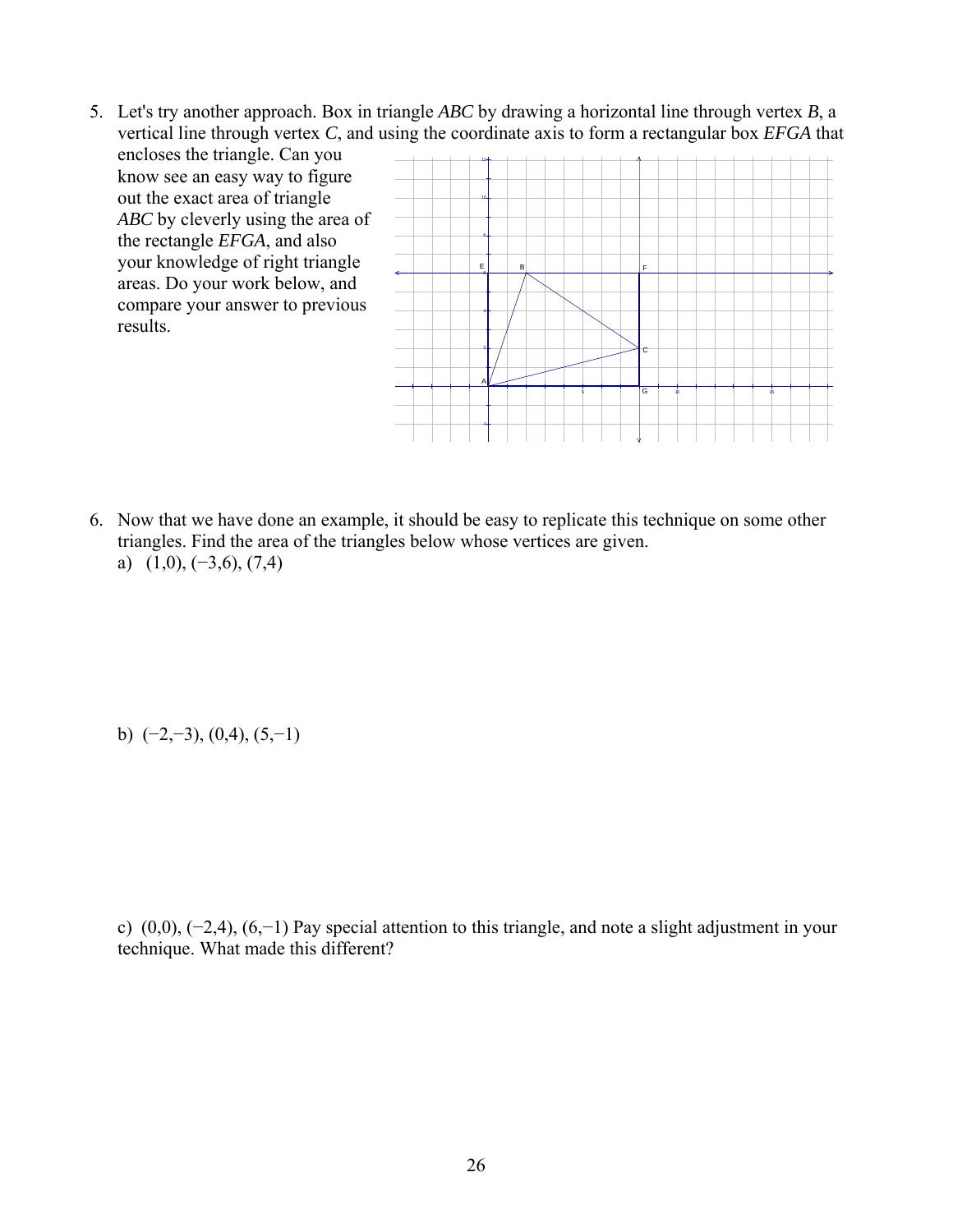- 7. Clearly the above technique of boxing in a triangle and determining its area by using rectangle and right triangle areas can be used with no limitations on the coordinates of the vertices. However, if the coordinates of the vertices happen to be integers, what can you definitively about the area of the triangle, and why?
- 8. What if the figure in question was a parallelogram? Would the same technique work? Let's try it on the parallelogram with vertices  $(0,0)$ ,  $(7,2)$ ,  $(8,5)$ , and  $(1,3)$ .

9. The figure at right shows a parallelogram *PQRS*, three of whose vertices are  $P = (0,0)$ ,  $Q = (a,b)$ , and  $S = (c,d)$ .



- 10. What would be the formula for the area of triangle *PQS*?
- 11. How could you use the formulas you derived to find the area of triangles and parallelograms that did not have a vertex at the origin? Once you have figured this out, use the formula to find the area of the parallelogram with vertices at  $(2,5)$ ,  $(7,6)$ ,  $(10,10)$ , and  $(5,9)$ .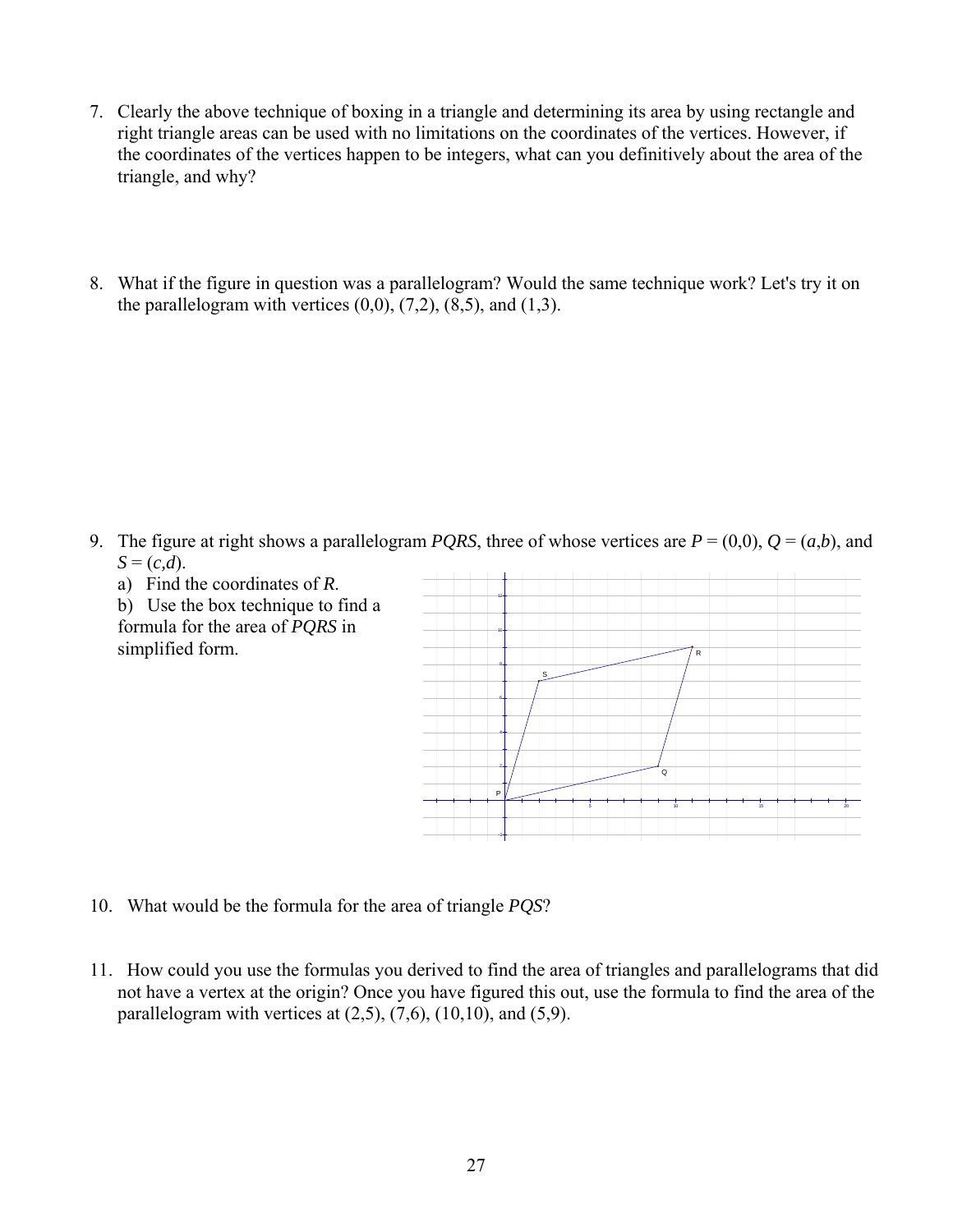#### **A Minimum Distance Investigation**

Alex needs to walk from his house at H, down to the river represented by line AB, fill up some water bottles, and then bring them to his grandmother's house at G. The shortest distance from his house to the river is at point C, 500 meters from H, and the shortest distance from his grandmother's house to the river is at point D, 400 meters from G. Points C and D are 2000 meters apart. If Alex travels to point E on the river to fill up the water bottles, how far from C should E be located in order to travel the least distance possible for the entire trip?



1) Using a scaled model on graph paper, a ruler, and a protractor, complete the chart below.

| Distance from C to E (m) | Measured distance<br>HE (cm) | Measured distance<br>EG (cm) | Total measured<br>distance (cm) | Measure of angles<br>HEC and GED |
|--------------------------|------------------------------|------------------------------|---------------------------------|----------------------------------|
| $\boldsymbol{0}$         |                              |                              |                                 |                                  |
| 200                      |                              |                              |                                 |                                  |
| 400                      |                              |                              |                                 |                                  |
| 600                      |                              |                              |                                 |                                  |
| 800                      |                              |                              |                                 |                                  |
| 1000                     |                              |                              |                                 |                                  |
| 1200                     |                              |                              |                                 |                                  |
| 1400                     |                              |                              |                                 |                                  |
| 1600                     |                              |                              |                                 |                                  |
| 1800                     |                              |                              |                                 |                                  |
| 2000                     |                              |                              |                                 |                                  |

2) Enter the data from column 1 and column 4 in the above table in the TI calculator and make a scatter plot of the data.

3) What conclusions, (if any), can you make so far?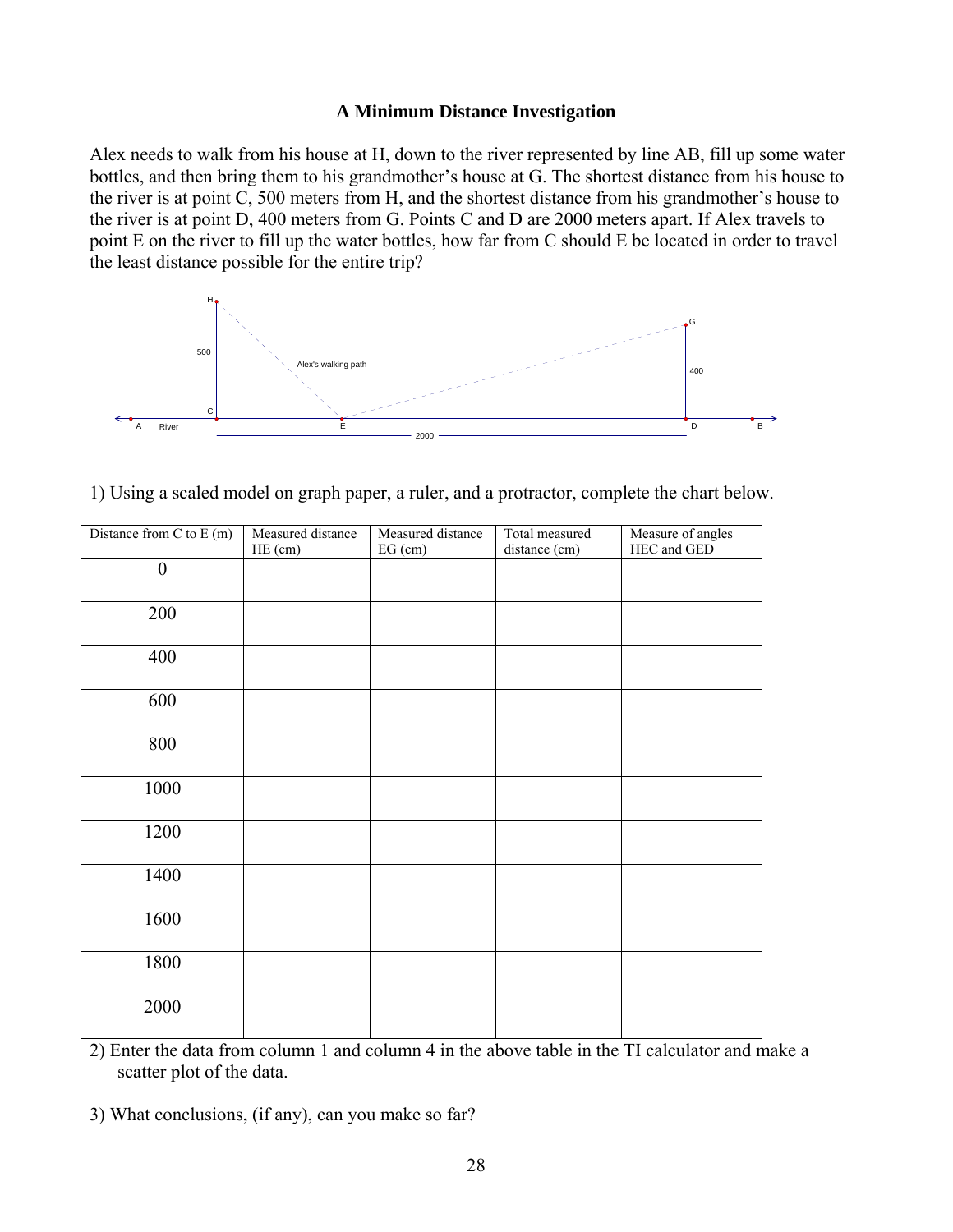4) Using the Pythagorean Theorem (or the distance formula), fill in the chart below with calculated distances rather than measured distances.

| Distance from C to E | Calculated distance HE | Calculated distance EG | Total calculated distance | Calculated angles HEC and |
|----------------------|------------------------|------------------------|---------------------------|---------------------------|
| (m)                  | (m)                    | (m)                    | (m)                       | GED by trigonometry       |
| $\boldsymbol{0}$     |                        |                        |                           |                           |
| 200                  |                        |                        |                           |                           |
| 400                  |                        |                        |                           |                           |
| 600                  |                        |                        |                           |                           |
| 800                  |                        |                        |                           |                           |
| 1000                 |                        |                        |                           |                           |
| 1200                 |                        |                        |                           |                           |
| 1400                 |                        |                        |                           |                           |
| 1600                 |                        |                        |                           |                           |
| 1800                 |                        |                        |                           |                           |
| 2000                 |                        |                        |                           |                           |

5) Enter the data from column 1 and column 4 in the above table in the TI calculator and make a scatter plot of the data. How does this compare with the previous plot? Are your conclusions, (if any), still supported by the data?

6) Add the following row to the table above and fill in the empty columns.

| -------                     |                            |                               | ____                             |
|-----------------------------|----------------------------|-------------------------------|----------------------------------|
| Distance from C<br>to E (m) | Calculated distance HE (m) | (m)<br>Calculated distance EG | Total calculated distance,<br>(m |
|                             |                            |                               |                                  |

- 7) Let  $y_1$  = the expression in column 4 above, and graph on the TI calculator. How is this curve related to the previous scatter plot?
- 8) Use the calculator to find the minimum of the distance function in  $y_1$ . Does this agree with you're earlier work?
- 9) Using the scaled model on graph paper, reflect point *G* about line *AB* (the *x*-axis), and call it *K*. See if you can come up with another way to determine the shortest distance from *H* to line *AB*, and then to *G*.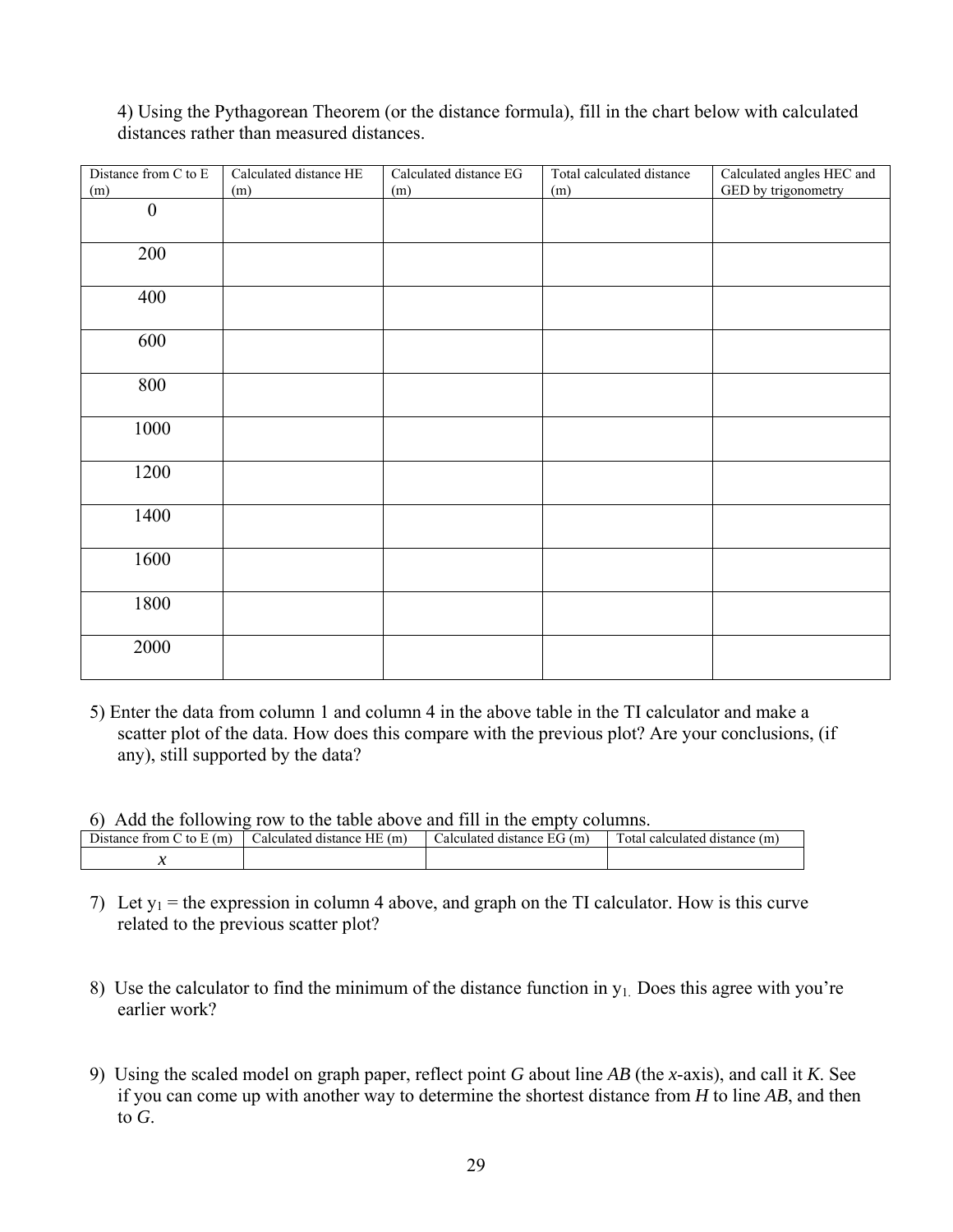#### **Advanced**

10) What would happen to the optimal landing point *E* if the speeds Alex travels to and from the river were not the same? Of course, by optimal, we now must refer to **minimizing total time** rather than total distance. Let's look at an example where the speed to the river is 5 m/s and the speed to grandma's house after filling up the bottles is 4 m/s. Verify that the information in the chart below makes sense.

| Distance from $C$ to $E(m)$ | Time from H to E in sec | Time from E to G in sec | Total time in seconds               |
|-----------------------------|-------------------------|-------------------------|-------------------------------------|
|                             | $\sqrt{500^2 + 10^2}$   | $(400^2+(2000-x)^2)$    | Sum of the previous<br>two columns. |

- 11) After entering the total time into  $y_1$  in the calculator, find the value of x that minimizes the function, as well as the minimum amount of time. If all goes well, you should have found an optimal value for *x* of 1531.53, and a minimal time of 476.22 seconds. Explain in the space below why it makes sense that the optimal *x* value is now greater then the situation when the speeds were the same (which is equivalent to just minimizing distance).
- 12) When you have finished step #11, go to the instructor and get assigned one of the new rows in the chart below. Complete the information in your row, and also enter it on the board.

| Speed from $H$ to the<br>River | Speed from the river to<br>$\cal G$ | Distance from $C$ to<br>optimal point $E$ that<br>minimizes time. | $\frac{CE}{HE}$ | $\frac{ED}{GD}$ |
|--------------------------------|-------------------------------------|-------------------------------------------------------------------|-----------------|-----------------|
| 5                              | $\overline{4}$                      | 1531.5                                                            | 0.95            | 0.76            |
| 6                              | $\overline{4}$                      |                                                                   |                 |                 |
| $\sqrt{6}$                     | $\overline{3}$                      |                                                                   |                 |                 |
| 5                              | $\overline{2}$                      |                                                                   |                 |                 |
| 6                              | $\overline{2}$                      |                                                                   |                 |                 |
| $\overline{4}$                 | 5                                   |                                                                   |                 |                 |
| $\overline{4}$                 | 6                                   |                                                                   |                 |                 |
| $\overline{3}$                 | 6                                   |                                                                   |                 |                 |
| $\overline{2}$                 | 5                                   |                                                                   |                 |                 |
| $\overline{2}$                 | 6                                   |                                                                   |                 |                 |

\*\*There is an important relationship between the first 2 columns and the last 2 columns. Find it.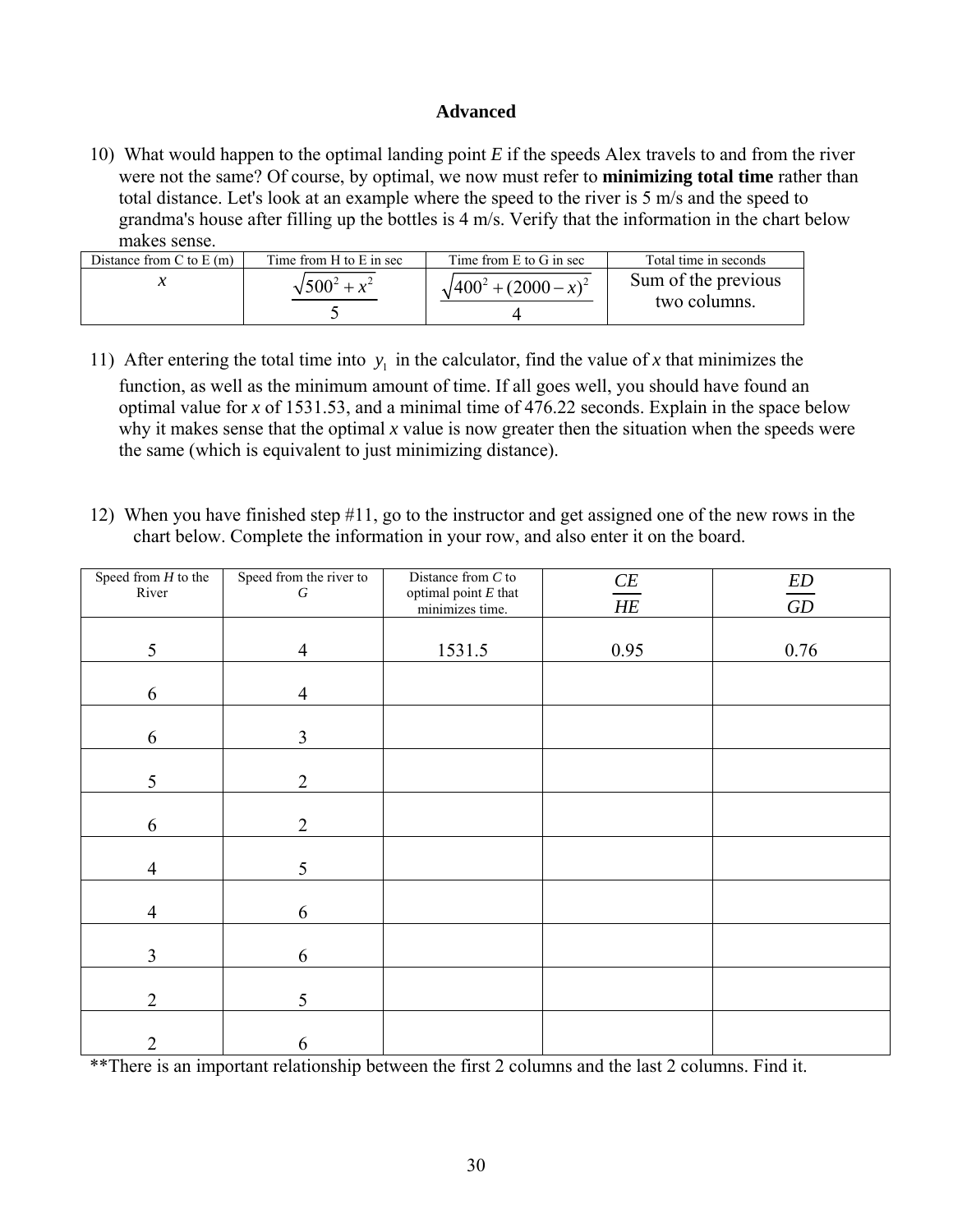#### **The Spider – Fly Problem**

Note: Do Math 2 17/11 as a preliminary exercise to this activity.

A spider lived in a room that measured 30 feet long by 12 feet wide by 12 feet high. One day the spider spied an incapacitated fly across the room, and of course wanted to crawl to it as quickly as possible.

The spider was on an end wall, one foot from the top ceiling and six feet from each of the long walls. The fly was stuck one foot from the floor on the opposite wall, also midway between the two long walls. Knowing some geometry, the spider cleverly took the shortest possible route to the fly and ate it for lunch. How far did the spider have to crawl?



1) On page two, there are two different possible layouts that can be cut out and folded into a rectangular box to simulate the situation described above. There are other possibilities as well. Use these layouts to help you find possible routes from the spider to the fly. Do they both result in the same distance traveled by the spider?

2) Use blank graph paper to construct other possible layouts of this rectangular box that will enable you to solve the problem above. Write up and show your results in the space below. Good luck

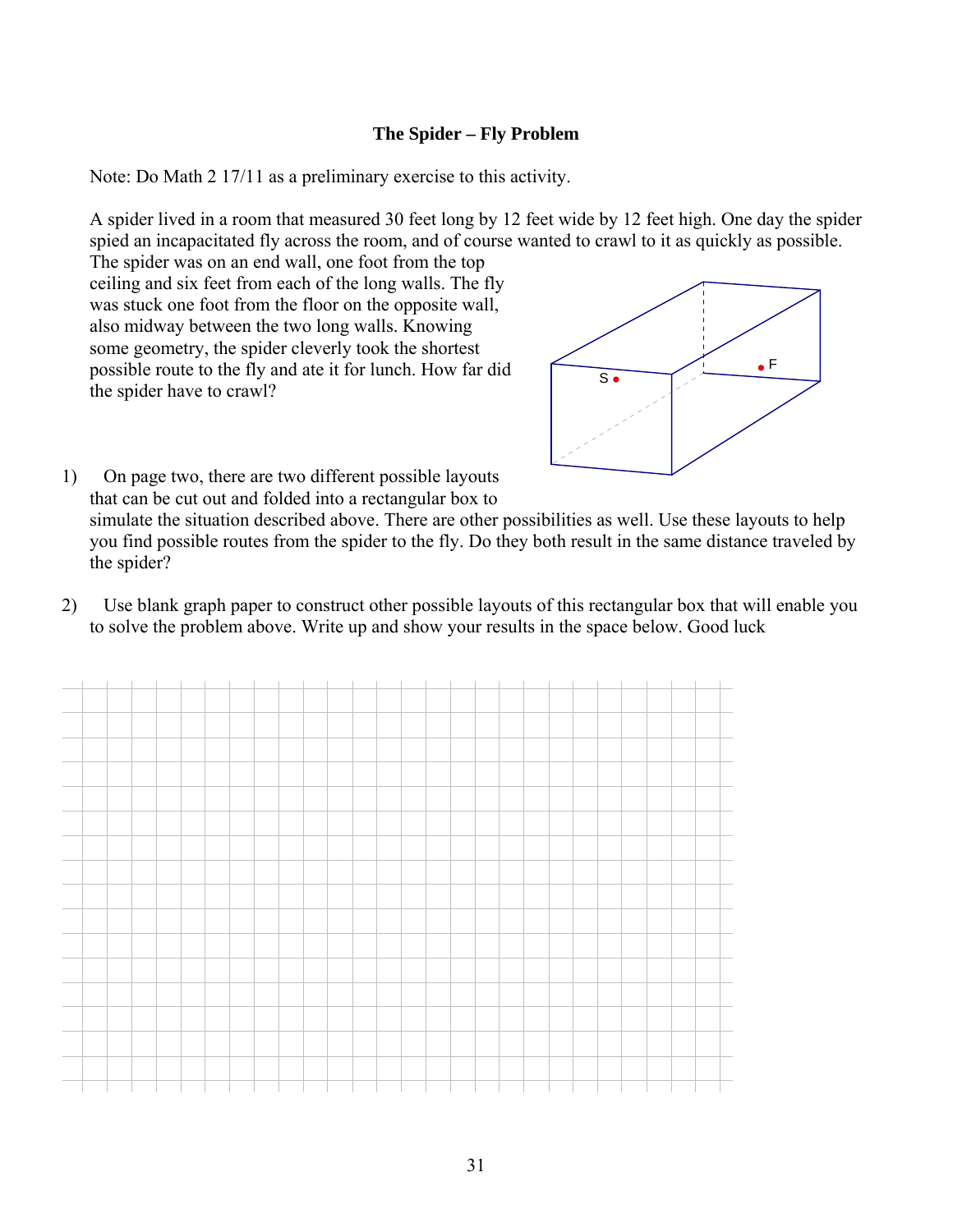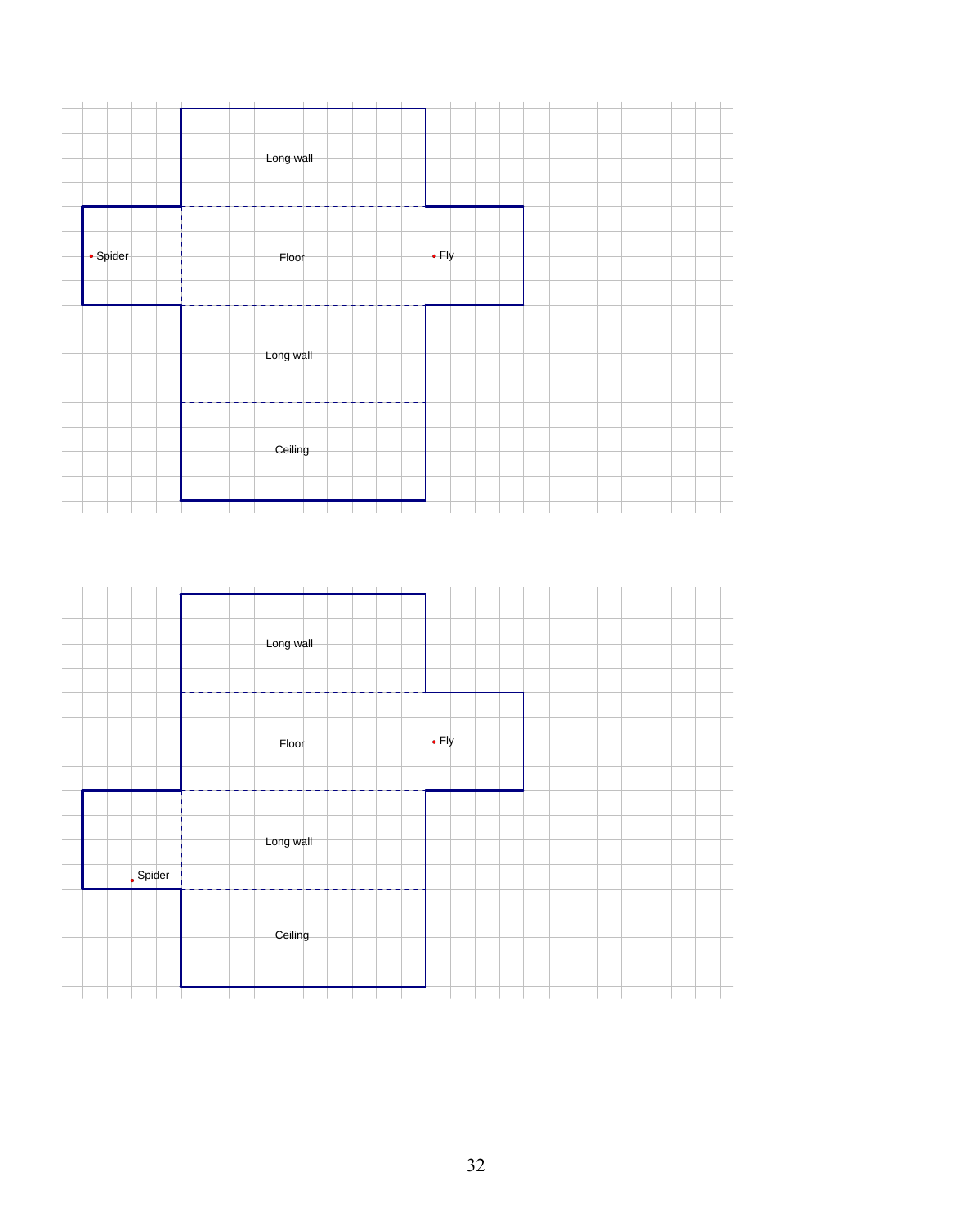#### **Angle Bisector Investigation**

Materials needed are paper, compass, and ruler.

- 1. Below is the picture of the 6-7-8 triangle constructed earlier with side  $AB = 8$ ,  $BC = 7$ , and  $AC = 6$ .
- 2. Apply the angle bisector construction technique to construct the angle bisector of angle opposite the 7 side in your 6-7-8 triangle. Mark the point of intersection between the angle bisector and the opposite side as point *K*.
- 3. Using a ruler, measure as accurately as possible the lengths of *CK* and *BK*.
- 4. Is point *K* the midpoint of side *BC*? If not, which side is it closer to? Do you notice anything interesting about the location of point *K* relative to *B* and *C*?

5. Everyone in the group is to construct



a scalene triangle *ABC* that has three different integer side lengths from the table below. See the instructor to be assigned one of these triangles.

6. Repeat steps #1- #4 bisecting angle *BAC* in your new triangle. Once again, measure accurately the lengths *BK* and *CK* created on the opposite side. As a class, fill in the chart below and try and see if there is anything going on that we could conjecture about yet? Perhaps another column of information might prove useful?

| Side Length AB | Side Length AC | Side Length BC | Length BK | Length CK |
|----------------|----------------|----------------|-----------|-----------|
| 8              | 6              |                |           |           |
| 9              | 6              | 5              |           |           |
| 10             | 6              | 8              |           |           |
| 12             | 6              | 9              |           |           |
| 6              | 4              | 5              |           |           |
| 10             | 8              | 9              |           |           |
| 7              | 5              | 6              |           |           |
| 10             | 5              | 6              |           |           |
| 4              | 8              | 6              |           |           |
| 6              | 9              | 10             |           |           |
| 4              | 5              | 6              |           |           |
| 6              | 8              | 10             |           |           |
| 8              | 12             | 10             |           |           |
| 6              | 6              | 10             |           |           |
| 15             | 9              | 12             |           |           |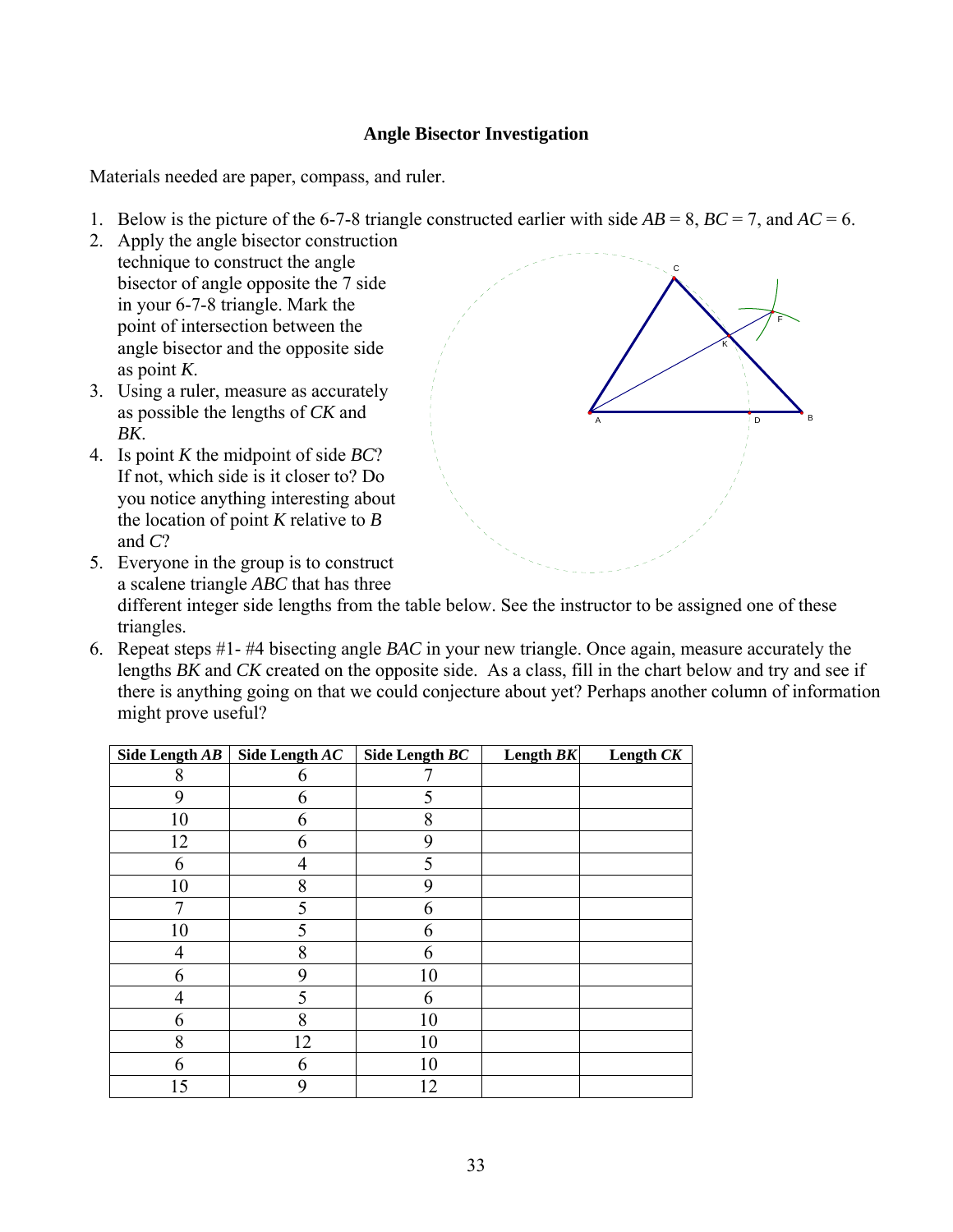- 7. Let's do one of these with coordinates and gather even more accurate data. Plot the points  $A = (0,0), B = (6,0),$  and  $C = (0,8).$
- 8. We know the angle bisector of angle *BAC* is the line  $y = x$ . Determine algebraically where  $y = x$ intersects the opposite side. You will need the equation of the line containing side *BC*. Show all work below.

- 9. Calculate using the distance formula the **exact** lengths created on the opposite side and see if any pattern from your previous work still holds true. If so, try and clearly state that conjecture in the space below:
- 10. The diagram below where the line *CL* is constructed parallel to the angle bisector *AK* can be used to prove a very useful theorem about angle bisectors that perhaps you had as a conjecture above.



11. Use the angle bisector theorem to find the length IM in the diagram to the right. I is the incenter of the 15,15,18 isosceles triangle. This problem can be solved using a couple of different methods as a way to check your work.

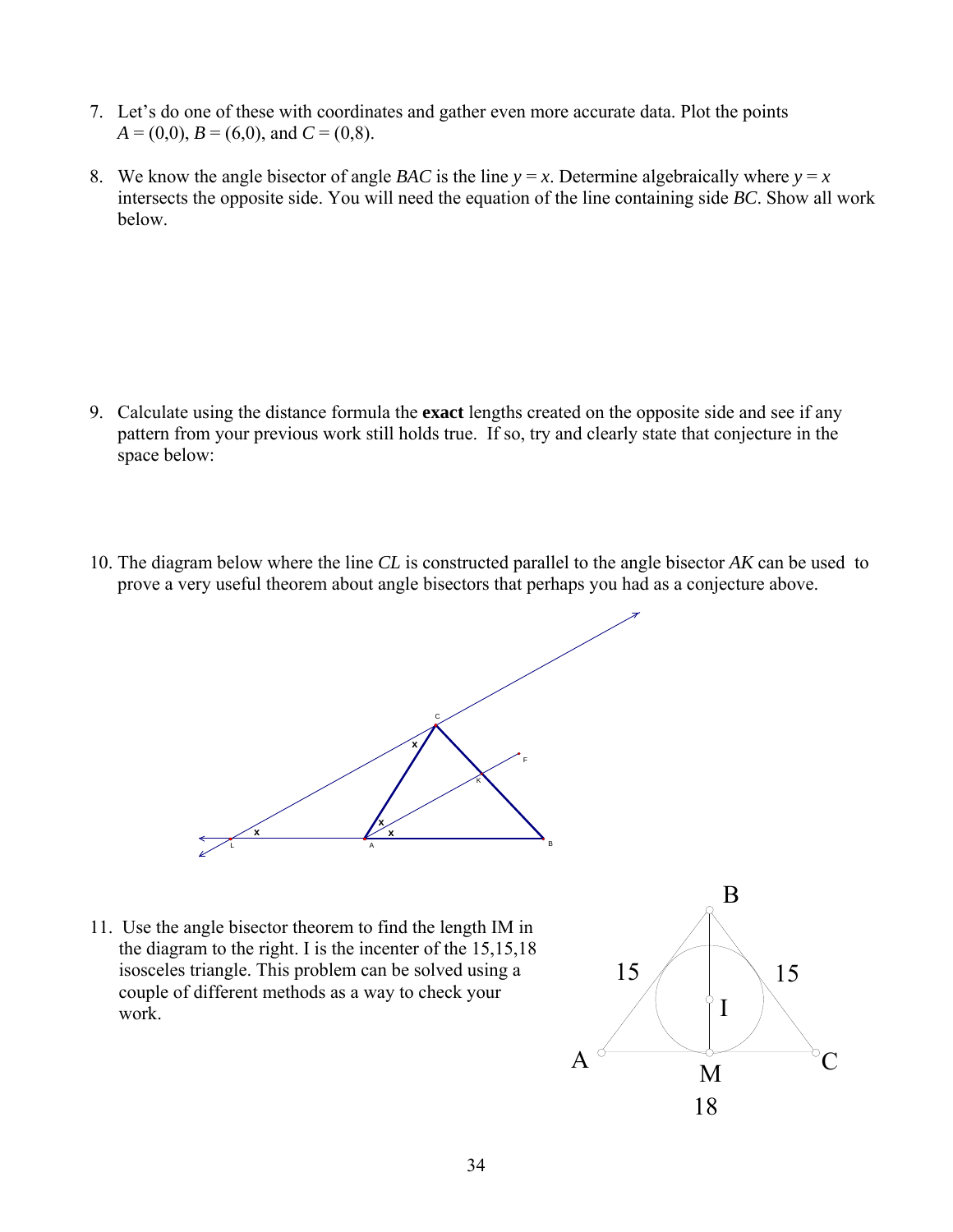#### **Locus Investigation Involving Distance**

Materials needed are cm graph paper, calculator, compass, and ruler.

- 1. The challenge is to find any points  $P(x,y)$  that have the following distance property. The distance from *P* to *A* (0,0) is twice the distance from *P* to *B* (9,0). The technique we are going to employ to try and find these points is to use the compass to draw circles centered at *A* and *B* with the radius of the circle centered at *A* being twice the radius of the circle centered at *B*.
- 2. Using a piece of cm graph paper in the horizontal position, put the *x*-axis in the middle of the paper, and the *y*-axis just a few grid lines to the right of the left edge. Plot the points  $A(0,0)$  and  $B(9,0)$ . As a first example, use the compass to lightly draw a circle centered at *B* with radius 4, and then a circle centered at *A* with radius 8. Your paper should look like the diagram at right. Notice it is not necessary to draw the entire circle in order to find the points of intersection, but appropriate arcs of the circles will suffice.



- 3. The points of intersection of the two circles clearly have the property of the points we are interested in. Mark those intersection points clearly, and then repeat the process by choosing different radii each time. Of course, the circle centered at *A* must always have a radius twice the radius of the circle centered at *B*. Note, if you choose a radius that is too small or too big, the circles will not intersect. Each time you change radii, mark the intersection points. Our goal is to see if all these intersection points have a pattern or lie on some sort of recognizable curve.
- 4. After you have done several of these, answer the following questions. a) What is the radius of the smallest circle centered at *B* that produces an intersection?
	- b) What is the radius of the largest circle centered at *B* that produces an intersection?
	- c) What points on the *x*-axis have the property that 2*PB* = *PA*.
	- d) Do you have a conjecture as to the locus of all the points?
- 5. Let's try and algebraically find the *x*-axis points by calling the unknown point  $P = (x,0)$ . The distance requirement  $2PB = PA$  becomes the algebra equation  $2\sqrt{(x-9)^2} = \sqrt{x^2}$ . In the space below, square both sides, collect terms, and solve the resulting equation for *x*. Hopefully, your answers will agree with what you found when you did your compass work.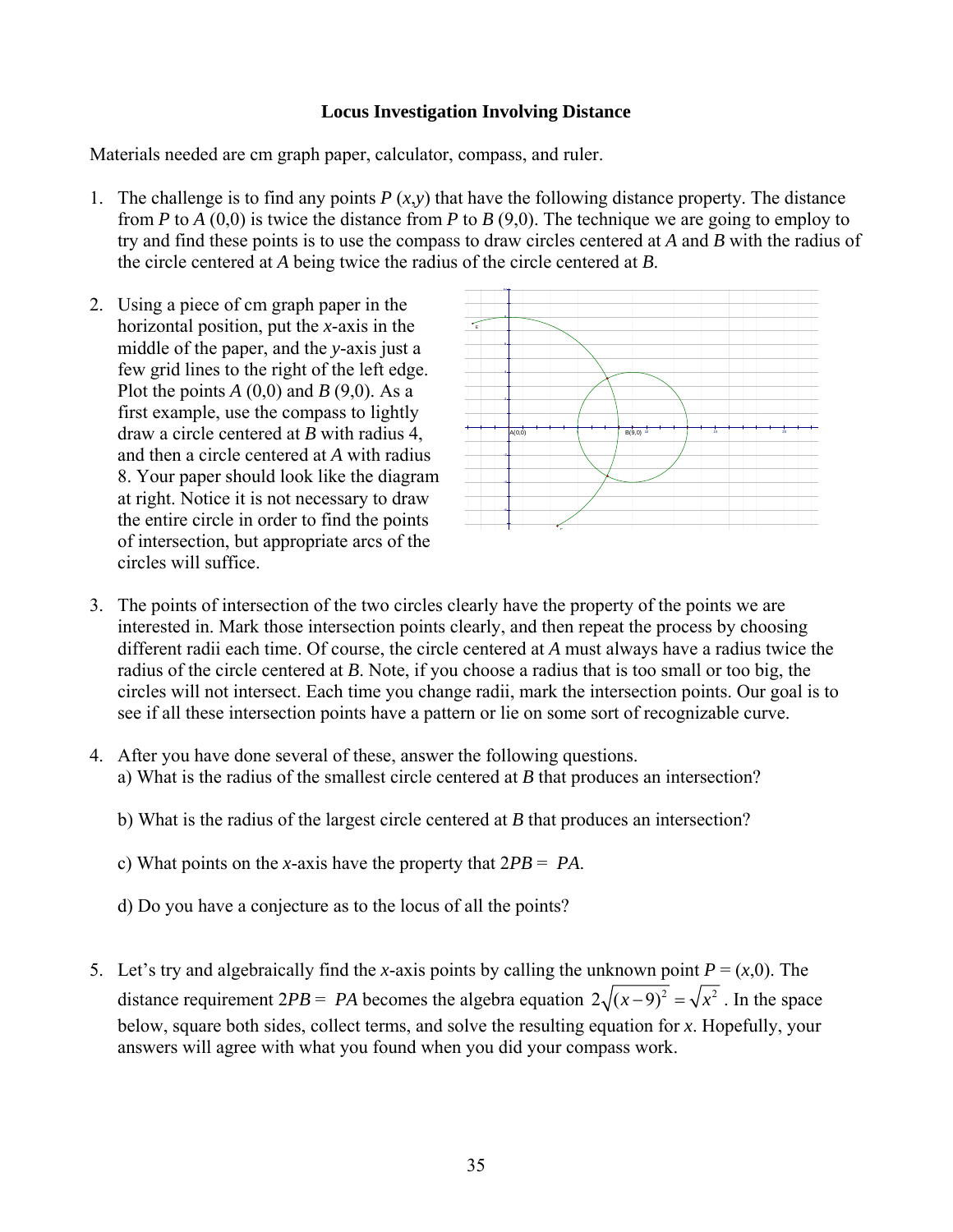6. If you did step #5 correctly, your algebra should have yielded (6,0) and (18,0) as the *x*-intercepts. Let's repeat step #5 using another value for the *y*-coordinate of *P* other than zero. This time, let  $P = (x,1)$ ,

and thus verify that the distance condition yields the equation  $2\sqrt{(x-9)^2 + 1} = \sqrt{x^2 + 1}$ . Once again, in the space below, square both sides, collect terms, and solve the resulting quadratic equation. This time the solutions will not be rational, so 2-decimal place accurate answers will suffice. Plot the points you found on your graph, and see if they fit in with the pattern that the compass construction was exhibiting.



7. Since we know the x-values go from 6 to 18 we can also make the unknown value the *x*coordinate and solve the distance relationship for the *y*-value. See the instructor to be assigned one of the *x*-values in the table below. Calculate the *y*-coordinate, and enter your result in the table and on the master table on the blackboard. Enter the data into the calculator and make a scatter plot. What do you think the locus looks like now?

|  | $9 \mid$ |  |  | 11   12   13   14   15 |  |
|--|----------|--|--|------------------------|--|
|  |          |  |  |                        |  |

 8. It is now time to find the equation for the locus of points with the distance condition 2*PB* = *PA*. All we need to do is to follow the exact same steps as we did in tasks #5 and #6, but this time use the point  $P = (x, y)$  rather than  $(x,0)$  or  $(x,1)$ . Write the algebraic equation that equates with  $2PB = PA$  in the space below, square both sides, and then solve for *y*. Because there is a  $y^2$ , you will get two different expressions for *y*. Using the calculator, enter one expression into  $y_1$  and the other into  $y_2$ . Choose an appropriate window to see the curve in its entirety, and then graph. Is this the curve you expected?

9. Advanced: Find the locus of points that are three times further from  $(0,0)$  as they are from  $(4,0)$ .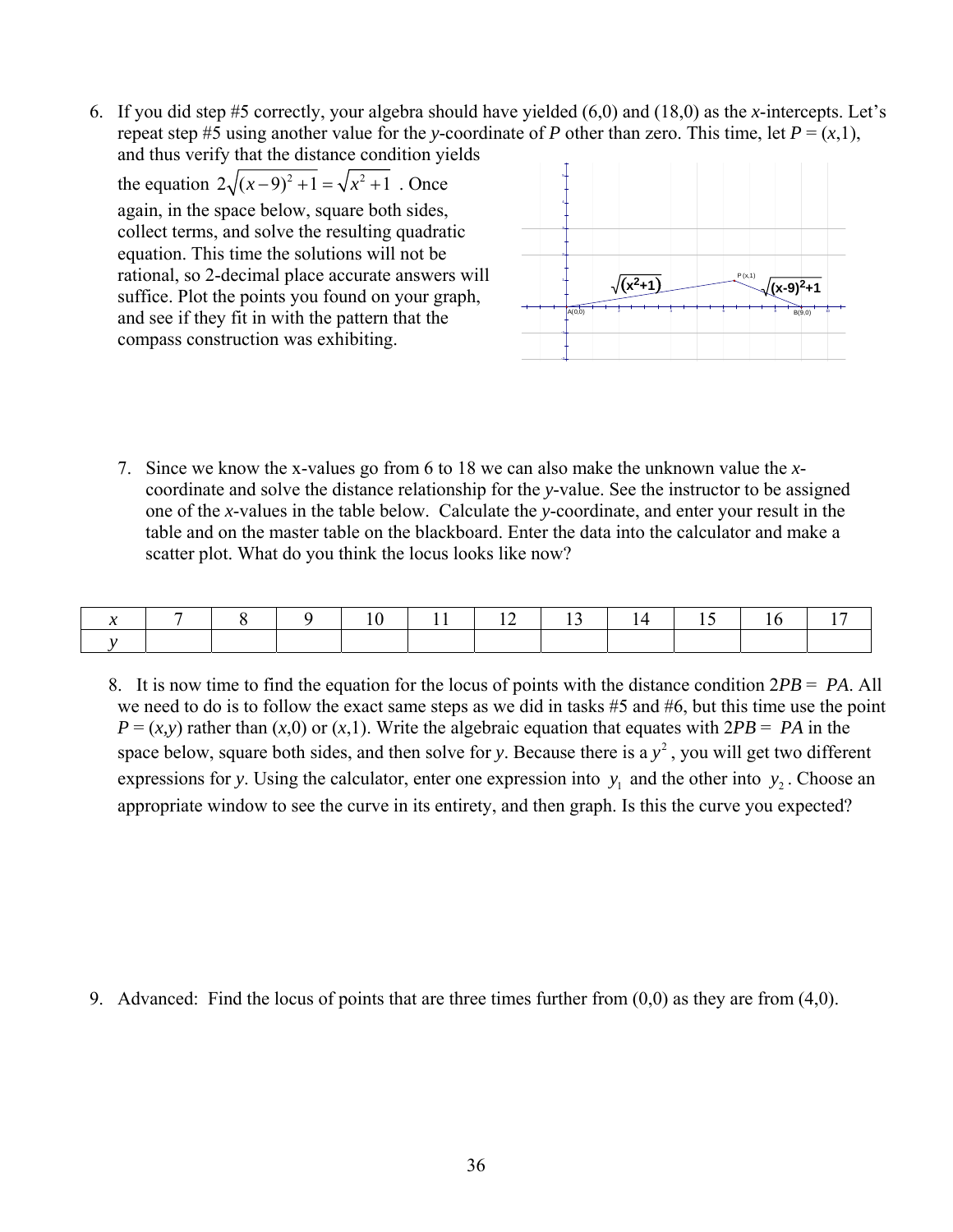#### **Right Angle Investigation**

Materials needed are cm graph paper, calculator, compass, and ruler.

1. Given line segment *AB* where  $A = (1,2)$  and  $B = (10,4)$ find any points *P* such that angle *APB* is a right angle. Let's start by trying to find any points on the *x*-axis that make angle *APB* equal to 90 degrees, and then we can expand from there. Start by plotting the points *A* and *B* carefully on a piece of cm graph paper. Also, put an arbitrary point *P* somewhere on the *x*-axis that looks like it might form a right angle. The coordinates for this point *P* are  $(x,0)$ .



2. There are a few ways to find the coordinates of point *P*, with one of them being slope. Recall that lines are perpendicular to each other if and only if the product of their slopes is −1. The expression for the slope of *AP* can be written as  $\frac{2}{\sqrt{2}}$ 1− *x* . In the space below, write down an expression for the slope of *BP*, and set up an equation that says that the product of the two slopes equals −1.

3. Hopefully, you have written an equation equivalent to  $\left(\frac{2}{1} - \left(\frac{4}{10}\right)^2\right) = -1$  $\left(\frac{2}{1-x}\right)\left(\frac{4}{10-x}\right) = -1$ . This is not a trivial

equation to solve, so you will have to take your time and do the algebra correctly. After doing the multiplication, the clearing of fractions, and the collecting of terms, you should notice that your equation is QUADRATIC. This means that you want to get the equation in the form  $ax^2 + bx + c = 0$  in order to solve it by either factoring or the quadratic formula. In the space below, show all your work, and solve the equation above.

4. If you did the algebra above correctly, it should have resulted in the equation  $x^2 - 11x + 18 = 0$  and then the answers  $x = 2$  and  $x = 9$ . Thus, *P* has two different possible locations on the *x*-axis at (2,0) and (9,0). Verify, that these two points do indeed produce a right angle at *APB*, and plot them on your graph.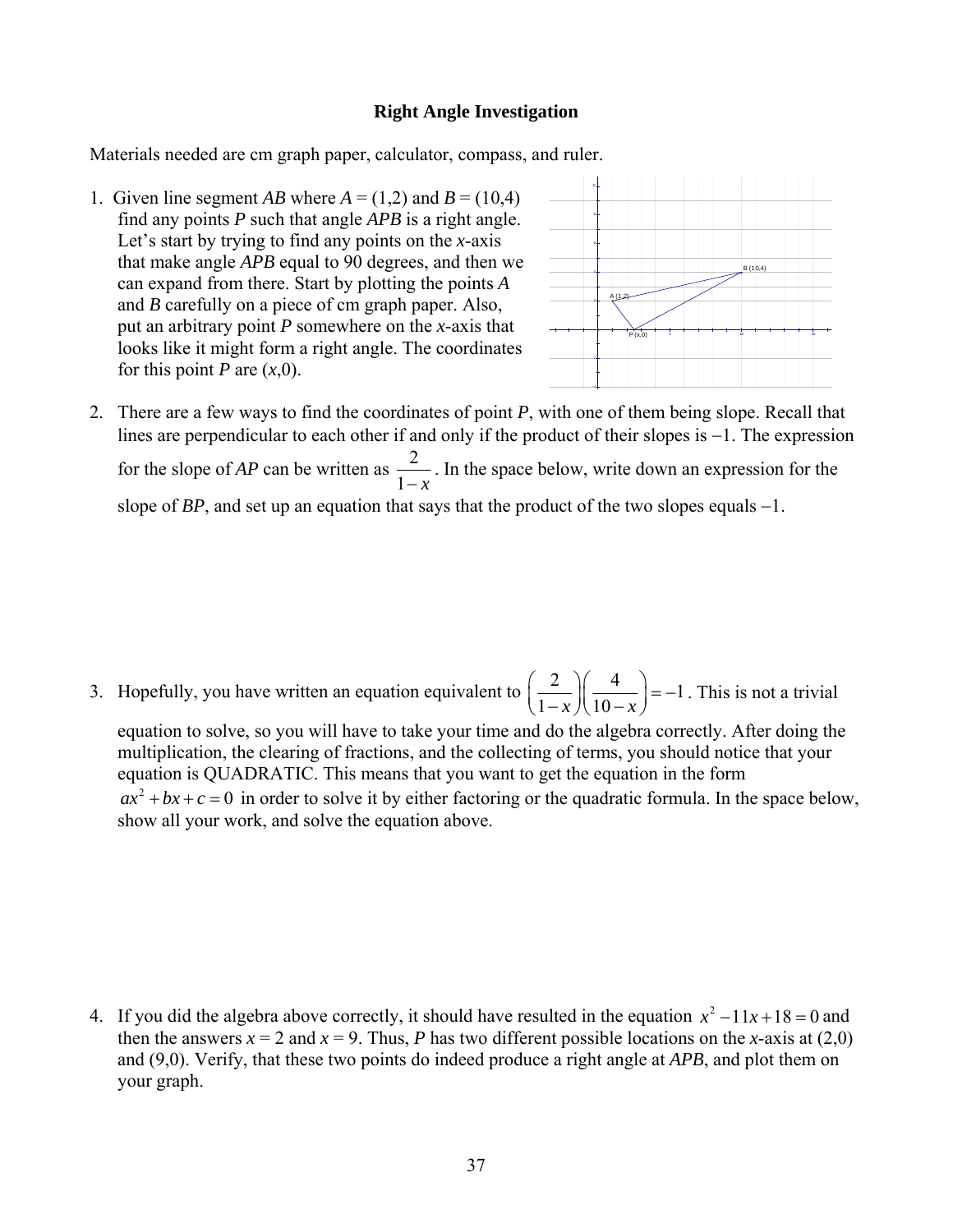5. In order to find more possible locations for point *P* that makes *APB* a right angle, we will look for points on other horizontal lines other than the *x*-axis. If the horizontal line  $y = k$  is used, then the only change in the process used in steps  $#1 - #4$  will be to give point *P* the coordinates  $(x, k)$ instead of  $(x,0)$ . Go to the instructor and have one of the values for  $k$  in the chart below assigned to your group. Repeat steps #1− #4 and put the appropriate information into the table below and on the chart on the blackboard. Note: If the quadratic equation does not have rational solutions, round off answers to 2-decimal place accuracy.

| Horizontal<br>Line $y = k$ | Point $P$ | Slope $AP$      | Slope $BP$                         | Equation                                                   | Solutions           |
|----------------------------|-----------|-----------------|------------------------------------|------------------------------------------------------------|---------------------|
| $y = 0$                    | (x,0)     | $\frac{2}{1-x}$ | $\overline{4}$<br>$\frac{1}{10-x}$ | $\left(\frac{2}{1-x}\right)\left(\frac{4}{10-x}\right)=-1$ | $(2,0)$ and $(9,0)$ |
| $y = -1$                   | $(x,-1)$  |                 |                                    |                                                            |                     |
| $y = 1$                    | (x,1)     |                 |                                    |                                                            |                     |
| $y = 3$                    | (x,3)     |                 |                                    |                                                            |                     |
| $y = 5$                    | (x, 5)    |                 |                                    |                                                            |                     |
| $y = 6$                    | (x,6)     |                 |                                    |                                                            |                     |
| $y = 7$                    | (x,7)     |                 |                                    |                                                            |                     |

6. Copy the solutions from the blackboard, and plot them carefully on your graph. You may also find another two points that correspond with  $y = 2$  and  $y = 4$  from just observation. Look to see if there appears to be any kind of pattern to these points and make note of it in the space below.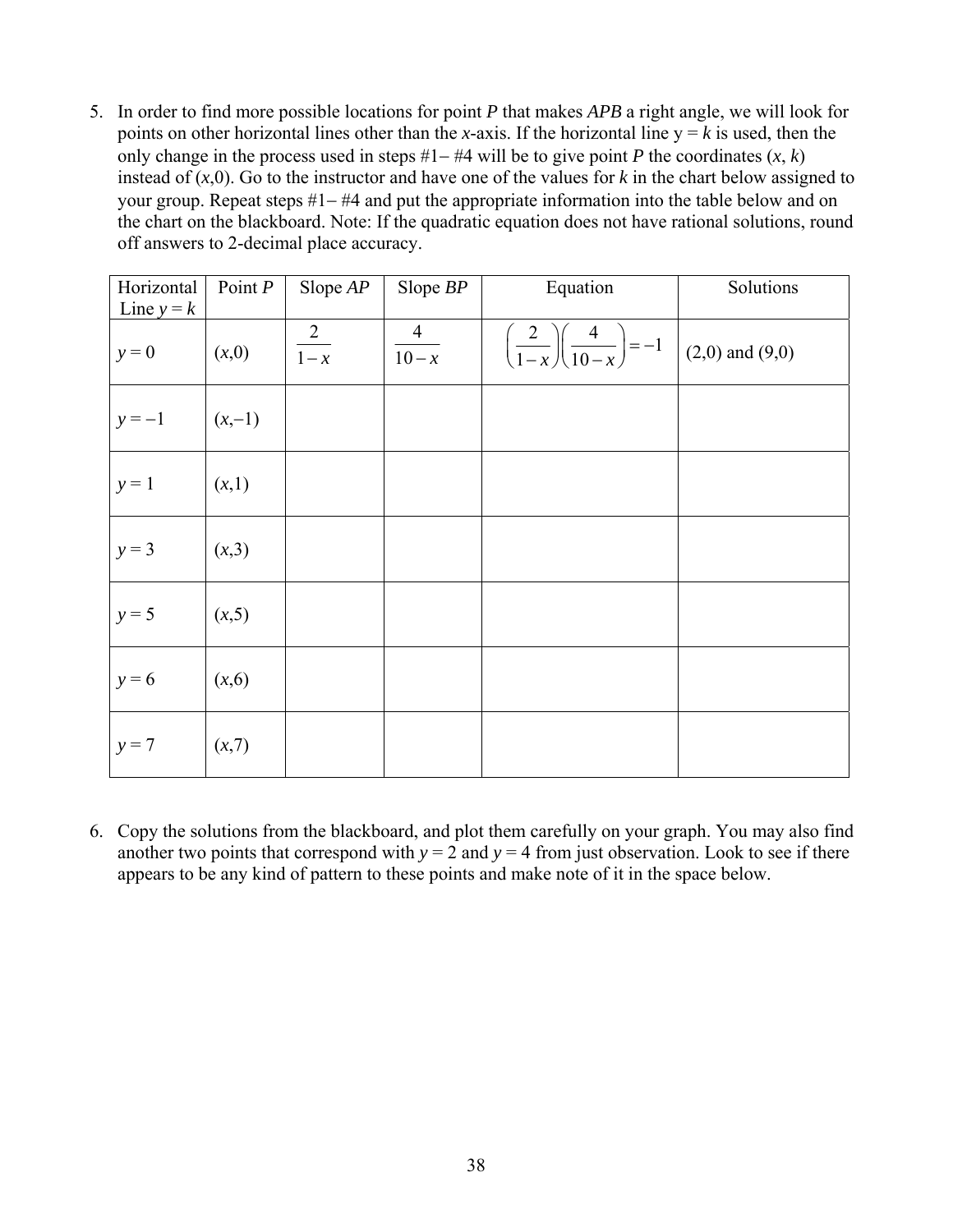7. To generalize our work, all we need to use the point (*x*,*y*) for *P* and follow the exact same procedure. The only difference will be that instead of solving a quadratic equation for *x* that results from the slope relationship, you will need to put the resulting quadratic relation into the form  $x^2 + bx + y^2 + dy + e = 0$ . Show all your work below.

8. The final step is to use completing of the square for both the  $x^2 + bx$  and the  $y^2 + dy$  expressions in order to put this quadratic relation into the more recognizable form  $(x-h)^2 + (y-k)^2 = r^2$ . Do the work below, and identify in detail what the locus of points *P* actually forms.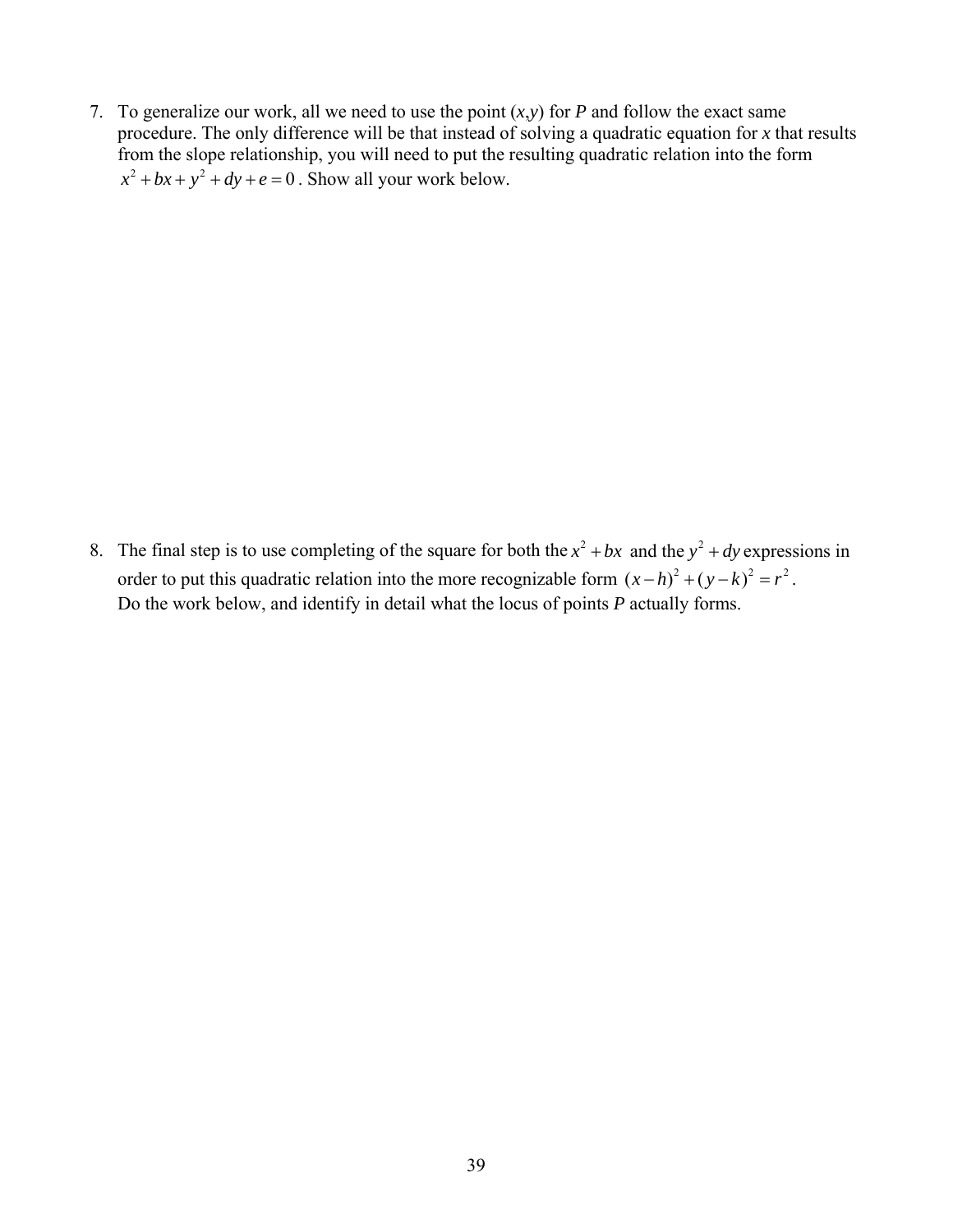#### **The Golden Rectangle**

Preliminary Question: What number when diminished by its reciprocal is equal to one?

- 1. The Golden Ratio Phi is equal to  $\frac{1+\sqrt{5}}{2}$ :1 2  $+\sqrt{5}$ : 1, which is approximately 1.618:1, and is represented with the Greek letter  $\phi$ . This ratio was well known to the Greeks who believed rectangles whose sides were in this ratio were the most pleasing to the eye. There are many places in nature and mathematics where this ratio comes up, and you are encouraged to read more on this topic. The Golden Rectangle is the only rectangle from which a square can be cut or added and the remaining rectangle will always be similar to the original.
- 2. The first part of this construction is to construct a square. Start by drawing a reasonably horizontal line in the middle of your paper and plot a point A on this line a few inches to the left of center. Construct a line perpendicular to the first line and passing through point A. (see worksheet on compass and straightedge constructions)
- 3. Construct arcs of a circle centered at A with a radius of approximately 3 inches that intersect both lines. Label the intersection point of the arc with the perpendicular line point *B*, and the intersection of the arc with the horizontal line point *C*. Now construct arcs of circles centered at *B* and C with exactly the same radius used for the previous arcs. These arcs intersect at point  $D$ , which is the 4<sup>th</sup> vertex of square *ABDC*. Connect the vertices, and your diagram should look like the one at right. This square will be used to construct a Golden Rectangle whose width is *AB*.
- 4. Bisect *AC* to find its midpoint *E*. (see worksheet on compass and straightedge constructions). Label the distance from *E* to *C* as *x* units and find the lengths of *CD* and ED in terms of *x*. Draw an arc of a circle centered at *E*, with radius *ED*, and passing through line *AC* at point *F*. Then determine the distance in terms of *x* of *AF*, and determine the ratio of *AF: AB*. Your diagram should look like the one at right.

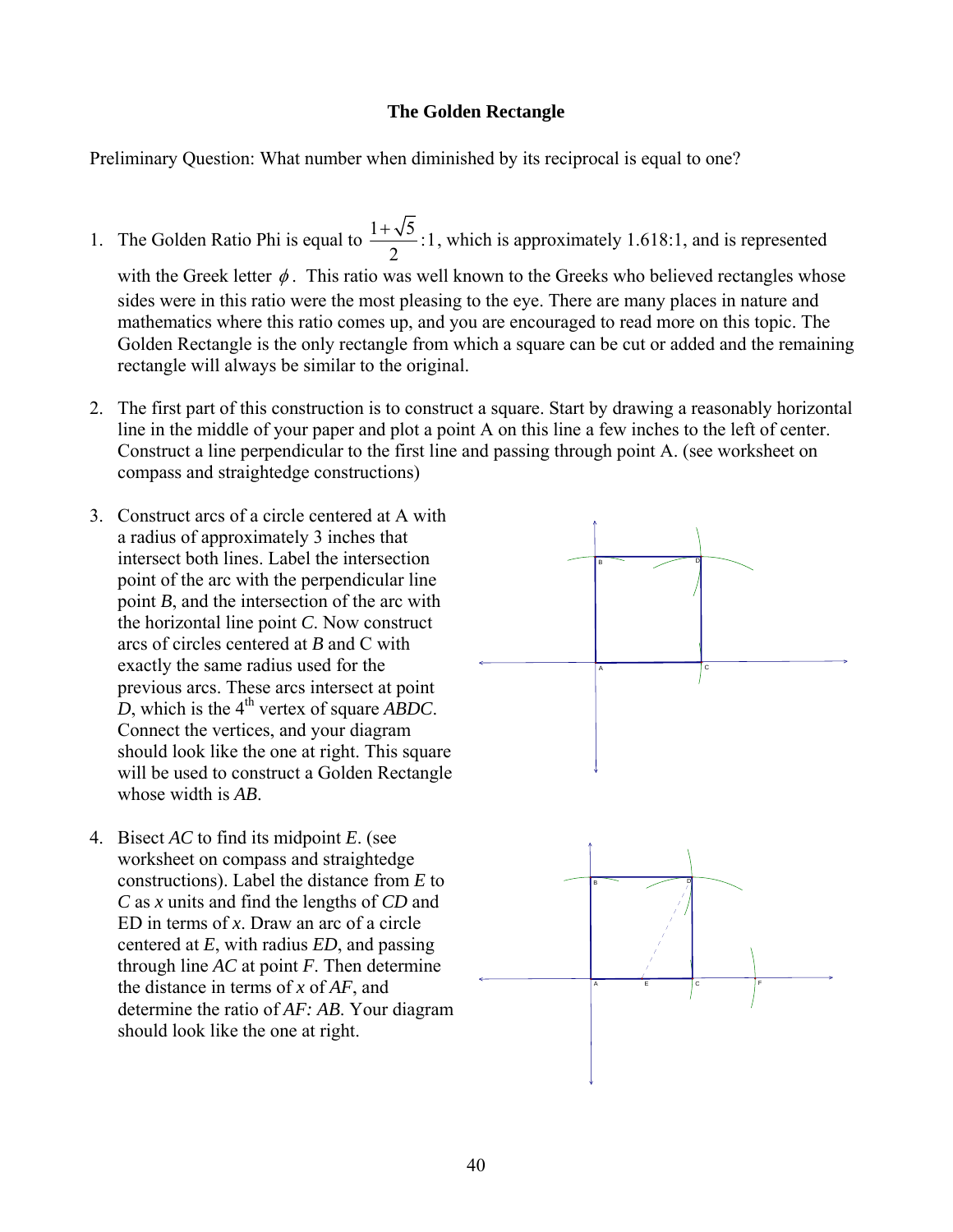5. Hopefully your calculations revealed that  $CD = 2x$ ,  $ED = \sqrt{5}x$ ,  $AF = x + \sqrt{5}x$ , and that the ratio

$$
AF:AB = \frac{x + \sqrt{5} x}{2x} = \frac{1 + \sqrt{5}}{2} = \phi
$$
. This is of

course the ratio we needed for a Golden Rectangle, so all that is left to construct is the last vertex of the rectangle. This should be an easy construction that will be left to you to complete without any directions. Once the last vertex is constructed, connect the vertices to form a Golden Rectangle as shown to the right.

6. Prove that rectangle *CFGD* is a Golden Rectangle.



7. Actually, there are two Golden Rectangles in the diagram. The large rectangle AFGB and rectangle FGDC are both golden. The **challenge** for students with some extra time is to construct two more golden rectangles in this diagram by constructing squares in the appropriate location. Good luck. This process of adding and subtracting squares could be repeated indefinitely. Below is an example of a diagram with **eight** golden rectangles.

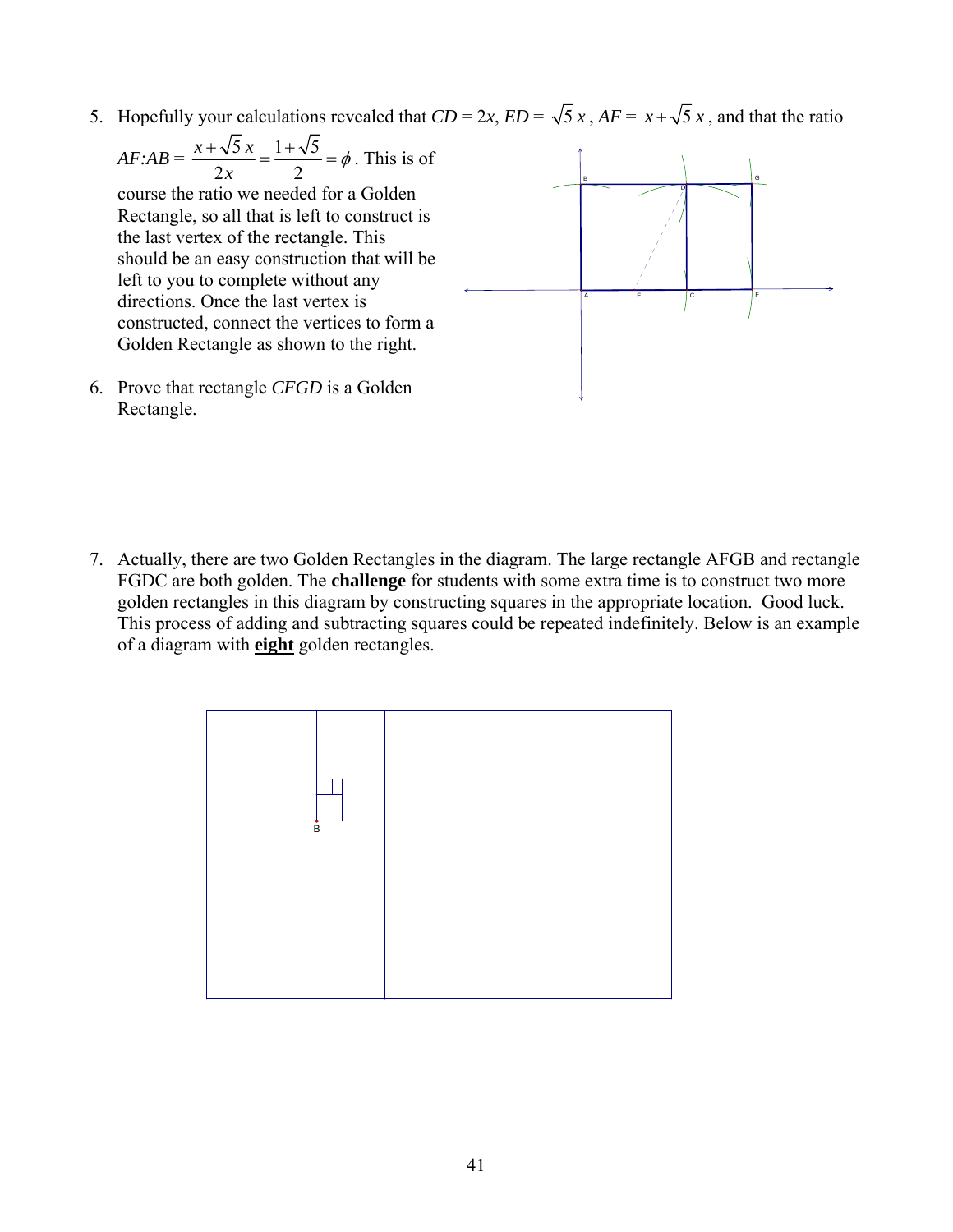#### **The Penny Packing Dilemma**

Materials needed: Approximately 50 pennies or other congruent circles, paper, straight edge, calculator

The job at hand is to pack as many pennies into the rectangular space that has dimensions 5 penny diameters by 8 penny diameters. (Any circle size will do as long as dimension of rectangle is 5 diameters by 8 diameters). The obvious solution has a total of 40 pennies in the space with the pennies in the tangent position as shown. Is this indeed the most number of pennies that can fit into this space, or can you find a way to do even better? You must use a rectangle that is exactly 5 diameters x 8 diameters, so your first task is to construct a rectangle with those dimensions. Now see if you can fit more than 40 pennies into that space. (No stacking of pennies allowed. Just one layer) If so, give a clear mathematical argument how you know this can be done.



Bonus: What is the most pennies that can be packed into a 8 diameter by 16 diameter rectangular space?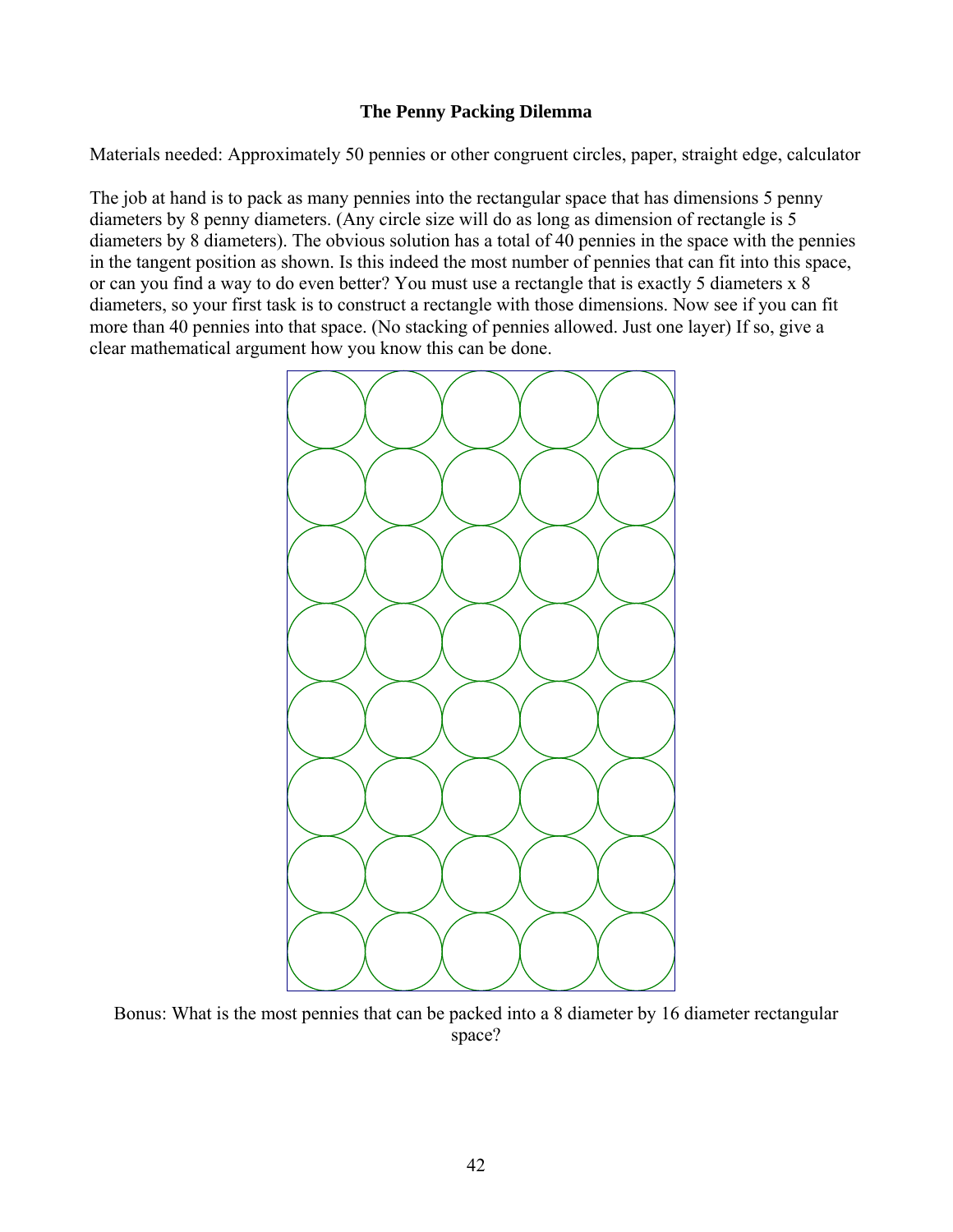# **An Interesting Quadrilateral**

Materials needed are graph paper, protractor, compass, ruler, and scissors.

- 1. Choose a good scale for your graph paper so that the diagram is large after carefully plotting the points  $P = (-15, 0), Q = (5, 0), R = (8, 21),$  and  $S = (0, 15)$ .
- 2. Measure the sides and the angles in this quadrilateral and note anything below that seems possibly interesting and worth investigating further.
- 3. Hopefully you noticed that two opposite sides seem to be the same length, and also two opposite angles seem to have the same measure. Use the distance formula to confirm the distance equalities, and also try and confirm the angle equalities through some mathematical argument. Show work below.

4. What is interesting about this quadrilateral is that although two opposite angles are equal and two opposite sides are equal, the quadrilateral is clearly NOT a parallelogram. Explain why this does not contradict one of the sufficient and necessary conditions we have studied about parallelograms.

- 5. Construct diagonal *SQ* and look carefully at the triangles *RSQ* and *SPQ*. What do you notice about their sides and angles?
- 6. On the next page are two more examples of quadrilaterals that have one pair of opposite sides equal and a pair of opposite angles equal. Try and put together one of your own. Cutting and pasting is allowed, but there should be more than measuring evidence that the appropriate sides and angles are congruent.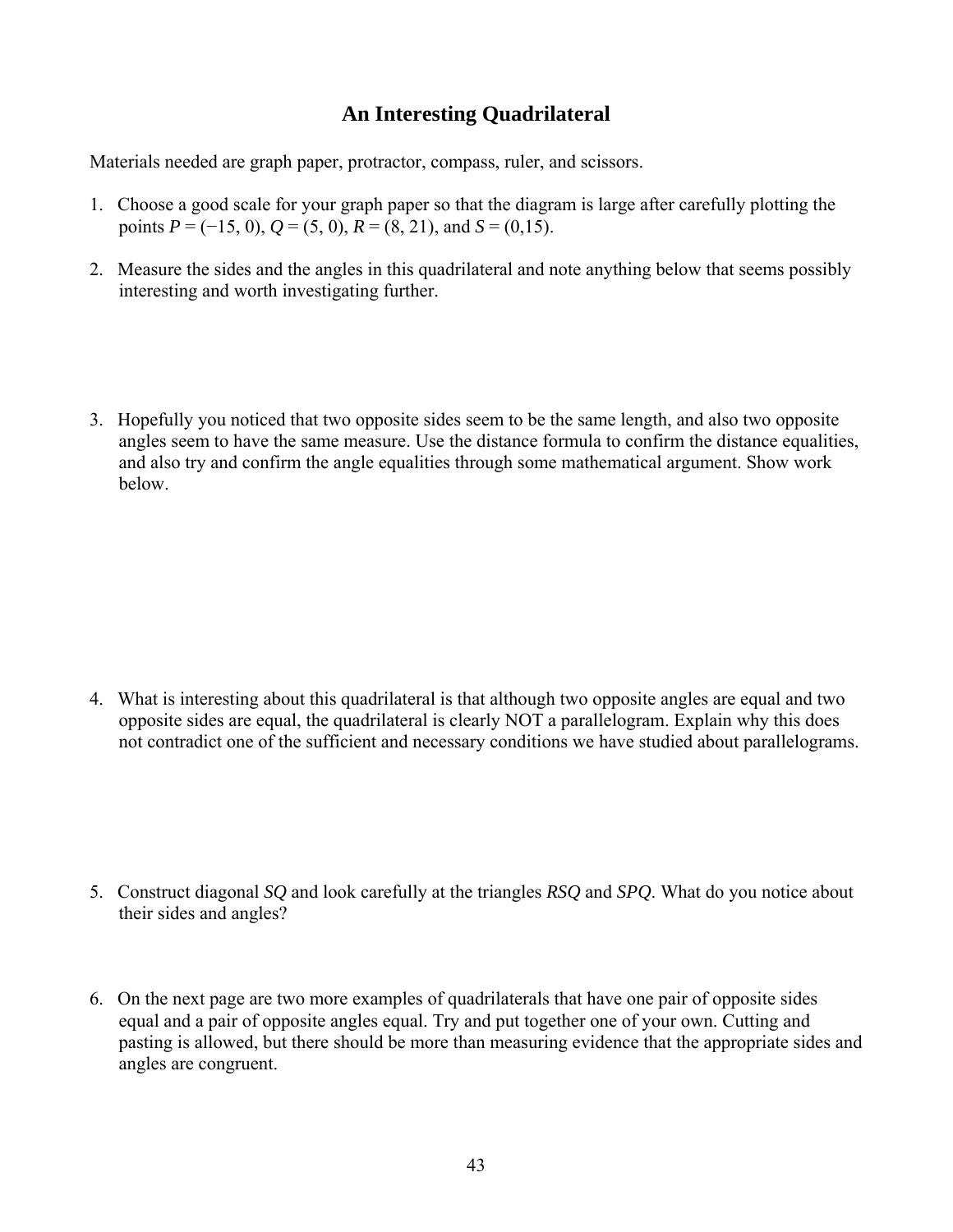

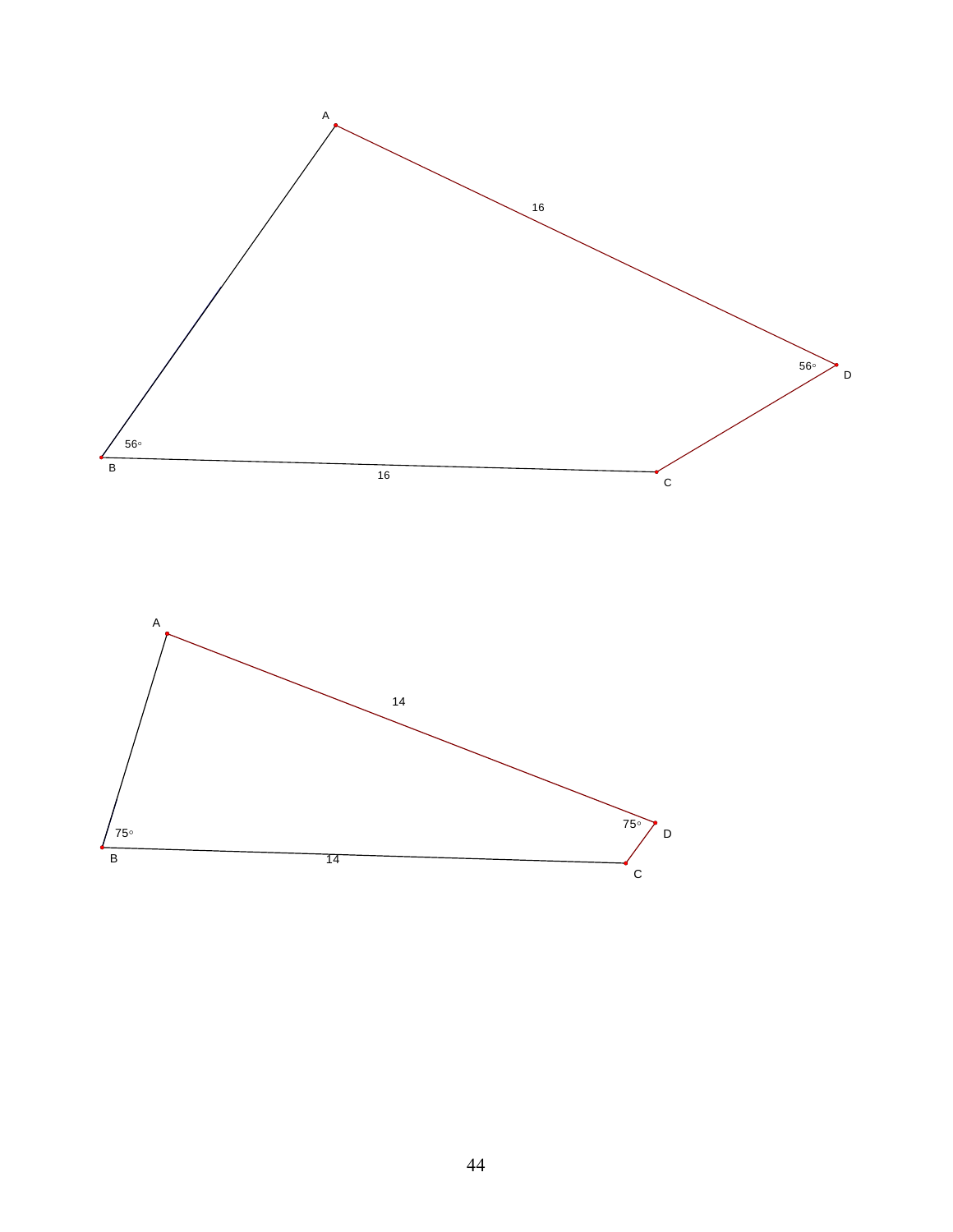# **A Paper Folding Investigation**

Materials needed: 18 x 24 cm graph paper, ruler

- 1. Cut out the edges of the graph paper so that only the 18 x 20 cm graph paper is left. Hold the paper so that the 20 cm sides are vertical, and label the corners *A, B, C*, and *D* as shown in the picture at right. The corner at *D* is going to be folded so that it matches with a point *F* on edge *BC*. Let  $DE = 12$ for this first example.
- 2. Since *DE* = 12, *EC's* length must be 8. Because this was a folding operation, what other length in the diagram must also equal 12?

Using  $EC = 8$  and  $EF = 12$ , determine the length of *CF* using the Pythagorean Theorem. Use you ruler to measure as a check on your calculated length.



3. Determine the area of triangle *EFC* and enter it into the chart below. Then do the necessary calculations to complete the rest of the chart.

| Length of<br>DE            | 11 | 12 | 13 | 14 | 15 | 16 | 17 | 18 |
|----------------------------|----|----|----|----|----|----|----|----|
| Length of $EC$             |    | 8  |    |    |    |    |    |    |
| Length of<br>CF            |    |    |    |    |    |    |    |    |
| Area of<br>triangle<br>EFC |    |    |    |    |    |    |    |    |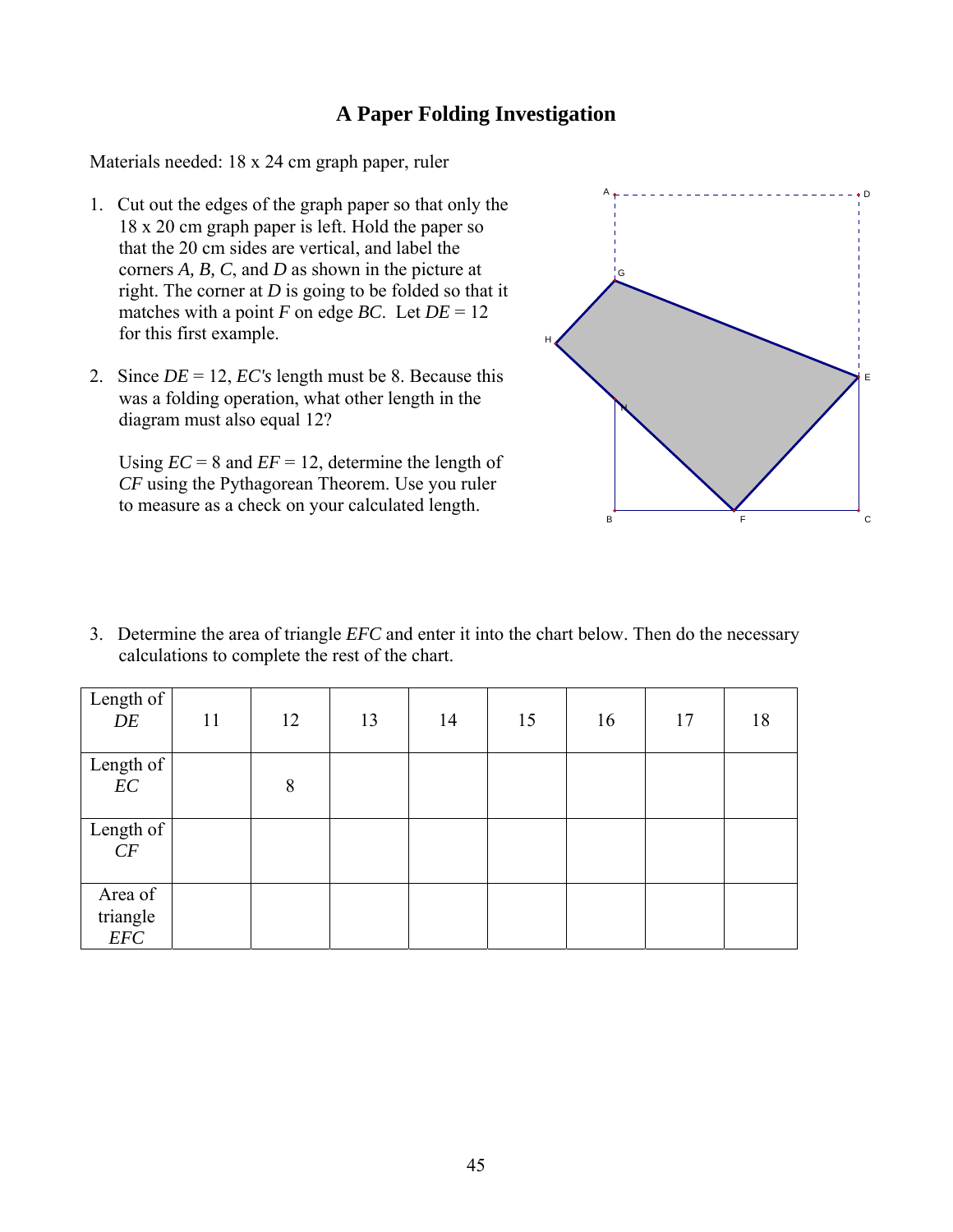- 4. Enter the data from the chart on the previous page into your calculator and do a scatter plot of length *DE* versus the area of triangle *EFC*. Based on the data you have collected, how accurately can you declare the length of *DE* that maximizes the area of triangle *EFC*?
- 5. To find a more exact answer to the maximizing question above, let the length *DE* equal the variable *x*, and then write a function of *x* for the area of triangle *EFC*. Write your function below.

6. Enter your function into the calculator, graph the function for an appropriate domain, and then find the maximum of the function. Write your answer below.

- 7. Do you notice anything interesting about this maximum area triangle?
- 8. As a follow-up, find the length of *DE* that will maximize the sum of the two triangular areas *EFC* and *BFH*. First prove that triangle *BFH* is similar to triangle *EFC,* and then use that fact to help find the total area.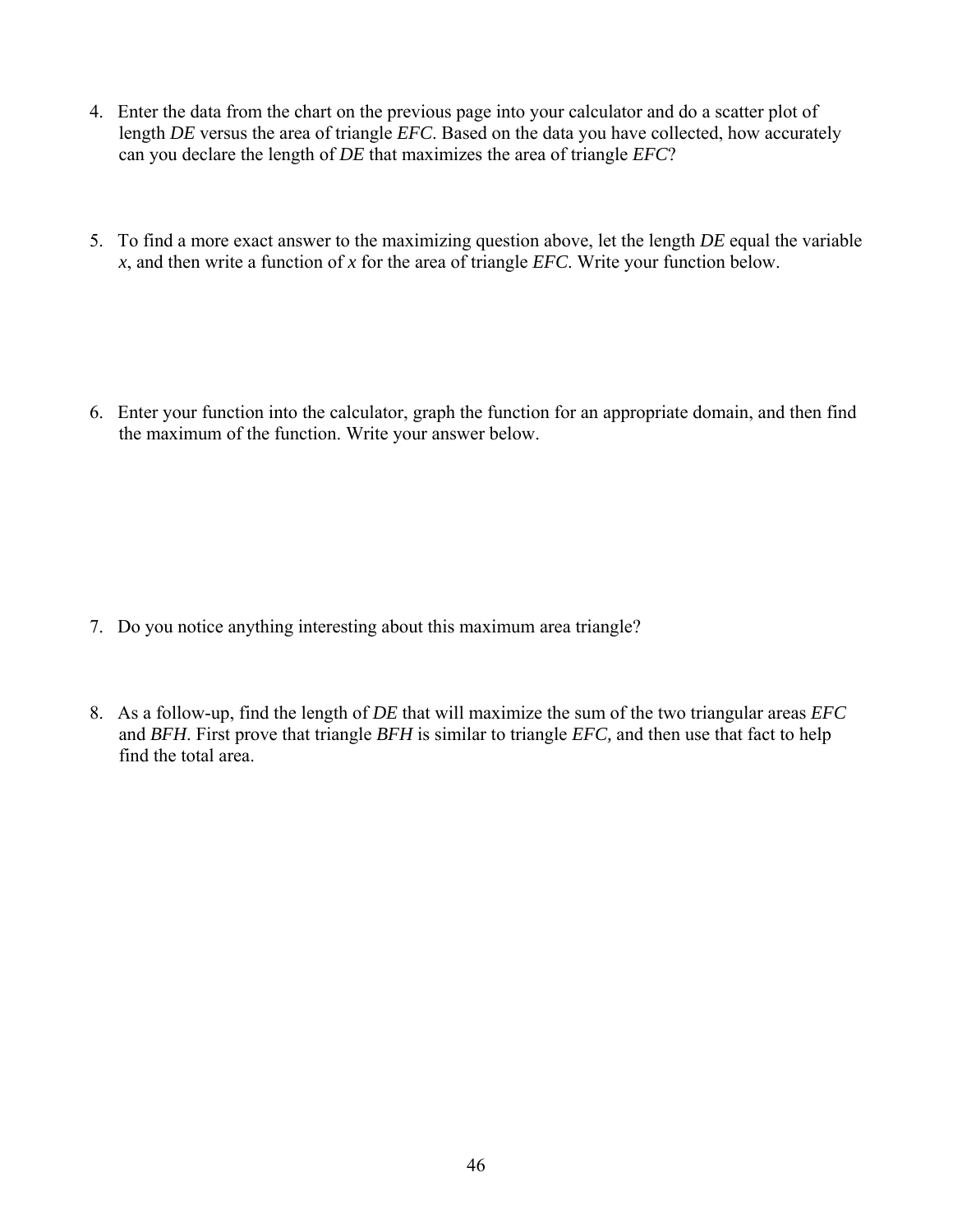# **SSSS Quadrilateral Investigation**

**Materials needed**: cm graph paper, protractor, compass, straight edge

- **Question**: A quadrilateral *ABCD* has side lengths of 3, 4, 5, and 6 cm. Find the quadrilateral that has the largest area.
- 1. Turning you cm graph paper horizontally, locate the origin toward about two-thirds of the way down the center of the paper. Plot the point (−3, 0) and label it point *A*. Label the origin point *B*. Now construct a circle centered at  $B(0, 0)$  with a radius of 4 cm. Your paper should look like the one at right.
- 2. When you have reached this point, go to the instructor and get assigned one of the angles in the table below. Point *C* is going to be on



the circle just constructed and in the first quadrant. The angle you are assigned will be the angle formed by *BC* and the positive *x*-axis.

| Angle $\overline{in}$<br>degrees of |    |    |    |    |    |    |    |    |    |
|-------------------------------------|----|----|----|----|----|----|----|----|----|
| $BC$ and                            | 10 | 20 | 30 | 40 | 50 | 60 | 70 | 80 | 90 |
| positive $x$ -                      |    |    |    |    |    |    |    |    |    |
| axis                                |    |    |    |    |    |    |    |    |    |
| Estimated                           |    |    |    |    |    |    |    |    |    |
| coordinates                         |    |    |    |    |    |    |    |    |    |
| of point $C$                        |    |    |    |    |    |    |    |    |    |
| Actual                              |    |    |    |    |    |    |    |    |    |
| coordinates                         |    |    |    |    |    |    |    |    |    |
| of point $C$                        |    |    |    |    |    |    |    |    |    |
| Measured                            |    |    |    |    |    |    |    |    |    |
| length of                           |    |    |    |    |    |    |    |    |    |
| AC                                  |    |    |    |    |    |    |    |    |    |
| Calculated                          |    |    |    |    |    |    |    |    |    |
| length of                           |    |    |    |    |    |    |    |    |    |
| AC                                  |    |    |    |    |    |    |    |    |    |

3. Use the protractor to draw a ray from the origin that makes the angle assigned to you from the table above. The intersection of your ray and the circle centered at the origin is point *C*. Estimate the coordinates of point *C* and enter them into table above. Also, use trig to calculate the coordinates of *C* accurate to 2-decimal places, and enter that into the table above. Use the ruler to measure the distance *BC*, and also use your calculated measurements and the distance formula to calculate the distance *BC* with 2-decimal place accuracy. Enter the results above.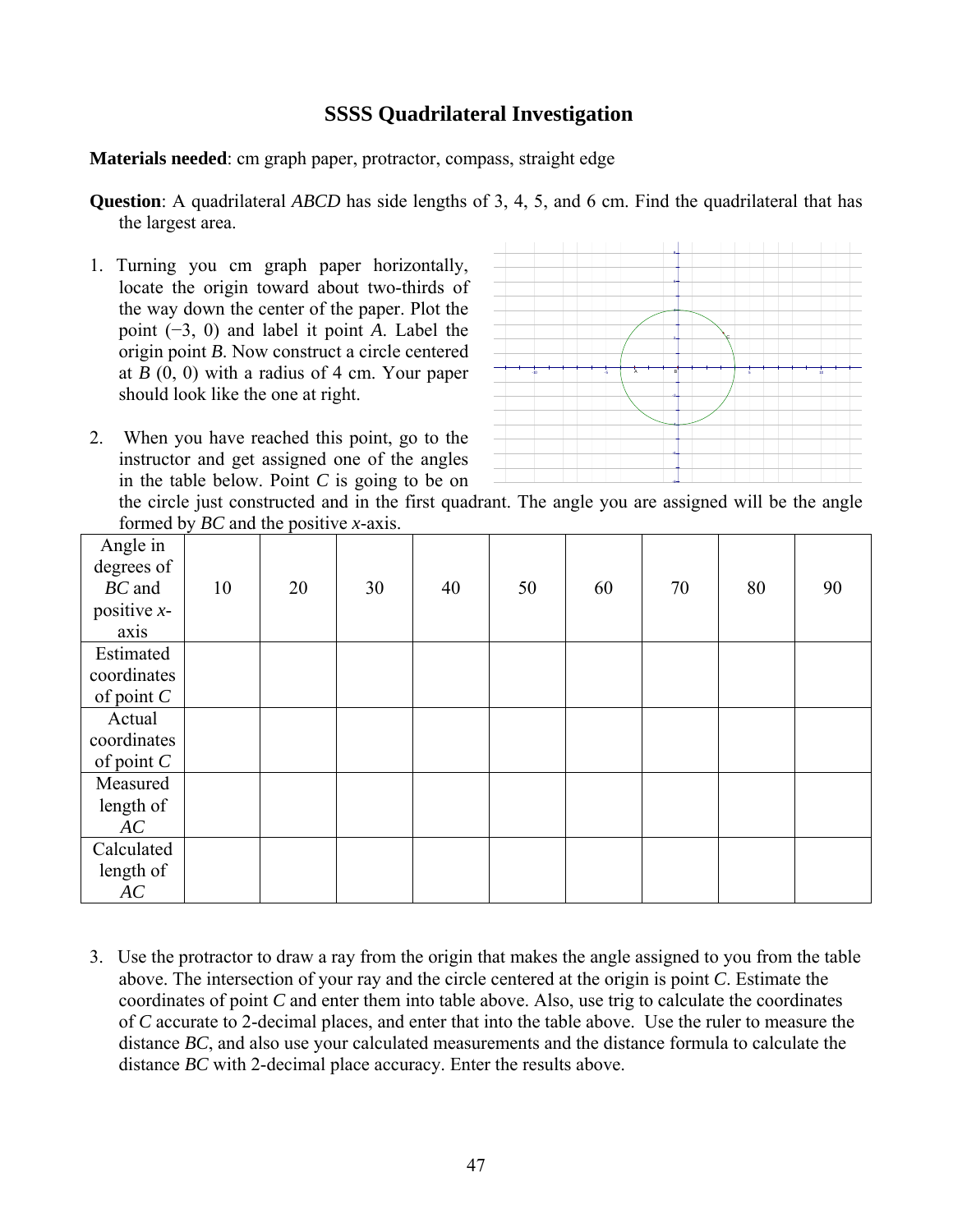- 4. Use a compass to draw a circle centered at *C* with a radius of 5 cm. Also use a compass to draw a circle centered at *A* with a radius of 6 cm. You picture should look like the one at right.
- 5. Hopefully, it should be clear to you why the 4th vertex *D* of this 3-4-5-6 quadrilateral must lie at an intersection point of the last two circles you constructed. Label the intersection point above the *x*-axis as point *D*, and connect the points *ABCD* to form the quadrilateral.



6. Your job now is to find the measure of the four interior angles in your quadrilateral and to determine its area. Use a protractor to measure the interior angles. Draw diagonal *AC* to split the quadrilateral into two triangles, and use a ruler to obtain as accurate an estimate as possible for the areas of the triangles and thus the area of the quadrilateral. Record your results in the appropriate column in table below, and also on the master table for the class.

| Angle in<br>degrees of<br>$BC$ and<br>positive $x$ -<br>axis | 10 | 20 | 30 | 40 | 50 | 60 | $70\,$ | $80\,$ | 90 |
|--------------------------------------------------------------|----|----|----|----|----|----|--------|--------|----|
| Angle ABC                                                    |    |    |    |    |    |    |        |        |    |
| Angle BCD                                                    |    |    |    |    |    |    |        |        |    |
| Angle CDA                                                    |    |    |    |    |    |    |        |        |    |
| Angle DAB                                                    |    |    |    |    |    |    |        |        |    |
| Estimate for<br>the area of<br>quadrilateral<br>ABCD         |    |    |    |    |    |    |        |        |    |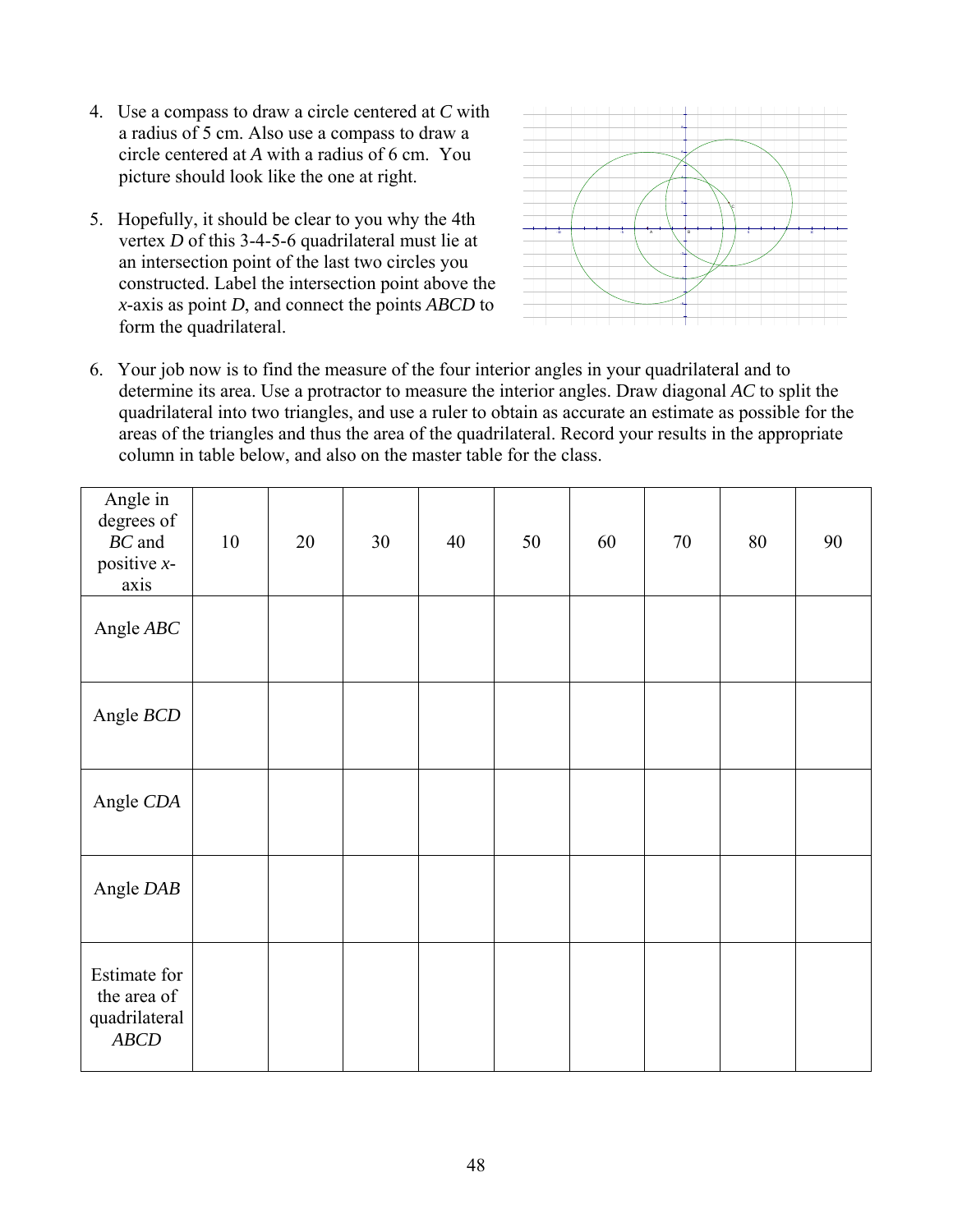- 7. Once the master table has been completed, copy the data into your own table. Enter the angle and
- area data into the calculator as *L1* and *L2*, and do a scatter plot of that data. In the space below, write down what you can ascertain from the data as far as determining a maximum area. A picture of one of the many 3-4-5-6 quadrilaterals is shown at right.



8. Repeat step #3 for an angle of 65 degrees. This is approximately the angle that produces the maximum area quadrilateral. Do you notice anything interesting about the four interior angles?

9. **For advanced students**: Instead of using a specific angle as we have done up to this point, call the angle *x* degrees, and find an area function for the quadrilateral as a function of *x*. Enter this function into the calculator and find its maximum. Is your answer consistent with the data from this lab? The Law of Cosines is involved in writing this function.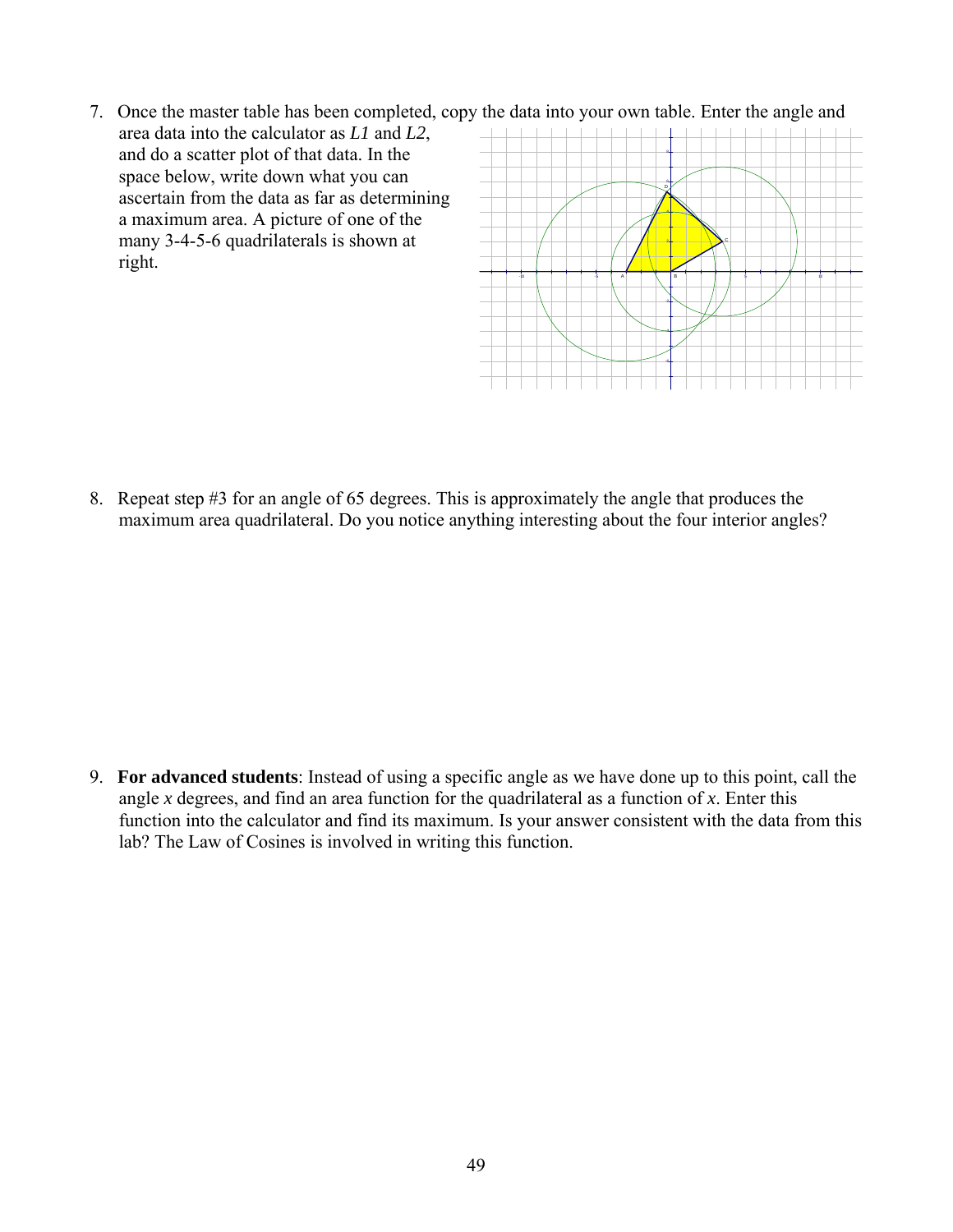#### Finding the Center and Radius of Circles from Arcs

Materials needed: Pencil, compass and ruler.

1. The challenge in this worksheet is to find the center of a circle when only given an arc of that circle. Your tools are to be a compass and a straight edge only, and you are to use any constructions you feel appropriate to get as accurate an answer as possible. There are three such arcs below. You are to make a copy of these arcs on another piece of paper before doing your constructions to find the center. Bear in mind, that it is possible that a radius of one or more of these circles is larger than the width of one piece of paper.



2. Once you have located the center for each of the circles above, use the ruler or a yard stick to measure the radius as accurately as possible in cm. Record answers below.

3. Try and accomplish the same task as above with the same three arcs, but this time, do not use any compass or straight edge constructions. Once again, first make a copy of the arc on another piece of paper. See how your answers compare.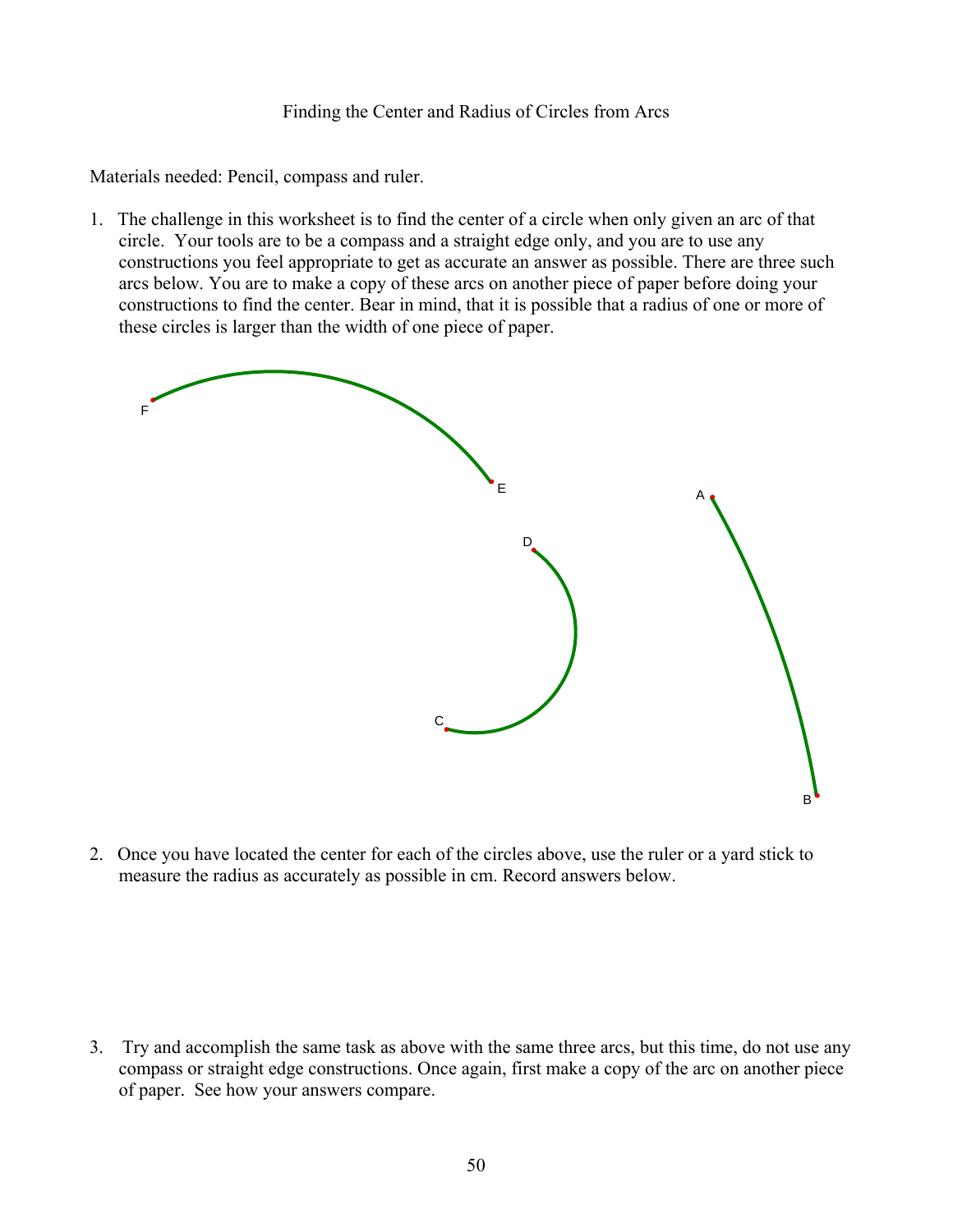#### **Fermat Point Investigation**

Materials needed are cm graph paper, compass, protractor, calculator, and ruler.

**Problem** - Given the triangle  $A(0,0)$ ,  $B(2,8)$ ,  $C(10,0)$ , find the point *P* such that the sum of the distances *PA + PD + PC* is a minimum.

1. On cm graph paper, construct the triangle defined above by plotting the three points. In looking for the minimum distance point, it is not unreasonable to suspect one of the special points we have examined already. Use algebra to find the **circumcenter O**, **centroid G**, **orthocenter H**, and **incenter I** for this triangle. You may need some review on how to find these points, so ask the instructor for help if necessary. Record the coordinates for each, plot them carefully on your sketch, and then **compute** the sum of the distances to the three vertices for each using the distance formula. Also, measure with a protractor the three central angles formed by **each** of these points. For instance, for the centroid, you will find angles *AGB, BGC, and CGA.*

| Point        | <b>Coordinates of Point</b> | Sum of distances to<br>vertices | <b>Measure of 3 central</b><br>angles |
|--------------|-----------------------------|---------------------------------|---------------------------------------|
| Circumcenter |                             |                                 |                                       |
| Centroid     |                             |                                 |                                       |
| Orthocenter  |                             |                                 |                                       |
| Incenter     |                             |                                 |                                       |

2. You should notice that the sum of the distances to the vertices is smallest for the incenter. Although the incenter is NOT the minimum distance point we are looking for, it is closest of the four tested. What do you observe about the measure of the three angles for the incenter compared to the other three points?

 If you noticed that the angles are closest to being all equal to 120 degrees, you are very observant. It turn out, that this is indeed the criteria we need to meet in order to find the minimum distance point, called the *Fermat point,* (or *Steiner Point*). We need to find a point *F*, such that angles *AFB*, *AFC*, *BFC* all equal 120 degrees.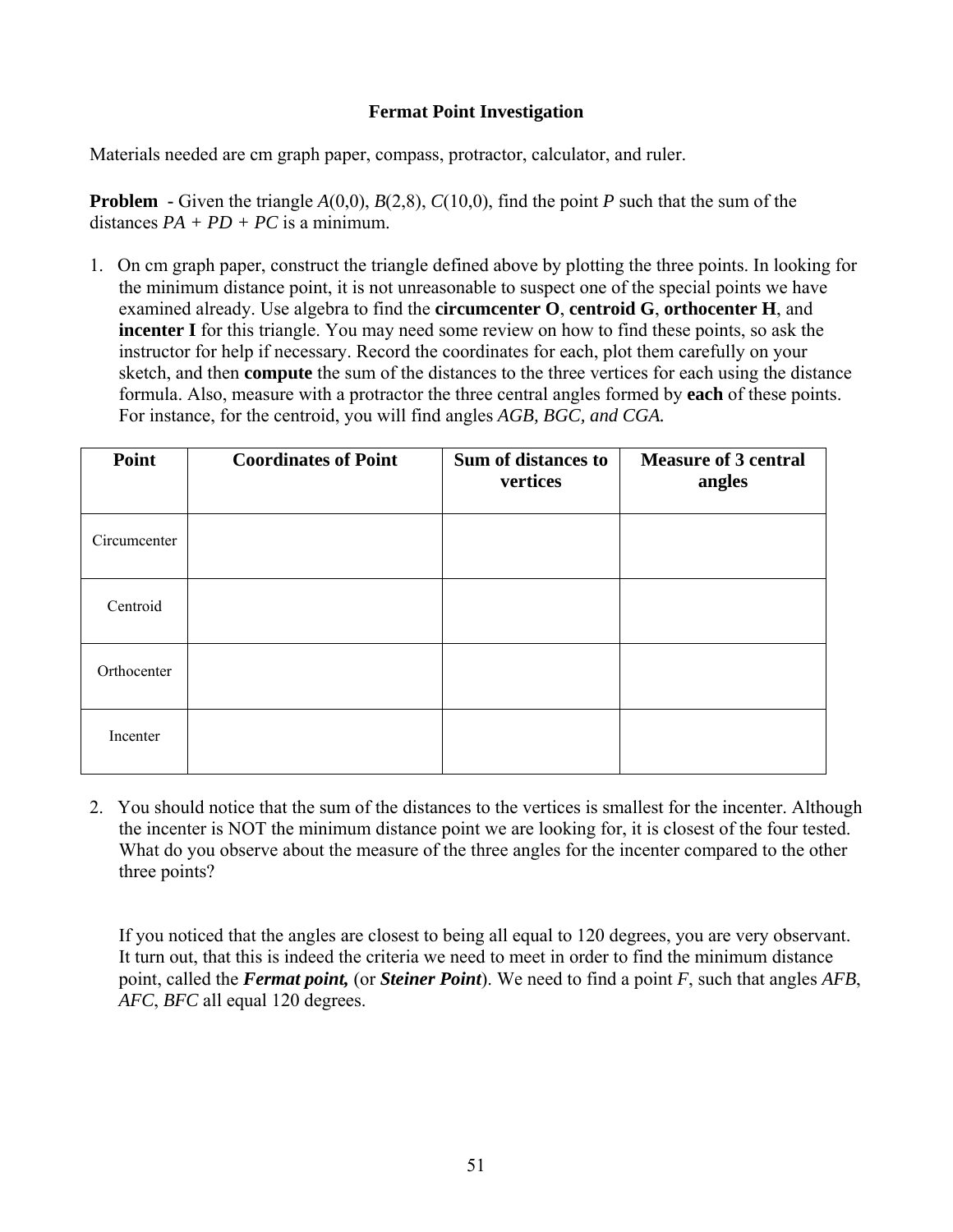3. In order to determine the construction that will enable us to find the Fermat point, First, let's revisit an earlier problem. On a separate piece of paper, draw an equilateral triangle *ABC* reasonably

accurately, but not taking the time to do a full blown construction. Find the *circumcenter O* of this triangle, and construct the *circumcircle*. Your sketch should now look like the one to the right. This construction is the key to finding the Fermat point of a triangle. Put a random point *P* anywhere on the minor arc *AB*. Connect *P* to *A* and *B*, and measure the angle *APB*. Can you explain why any position of *P* on this arc yields a 120 degree angle?



 Now measure the sum of the lengths *AP + BP* and compare to length *PC*. Do this for a few different locations of P on the arc. Interesting result isn't it? It turns out that  $AP + BP = CP$ . If you want to see a proof of this, go to the last page of this lab entitled Ptolemy's Theorem.

4. We are now ready to locate the Fermat Point in our original triangle. Go back to that sketch, and draw an equilateral using side *AB* as one of the sides, and making sure that the triangle is attached to the outside of

*ABC*. Repeat this for side *BC*, so that there are now two equilateral triangles attached to the original. Locate the circumcenters for these two triangles and draw the circumcircles for each. Your drawing should look like the one at right. Notice that the circles



intersect twice. Once at a vertex, but they also intersect inside triangle *ABC*. Call this point of intersection *F*, and measure angles *FAB* and *FBC*. Hopefully you are not surprised by the result because of our work above in step #3. This point is the **Fermat Point** we were looking for, with coordinates (2.986, 2.524) (rounded to 3-decimal places). The sum of the distances to the vertices for this point is approx 16.9282 cm. You can see why point *I* came the closest in this triangle by looking at the location of *F*.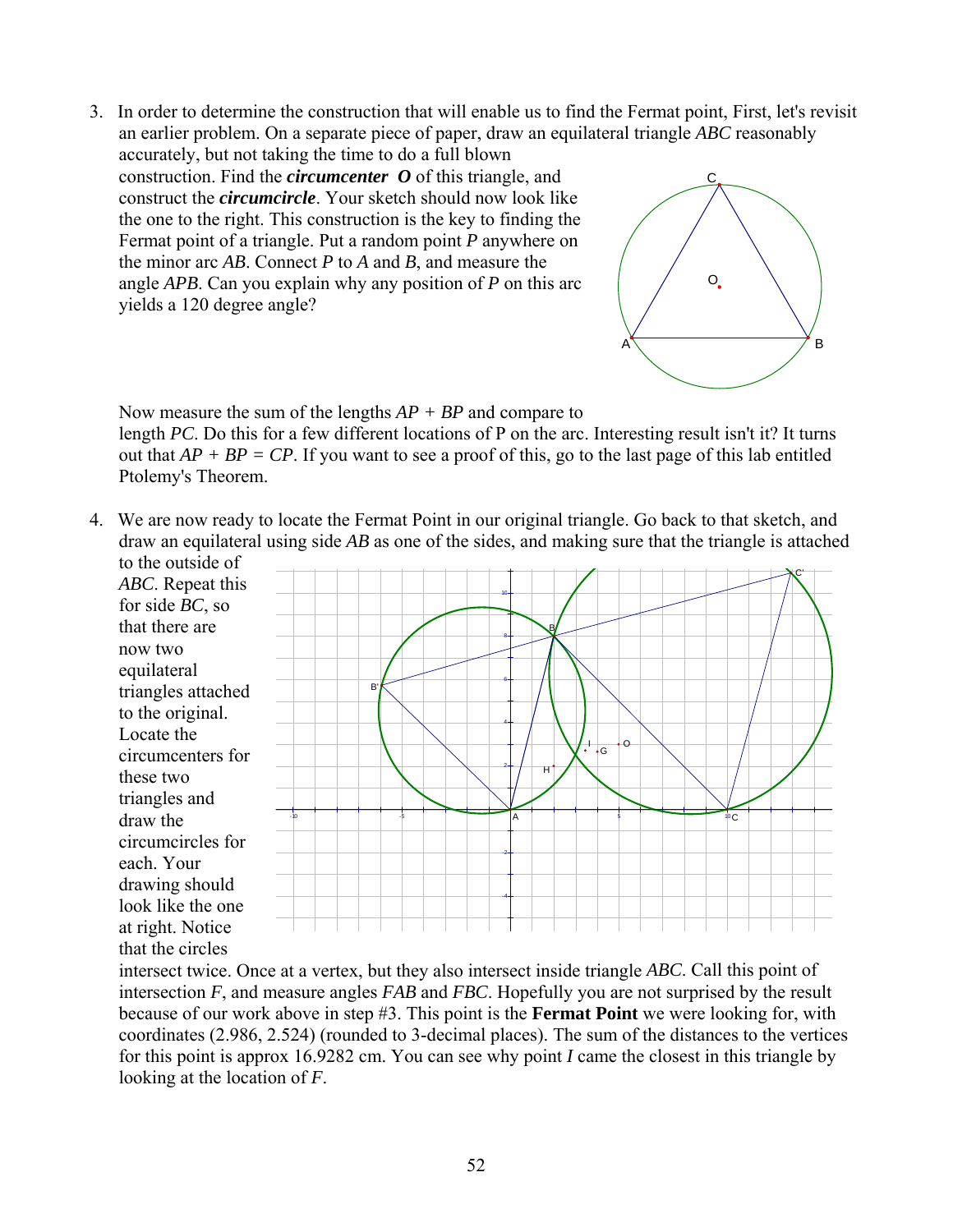#### **Ptolemy's Theorem**

Let a quadrilateral *ABCD* be inscribed in a circle. Then the sum of the products of the two pairs of opposite sides equals the product of its two diagonals. In other words,

$$
AD\cdot BC + AB\cdot CD = AC\cdot BD
$$

This classical theorem has been proven many times over. Following is the simplest proof I am aware of.

**Proof** 



On the diagonal *BD* locate a point *M* such that angles *ACB* and *MCD* are equal. Since angles *BAC* and *BDC* subtend the same arc, they are equal. Therefore, triangles *ABC* and *DMC* are similar. Thus we get CD/*MD* = *AC/AB*, or *AB·CD = AC·MD.*

Now, angles *BCM* and *ACD* are also equal; so triangles *BCM* and *ACD* are similar which leads to  $BC/BM = AC/AD$ , or  $BC \cdot AD = AC \cdot BM$ . Summing up the two identities we obtain

*AB·CD + BC·AD = AC·MD + AC·BM = AC·BD* 

Important result from Ptolemey's Theorem

Let  $A_1A_2A_3$  denote an equilateral triangle inscribed in a circle. For any point *P* on the circle, show that the two shorter segments among *PA1, PA2, PA3* add up to the third one.

#### **Solution**

Let *s* denote the length of the side of the given triangle. By Ptolemey's Theorem we have

$$
s \cdot PA_1 = s \cdot PA_2 + s \cdot PA_3
$$

Therefore,

$$
PA_1 = PA_2 + PA_3
$$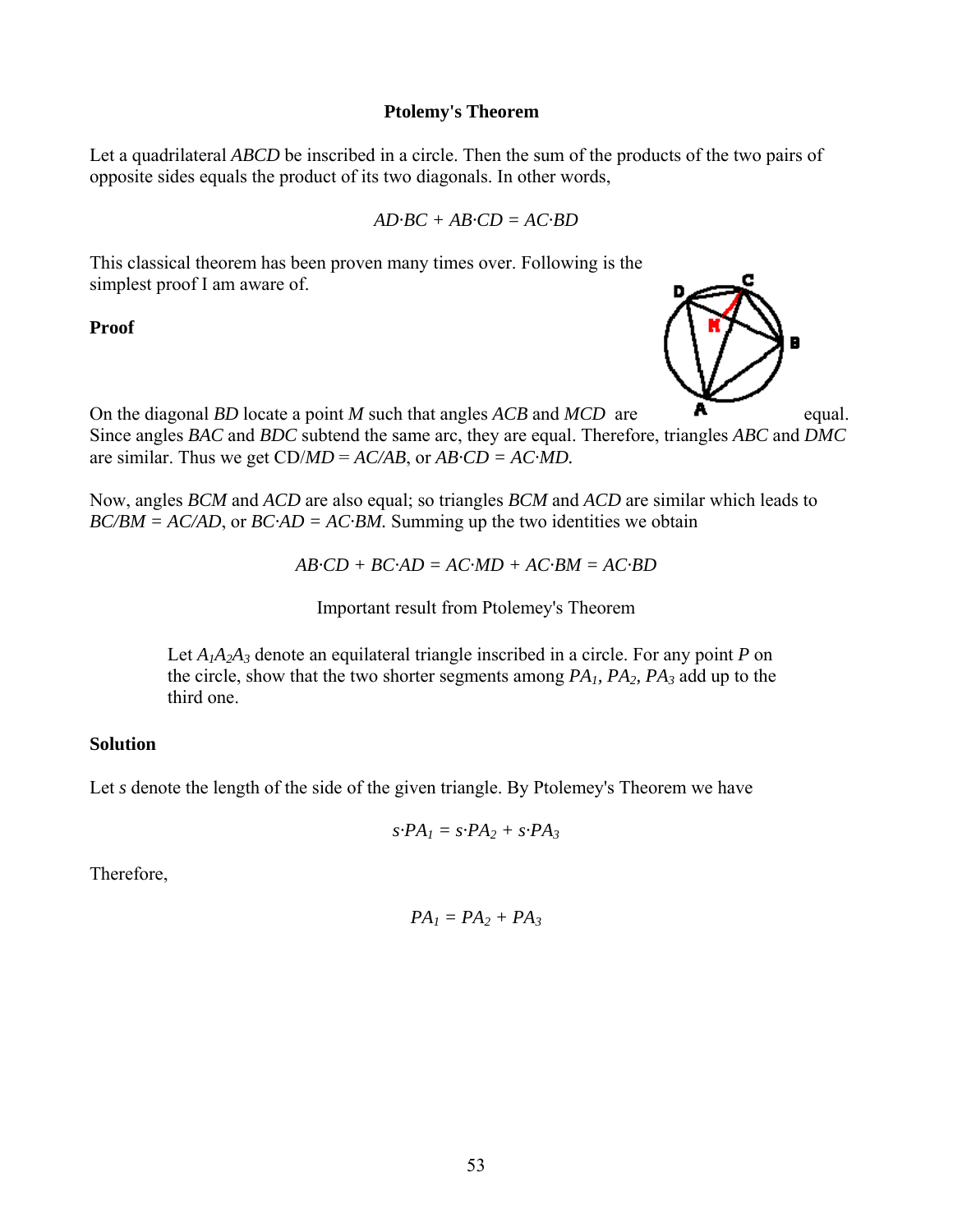#### **Constructing an Equilateral Triangle and its Circumcircle**

Materials needed are compass, protractor, and a straight edge.

- 1. On a blank piece of paper, draw a line segment *AB* approximately 10 cm long in the middle of the page. Construct the perpendicular bisector of this segment using the compass and straight edge techniques learned earlier. Make sure the bisector extends above the line segment a length approximately equal to the length of the original segment. Your sketch should look like the one at right.
- 2. Based on your knowledge of the properties of an equilateral triangle and only using the compass and straight edge tools available, can you think of the next step? If so, execute it, and explain below in detail why your construction works to complete the equilateral triangle. If not, ask a neighbor or the instructor for a hint.



3. We now want to circumscribe the equilateral triangle *ABC* by finding the *circumcenter*. What lines in a triangle are concurrent at the circumcenter?

 Execute the necessary construction to find the circumcenter, and then use the compass to draw the circumcircle. Your sketch should look like the one at right without some of the construction lines.

4. Mark a random point *P* on the minor arc *AB*. Lightly draw the segments *PA* and *PB*, and then measure the angle *APB*. Compare your answer with all of your neighbor's, and try and write an explanation for what you have observed in the space below.

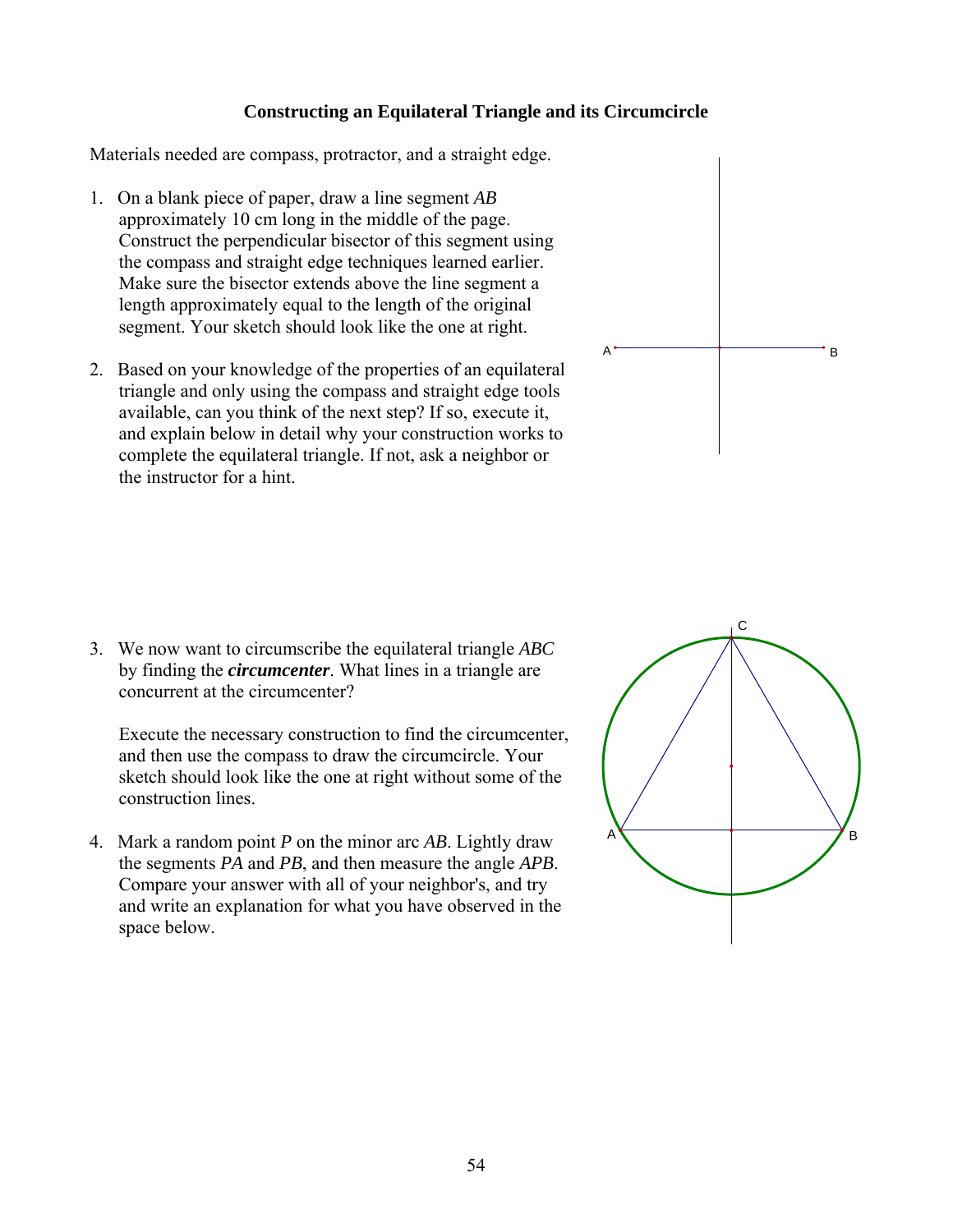#### **Parallel Lines**

Materials needed are compass, protractor, and a straight edge. Preliminary work includes constructions on page 4 of this document.



2. Using a protractor measure angles *GCE, HCE, GCF*, and *HCF*, and record results below.

Also measure angles *AFC, BFC, AFD*, and *BFD* and record results.

3. Make observations about your results, record them below, and compare those observations with a neighboring group.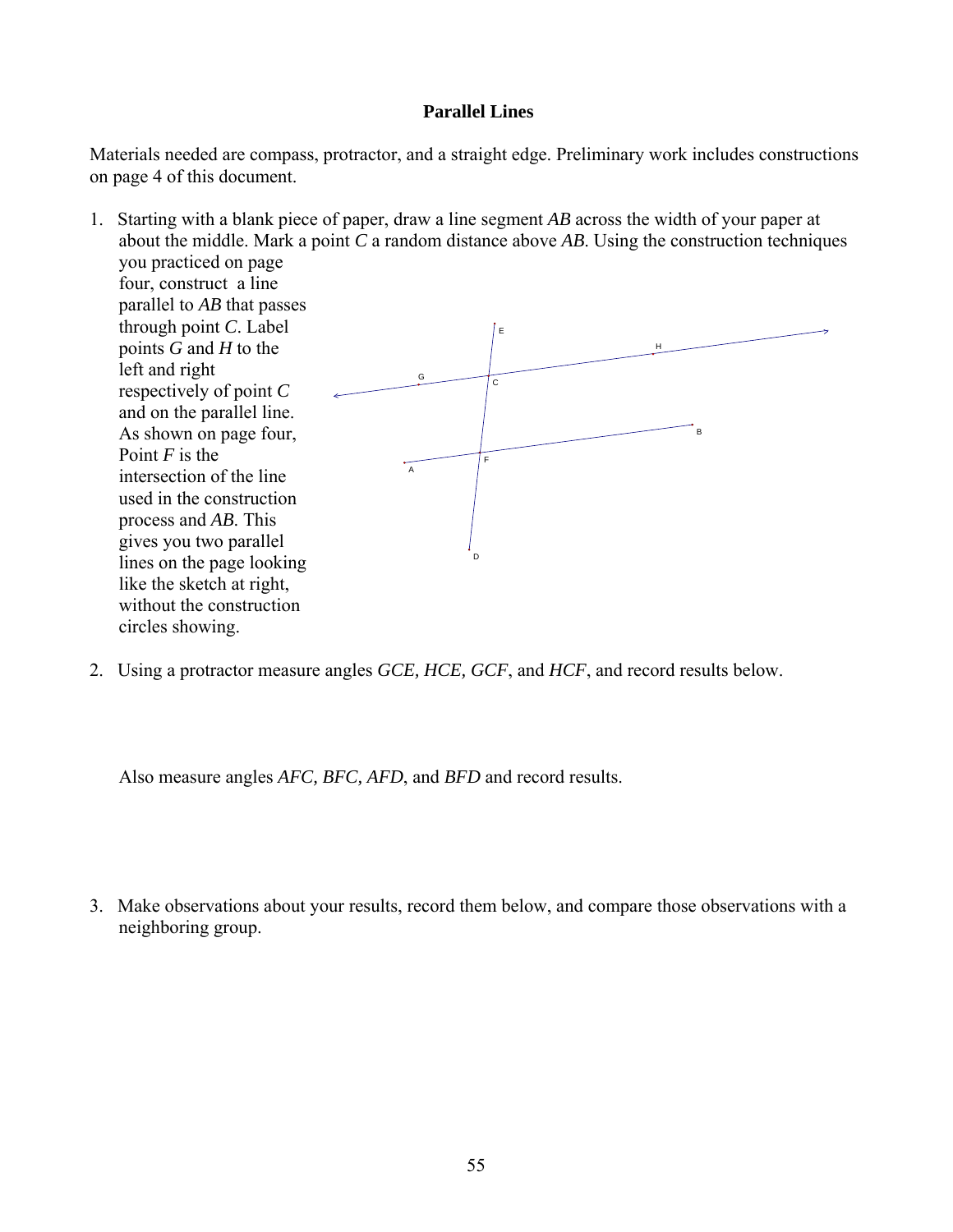4. Hopefully you noticed several pairs of angles that were the same measure or certainly within the error that might occur when doing constructions by hand. These equal pairs of angles have been given specific names for the situation in which parallel lines are crossed by another line or what is more formally called a *transversal*. The specific names for these pairs of equal angles are *corresponding angles*, *alternate interior angles*, and *alternate exterior angles*. In the space below, write pairs of angles from those that you measured in step #2, that you feel belong to each category below. Remember to write them as a pair. An angle will belong to more than one pair and category.

Corresponding Angles:

Alternate Interior Angles:

Alternate Exterior Angles:

5. Another category is called *interior angles on the same side*.

What do you think the word interior is referring to?

What do think same side is referring to?

What is true about pairs of angles that are interior and on the same side?

List any pairs that fall into that category.

6. Assuming that angle  $ECH = 65$  degrees, find the other seven angles that you measured in step #2.

7. For good practice, do problem 6 on page 32, and problem 3 on page 33, in the Math 2 materials.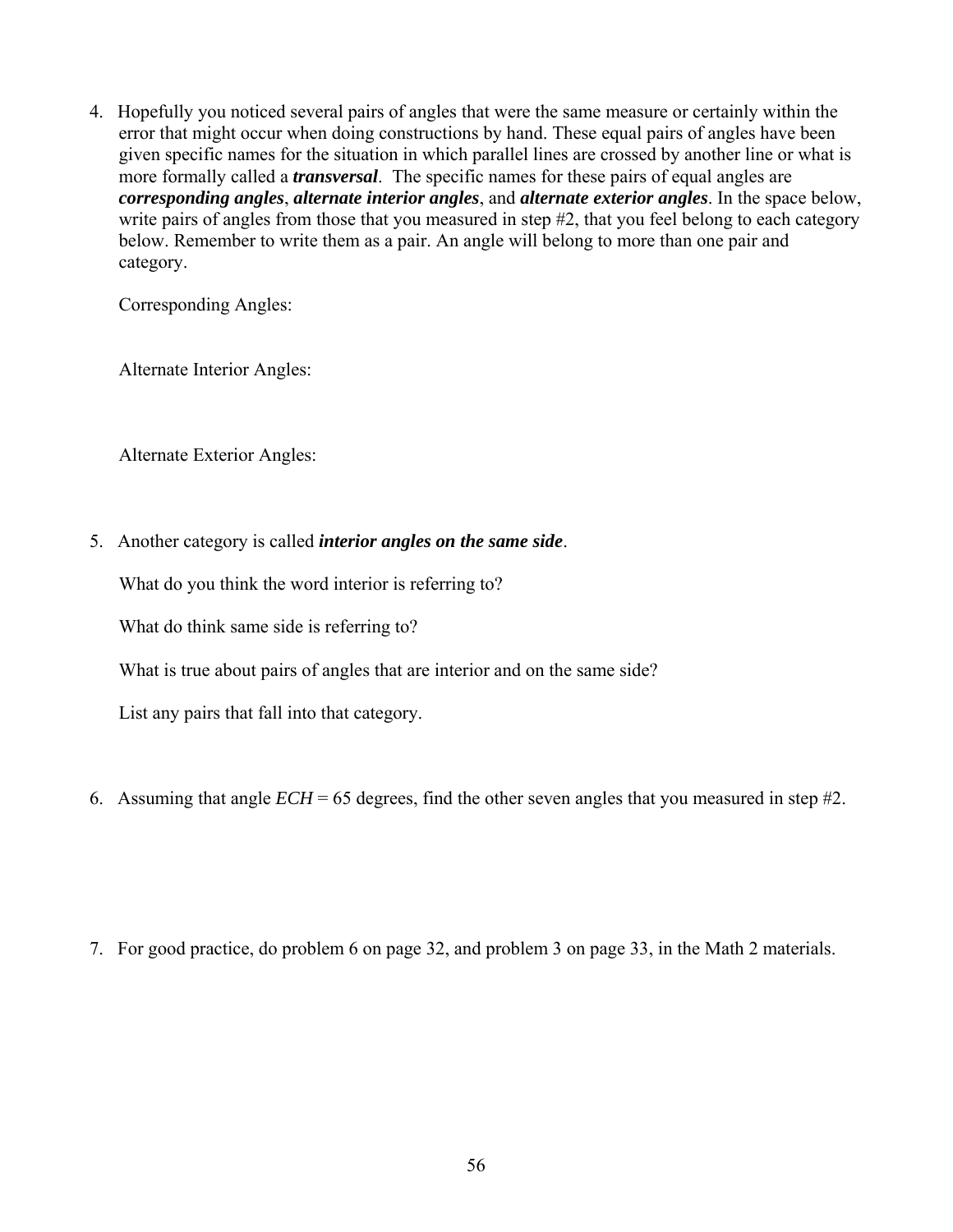8. Using your existing sketch, draw a third parallel line segment *JK* that passes through point *D*. Notice the use of the word draw instead of construct. In order to save some time and make the sketch less cluttery, a careful drawing of the third parallel line rather than a formal construction is requested



9. Measure in cm and record the lengths of the segments indicated in the table below.

| ~- | $\mathbf{m}$ | $\overline{I}$ | - - | $\overline{1}$ |  |
|----|--------------|----------------|-----|----------------|--|
|    |              |                |     |                |  |
|    |              |                |     |                |  |

- 10. No obvious relationship seems to be emerging, but examine the ratios  $\frac{CF}{FD}$ ,  $\frac{MQ}{QL}$ , and  $\frac{NP}{PO}$  to help see what is going on.
- 11. Try and finish the following statement: Given three parallel lines, the ratio of the lengths of the segments that are intercepted on one transversal are

 $\blacksquare$ 

statement is know as the *Three-Parallels-Theorem.*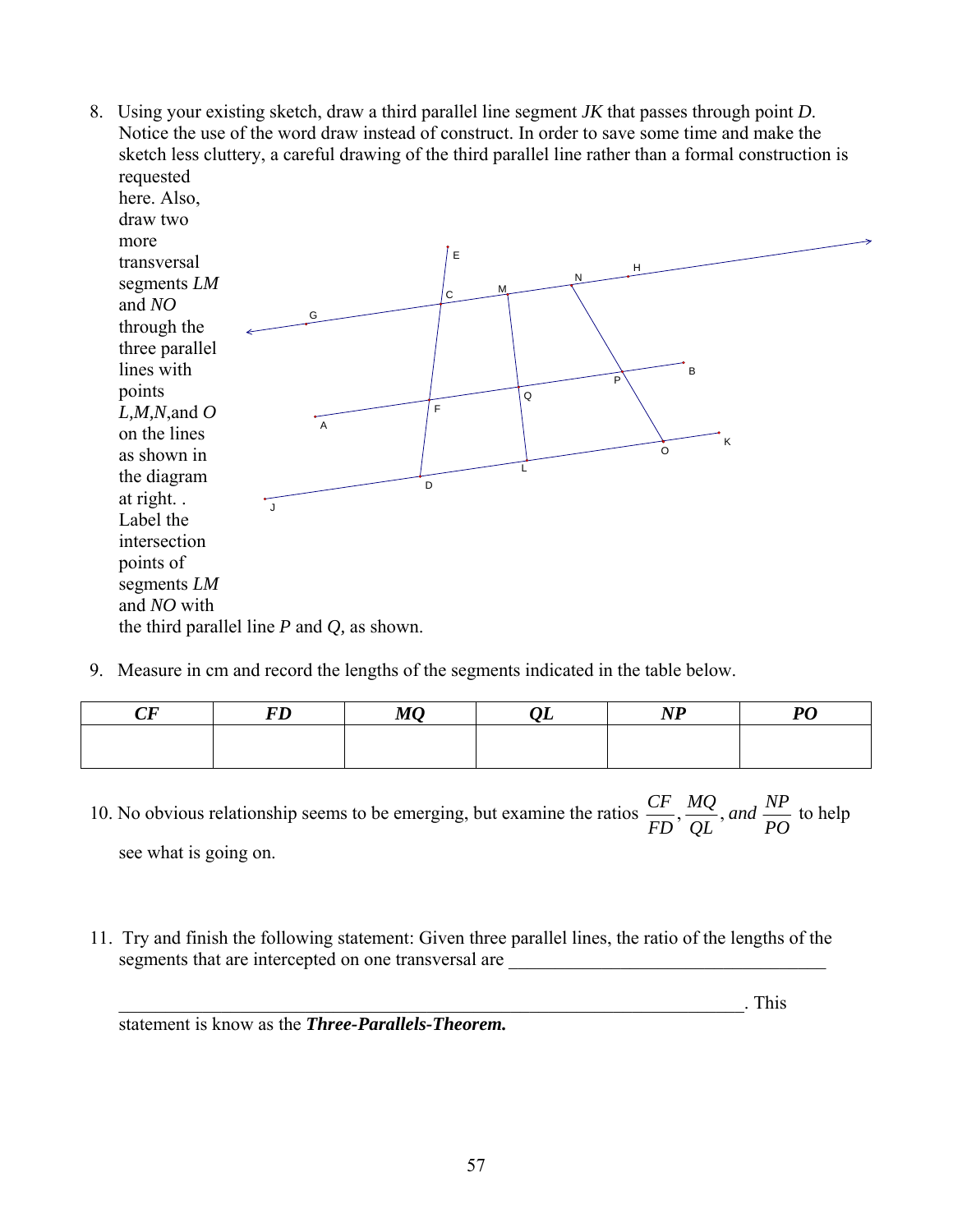#### **Midpoint Quadrilaterals**

Materials needed: Graph paper, straight edge, and compass.



2. Does the midpoint quadrilateral seem to exhibit any special properties?

 Do any necessary calculations in the space below to verify or disprove any conjecture you made above. State any final conclusion you have arrived at about *EFGH*.

3. Now choose a random quadrilateral of your own with vertices anywhere you want. Once again, form the midpoint quadrilateral and look carefully for any special properties it has. Perform the necessary calculations to prove or disprove your conjecture, and write down the results below. When you are finished this step, go to the instructor and get assigned one of the quadrilaterals in the table in step #4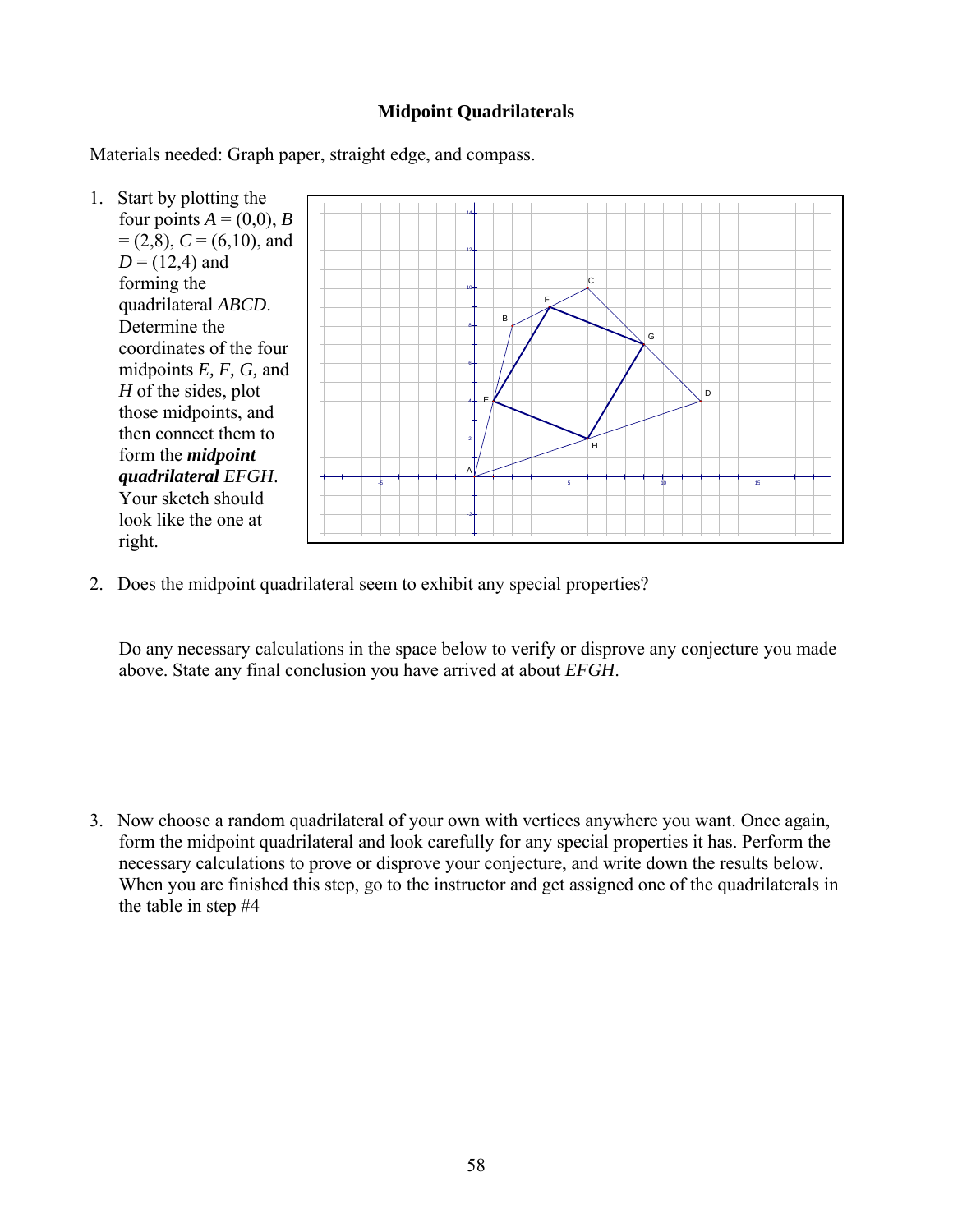4. Once you have been assigned one of the quadrilaterals in the table below, your first challenge will be to determine coordinates of the vertices for a sample quadrilateral of the type you have been assigned. Some of the quadrilaterals are much easier to deal with than others. Once you have coordinates for the vertices of the quadrilateral, find the midpoint quadrilateral and determine if it is of a special class. Show all your work. Once you have "typed" the midpoint quadrilateral, enter its type in the table below.

| Parent               | Random | Square | Rhombus | Rectangle | Parallelogram | Isosceles | Kite |
|----------------------|--------|--------|---------|-----------|---------------|-----------|------|
| Ouadrilateral        |        |        |         |           |               | Trapezoid |      |
| Midpoint             |        |        |         |           |               |           |      |
| <b>Ouadrilateral</b> |        |        |         |           |               |           |      |

 If this task goes quickly, then you can make it more of a challenge by trying to use literal constants as coordinates rather than specific numbers. This would lead to a coordinate proof rather than using a specific example to make a generalization. For instance, the general coordinates for a generic right triangle could be (0,0), (*a*,0), and (0,*b*). Although a vertex is located at the origin, and the perpendicular sides are parallel to the axis, there is no loss of generality in using these coordinates for a coordinate proof about right triangles. Why?

 If this seems too difficult, then work out the details for another specific example of the quadrilateral you have been assigned. Once you are convinced of the type for the midpoint quadrilateral, enter the type in the table on the board.

5. The next challenge is to understand why the parent quadrilaterals in the chart have specific type of midpoint quadrilaterals. It turns out there is a relatively easy explanation that has to do with a certain property of the parent quadrilateral. Perhaps you have an idea what this is, and can proceed to write an explanation in the space below. If not, look at the hint on the next page.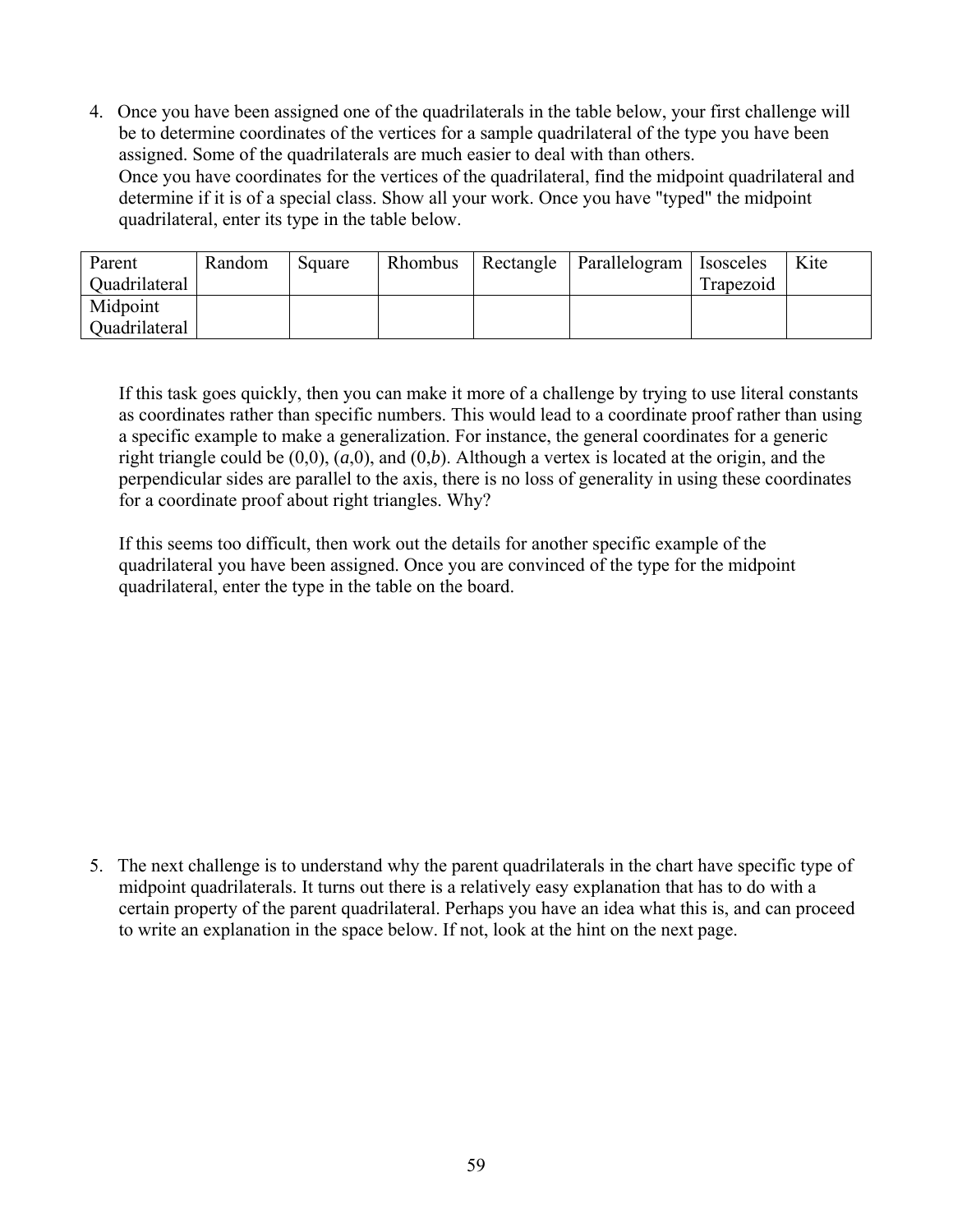6. The hint is to draw in the diagonals of the parent quadrilateral and to think about the *"midline theorem*" for the triangles that are created. Hopefully, you can write an explanation in the space below explaining what is happening and why.

7. The following converse question about midpoint quadrilaterals is a very interesting one. What if quadrilateral  $E = (0,0)$ ,  $F = (4,0)$ ,

 $G = (4,6)$ , and  $H = (0,6)$  is given as the midpoint quadrilateral of a parent quadrilateral *ABCD*. Find coordinates for *ABCD*, and determine if the "parent" is unique. If not, how many different parents are there, and what do they have in common.

 Start by carefully plotting *EFGH*, and then think carefully about how you might construct the parent.

Good Luck.

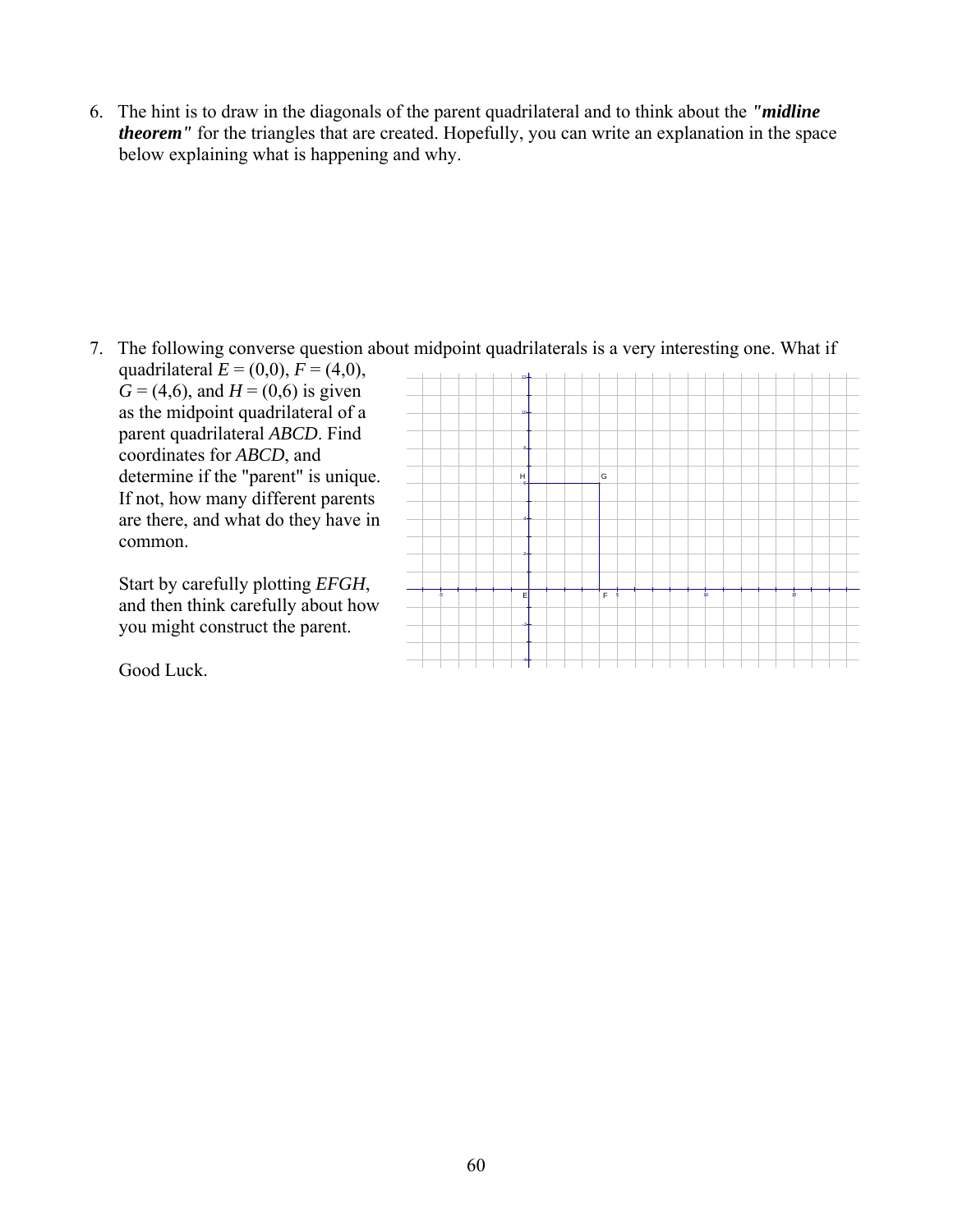# **Tossing Pennies**

Materials needed. Pennies, ruler, scotch tape

1. Using a blank piece of paper, make ruled lines spaced out 4 penny diameters apart. After making copies thru tracing, scotch tape several pieces of ruled paper together in order to form a surface large enough for the experiment of tossing a penny onto the surface. When finished, your surface should look like the one at right.



2. The experiment consists of tossing pennies onto the surface to see if it crosses any of

the lines. You and your partner should repeat this experiment at least 25 times and record how many times the penny lands in open space and how many times it touches a line. Putting your surface up against a wall helps keep the pennies on the surface, and also you may want to toss more than one at a time. Record these numbers in the table below, and also on the board.

| <b>Group Number</b> |  |  |  |  |
|---------------------|--|--|--|--|
| Tosses with no      |  |  |  |  |
| lines touched       |  |  |  |  |
| Tosses with a       |  |  |  |  |
| line touched        |  |  |  |  |

- 3. Total the number of attempts and the number of successes (not hitting a line), and use these numbers to **estimate** the theoretical probability of a penny not hitting a line.
- 4. Determine the theoretical probability using an area argument as to where the penny could land in order to not hit any of the lines. How does your theoretical probability compare to the estimate from the class experiment?

How could we have done a better job modeling this problem?

Is there a way to model this problem using the calculator and its random number generating ability? Explain